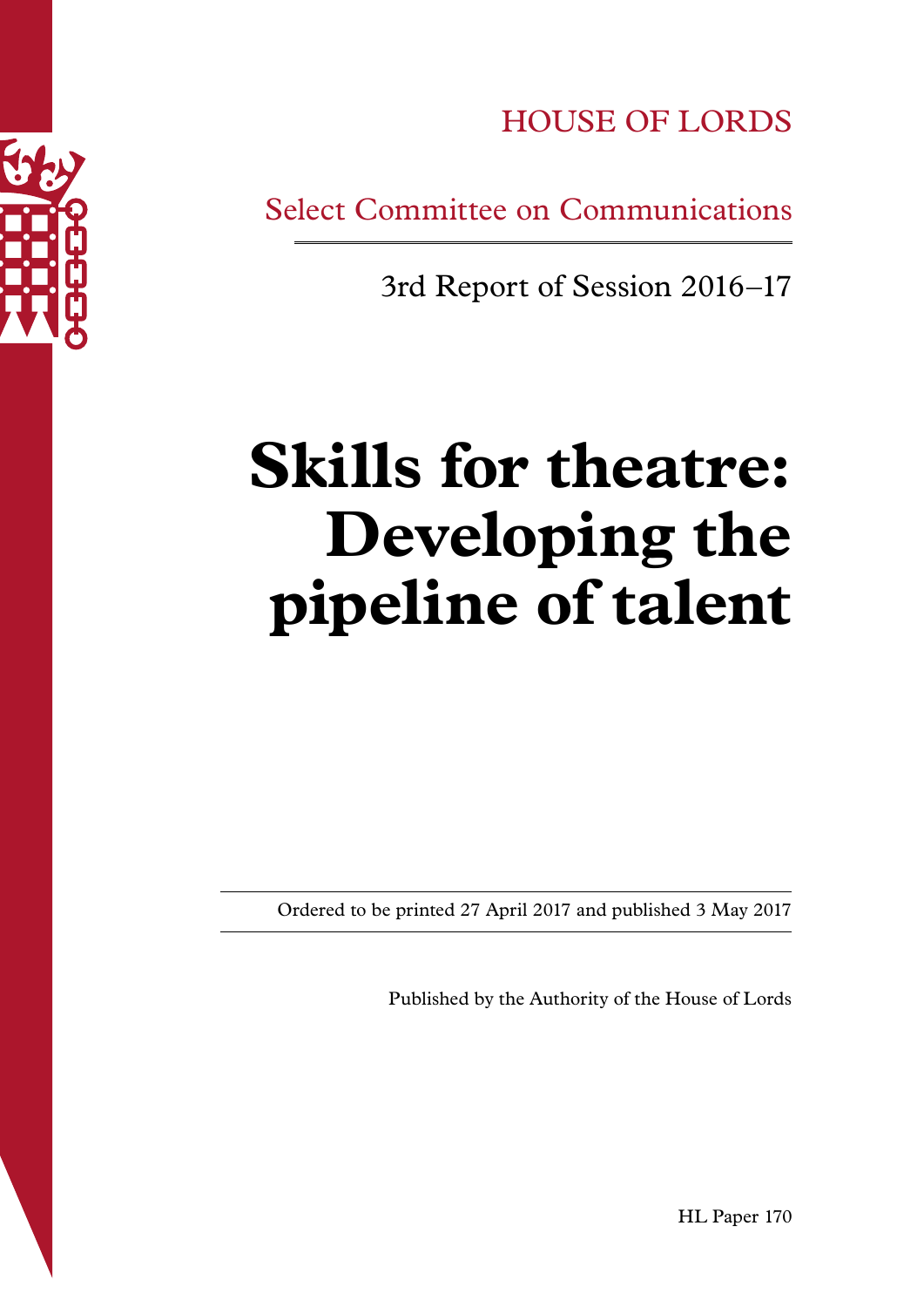# *Select Committee on Communications*

The Select Committee on Communications is appointed by the House of Lords in each session "to investigate public policy areas related to the media, communications and the creative industries".

#### *Membership*

The Members of the Select Committee on Communications are:

| <b>Lord Allen of Kensington</b>           | <b>Lord Hart of Chilton</b>         |
|-------------------------------------------|-------------------------------------|
| <b>Baroness Benjamin</b>                  | <b>Baroness Kidron</b>              |
| Lord Best (Chairman)                      | <b>Baroness McIntosh of Hudnall</b> |
| <b>Baroness Bonham-Carter of Yarnbury</b> | <b>Baroness Quin</b>                |
| Earl of Caithness                         | Lord Sheikh                         |
| <b>Bishop of Chelmsford</b>               | Lord Sherbourne of Didsbury         |
| <b>Lord Gilbert of Panteg</b>             |                                     |

# *Declaration of interests*

See Appendix 1.

A full list of Members' interests can be found in the Register of Lords' Interests: [http://www.parliament.uk/mps-lords-and-offices/standards-and-interests/register-of-lords](http://www.parliament.uk/mps-lords-and-offices/standards-and-interests/register-of-lords-interests)[interests](http://www.parliament.uk/mps-lords-and-offices/standards-and-interests/register-of-lords-interests)

#### *Publications*

All publications of the Committee are available at: <http://www.parliament.uk/hlcommunications>

#### *Parliament Live*

Live coverage of debates and public sessions of the Committee's meetings are available at: <http://www.parliamentlive.tv>

#### *Further information*

Further information about the House of Lords and its Committees, including guidance to witnesses, details of current inquiries and forthcoming meetings is available at: <http://www.parliament.uk/business/lords>

#### *Committee staff*

The staff who worked on this inquiry were Theodore Pembroke (Clerk), Helena Peacock (Policy Analyst) and Rita Logan (Committee Assistant).

#### *Contact details*

All correspondence should be addressed to the Select Committee on Communications, Committee Office, House of Lords, London SW1A 0PW. Telephone 020 7219 6076. Email holcommunications@parliament.uk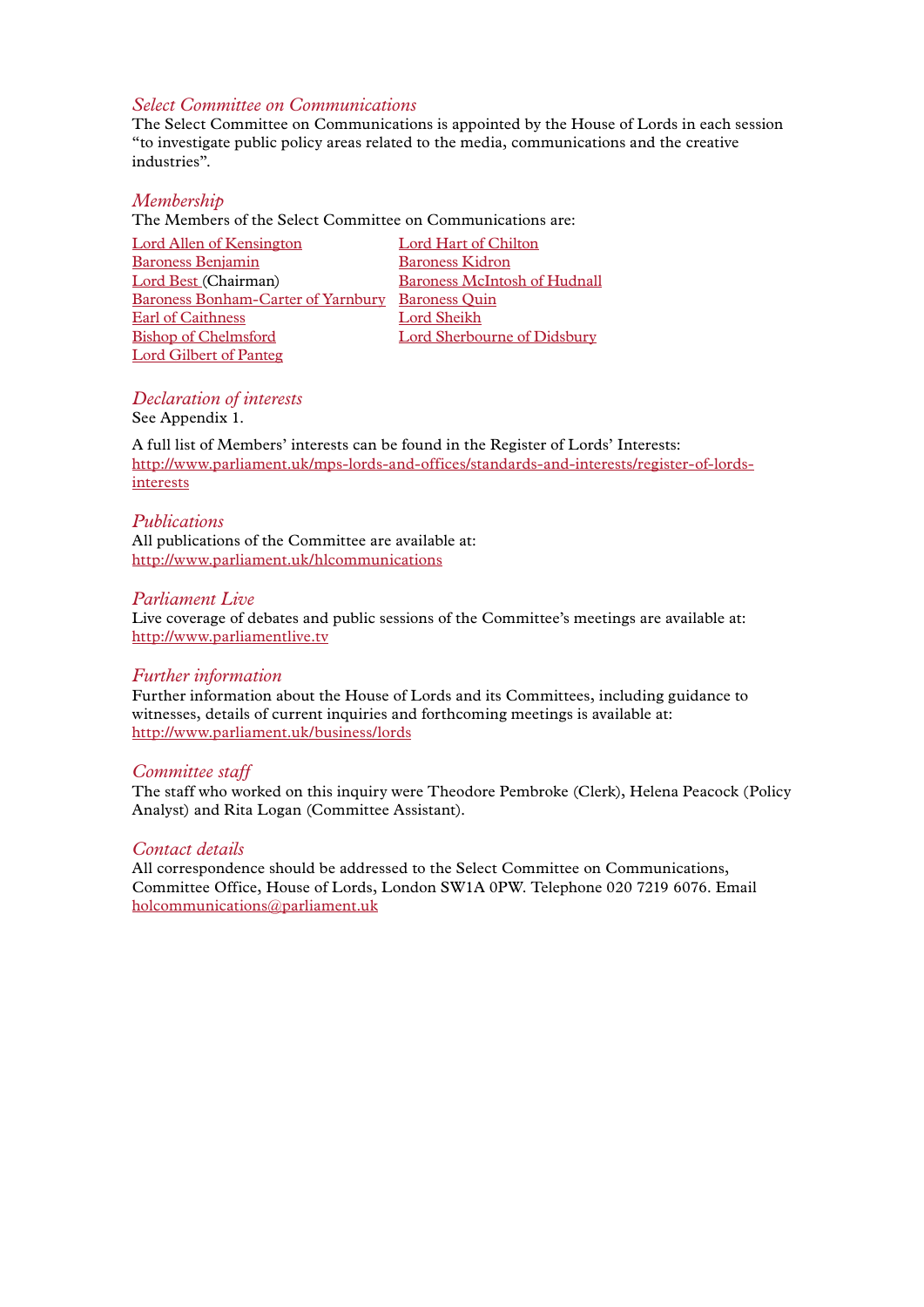| <b>CONTENTS</b> |  |  |  |
|-----------------|--|--|--|
|                 |  |  |  |

|                                                                                                                                                                                                                           | Page                                        |
|---------------------------------------------------------------------------------------------------------------------------------------------------------------------------------------------------------------------------|---------------------------------------------|
| Summary                                                                                                                                                                                                                   | 2                                           |
| <b>Chapter 1: Background</b><br>Why is the theatre industry important?<br>Cultural economy                                                                                                                                | 5<br>5<br>5                                 |
| Table 1: Attendance and revenue of London theatres in 2016<br>Structure of the industry                                                                                                                                   | 6<br>6                                      |
| Wider creative industries<br>Our inquiry<br>Acknowledgements                                                                                                                                                              | 7<br>$\overline{7}$<br>8                    |
| <b>Chapter 2: School education</b><br>Primary education                                                                                                                                                                   | 9<br>9                                      |
| <b>Secondary Education</b><br>Figure 1: Number of GCSE or equivalent entries for                                                                                                                                          | 9                                           |
| Art & Design, Drama & Music, 2010-2016<br>Figure 2: Percentage change in teachers and teaching hours in<br>respect of creative arts subjects at Key Stages 3, 4 and 5                                                     | 11<br>11                                    |
| Table 2: Number of A-Level or equivalent entries for<br>Art & Design, Drama and Music, 2010-2016<br><b>Teachers</b>                                                                                                       | 12<br>13                                    |
| <b>School visits</b><br>Extra-curricular<br>Careers advice                                                                                                                                                                | 13<br>14<br>15                              |
| <b>Chapter 3: Further and Higher Education</b><br><b>T-Levels</b><br>Apprenticeships<br>Table 3: Apprenticeships in the arts, media and publishing sector<br>Scale<br>Table 4: Total number of apprenticeships<br>Degrees | 16<br>16<br>17<br>$17 \,$<br>19<br>19<br>20 |
| <b>Chapter 4: Entry level and progression</b><br>At work training and Continuing Professional Development                                                                                                                 | 22<br>25                                    |
| Chapter 5: Funding the skills of the future workforce<br>Ecology of the theatre<br>Commercial and publicly funded theatre<br>How theatre is coping with cuts<br><b>Role of Government</b>                                 | 27<br>27<br>27<br>29<br>30                  |
| Appendix 1: List of Members and declarations of interest                                                                                                                                                                  | 32                                          |
| <b>Appendix 2: List of Witnesses</b>                                                                                                                                                                                      | 34                                          |
| <b>Appendix 3: Apprenticeship Programme Starts</b>                                                                                                                                                                        | 36                                          |
| Appendix 4: Visit                                                                                                                                                                                                         | 39                                          |

Evidence is published online at [www.parliament.uk/s](http://www.parliament.uk/skills-theatre-industry )kills-theatre-industry and available for inspection at the Parliamentary Archives (020 7219 3074).

Q in footnotes refers to a question in oral evidence.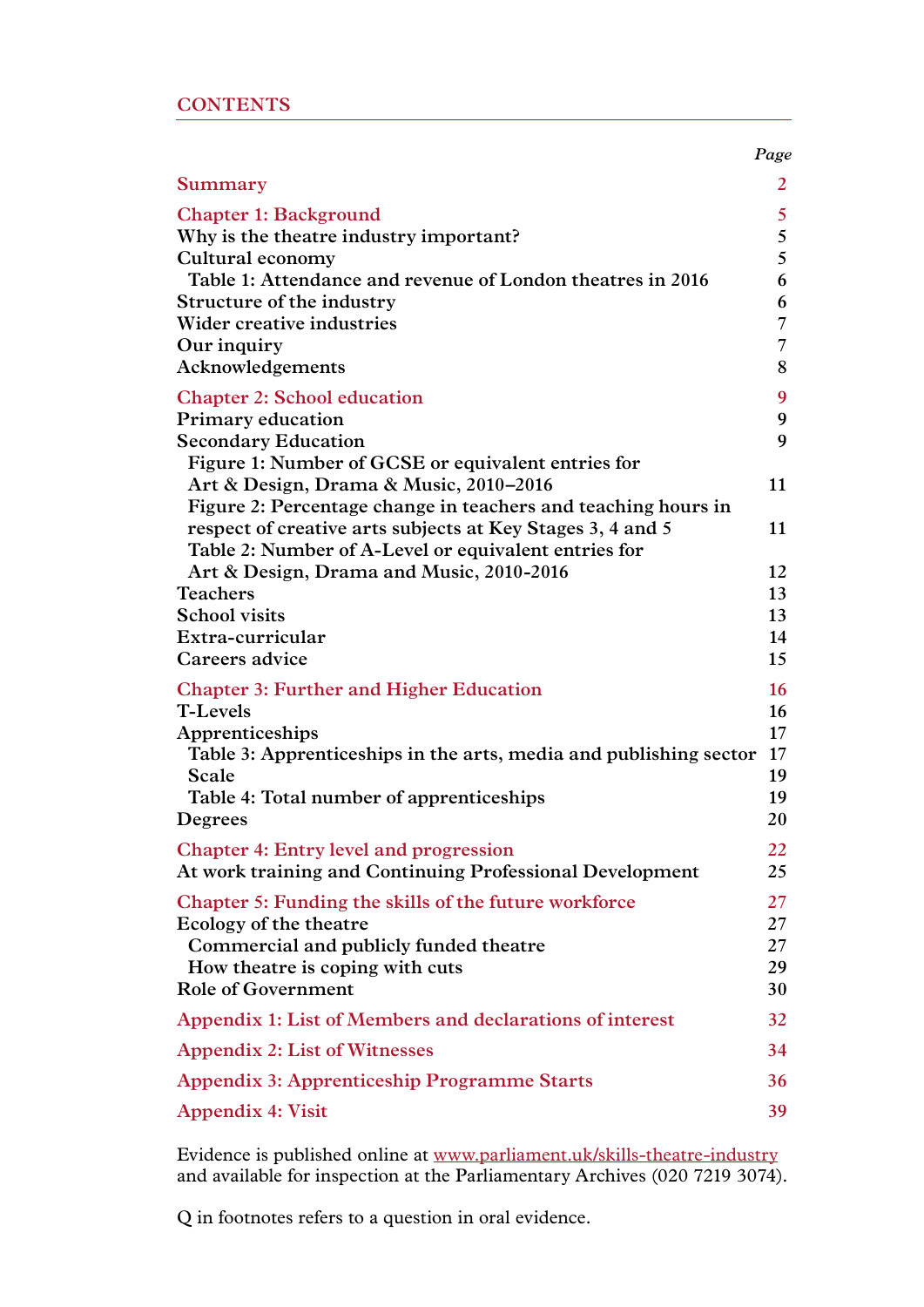# <span id="page-3-0"></span>**SUMMARY**

The Committee was very grateful to the range of people and organisations who shared with us their knowledge and understanding of the UK theatre industry.

However, we were unable to complete our inquiry in advance of the dissolution of Parliament before the unexpected General Election. In the absence of sufficient time to analyse the evidence and develop conclusions and recommendations, this report seeks to summarise the evidence we have heard. We believe it highlights issues that merit further consideration.

# **Issues raised in evidence**

Although the theatre industry is rightly hailed as one of the UK's cultural and economic success stories, we heard that there are concerns now that could lead to serious problems in the future if they are not addressed. Many witnesses identified hazards that have led to a "leaking pipeline of talent".<sup>1</sup>

In summary, our witnesses identified five key concerns:

- (1) In relation to education policy, some witnesses felt that changes, specifically the introduction of the EBacc with its emphasis on STEM subjects (Science, Technology, Engineering and Mathematics), has had a detrimental effect on the status of arts subjects in state schools. The Government denied this but agreed that a wellrounded education was essential. For most young people, and a disproportionate number of those from less affluent households, theatre is first encountered at school. The disparity between the access to art subjects between children in state schools and those in fee-paying schools was a primary concern for our witnesses, who felt the resulting pipeline of talent would become ever-more dependent on the affluence of parents.
- (2) We were told that changes are needed in careers advice relating to jobs in the theatre. The perception of a career in this sector is associated with insecure employment and "low pay or no pay". These assumptions, along with the introduction of fees for further and higher education, as well as the concentration of opportunities in London, dissuades parents, teachers and careers officers from recommending or even supporting young people from regional, less affluent, culturally diverse or less well connected backgrounds from pursuing careers in theatre.
- (3) On the theme of training, witnesses maintained that there is little understanding of the full gamut of jobs in the theatre sector, with inadequate training routes in some technical areas, including lighting, sound, design, wardrobe and carpentry, and in some administrative areas, including theatre and stage management, accountancy and fundraising. We heard doubts that the Government's apprenticeship schemes adequately catered for the creative sector, specifically theatre. There was a strong appetite for a better apprenticeship scheme designed by and for the creative industries. This was seen as one part of a need for a wider matrix of better training opportunities.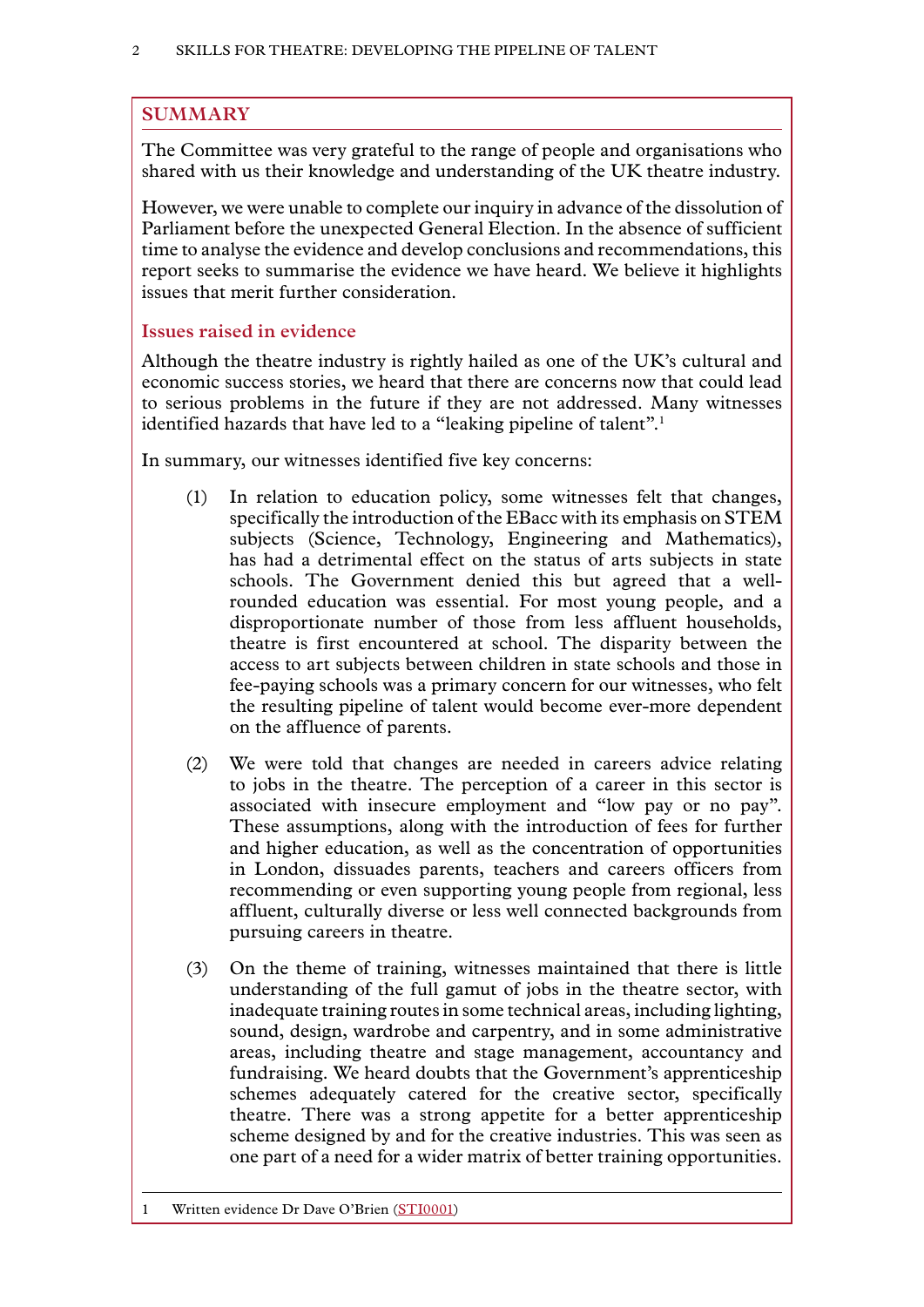- (4) A number of witnesses drew attention to the number of performers, directors and writers from more affluent backgrounds and the corresponding underrepresentation of those from Black, Asian and Middle Eastern (BAME) communities. However, the Committee heard evidence that the theatre sector itself, particularly the publicly funded sector is impressive in its outreach work and extremely committed to seeking diversity of representation (socio-economic, gender and BAME) on and off the stage. Nevertheless, this was challenged by a lack of resources and a principal responsibility to use their funds to put on productions. Because many productions and theatre makers are developed in the regions and fringe before coming to the commercial sector, some suggested that the commercial sector might take a greater responsibility for funding these early steps in the talent pipeline.
- (5) Central to the concerns of most of our witnesses was the question of funding, particularly the impact of cuts by local many local authorities. We heard a great deal about the ecosystem, in which regional theatres of all kinds and fringe theatres in London provide the opportunity for new talent both on and off stage. Regional theatres risk increasingly becoming 'receiving houses' rather than 'producing houses', a shift which threatens the next generation of theatre makers and further disadvantages those who live outside London. It also reduces the economic benefits of a theatre to its local area. The case was made that this trend will eventually have a profound effect on what ends up in West End Theatres, on Broadway and on our TV and cinema screens.

We believe these five issues, drawn to our attention by the witnesses who came before us and spelt out in a number of written submissions, should be given careful scrutiny by government and all other interested parties. We hope that, despite the Committee's work being cut short, this summary of evidence will prove helpful and contribute to maintaining the flow of talent which has served the UK's theatre industry so very well.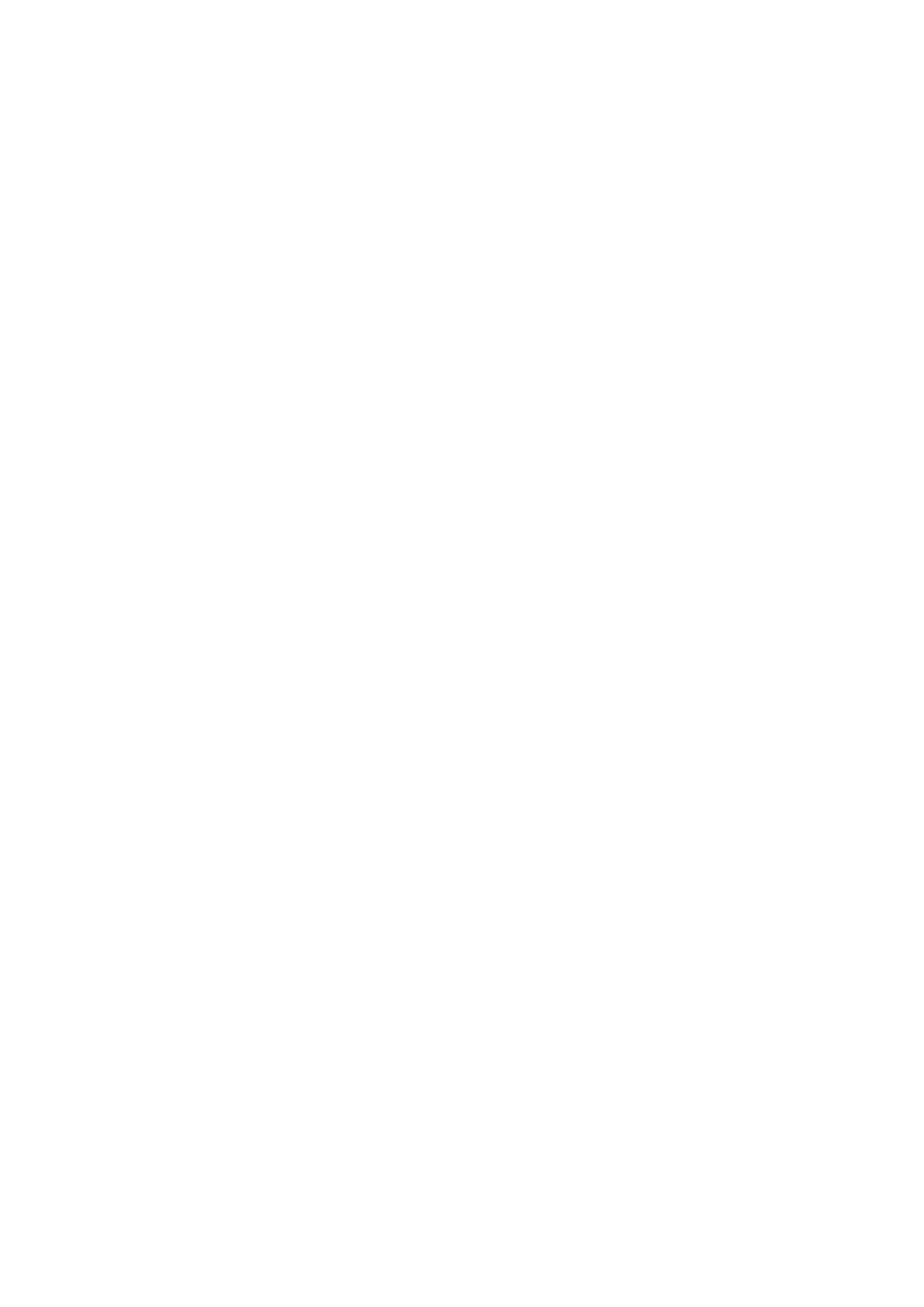# <span id="page-6-0"></span>**Skills for theatre: Developing the pipeline of talent**

# **Chapter 1: BACKGROUND**

# **Why is the theatre industry important?**

- 1. The theatre industry is a vibrant part of the cultural landscape of the UK. It contributes to the nation's well-being. As one witness told the Committee "the NHS looks after us physically but theatre looks after us spiritually."2 The theatre also adds value to the UK's related creative sectors, for example, film and television, and wider cultural life, and is one of the key profitable creative industries exported globally.
- 2. UK theatre is critically acclaimed across the world and showcases the country's creative talent overseas, working as an important element in the UK's soft power. In evidence to the House of Lords Committee on Soft Power and the UK's Influence, the British Council stated that "The UK's global influence draws on its reputation as a place of excellence, creativity, ingenuity, a world leader in finance, the Law, science, research, the arts and creative industries".<sup>3</sup> The arts provide an important conduit for the English language and boost the profile of the UK throughout the world.

# **Cultural economy**

- 3. In a 2014 report, Arts Council England claimed that, for every  $\ell$ , 1 of salary paid by the arts and culture industry, an additional  $\text{\emph{L}}2.01$  is generated in the wider economy through the creation of jobs and supply of services needed to sustain it.<sup>4</sup> In 2015 there were a total of  $642,000$  jobs in the UK cultural sector, an increase of 17.8 per cent from 2011. The estimated number of UK jobs in music, performing and the visual arts was 286,000, including both creative and support roles.<sup>5</sup>
- 4. The cultural and creative industries also help generate tourism revenue. For example, in 2011, 10 million visits to the UK involved engagement with the arts and culture, representing 32 per cent of all visits to the UK and 42 per cent of all tourism-related expenditure.<sup>6</sup>
- 5. The aggregate turnover of business in the UK arts and culture industry was £15.1 billion in 2013, according to the Centre for Economic and Business

 $2 \qquad Q$  [39](http://data.parliament.uk/writtenevidence/committeeevidence.svc/evidencedocument/communications-committee/skills-for-the-theatre-industry/oral/49657.html) (Sue Emmas)

<sup>3</sup> Select Committee on Soft Power and the UK's Influence, *[Persuasion and Power in the Modern World](https://www.publications.parliament.uk/pa/ld201314/ldselect/ldsoftpower/150/150.pdf)* (Report of Session 2013–14, HL Paper 150), page 88

<sup>4</sup> Arts Council England, *The Value of Arts and Culture to the People and Society* (March 2014) p 7: [http://](http://www.artscouncil.org.uk/sites/default/files/download-file/Value_arts_culture_evidence_review.pdf) [www.artscouncil.org.uk/sites/default/files/download-file/Value\\_arts\\_culture\\_evidence\\_review.pdf](http://www.artscouncil.org.uk/sites/default/files/download-file/Value_arts_culture_evidence_review.pdf) [accessed 24 April 2017]

<sup>5</sup> Creative Industries Council, 'UK to the World': [http://www.thecreativeindustries.co.uk/industries/](http://www.thecreativeindustries.co.uk/industries/arts-culture/arts-culture-facts-and-figures/the-economic-contribution-of-the-arts) [arts-culture/arts-culture-facts-and-figures/the-economic-contribution-of-the-arts](http://www.thecreativeindustries.co.uk/industries/arts-culture/arts-culture-facts-and-figures/the-economic-contribution-of-the-arts) [accessed 24 April 2017]

<sup>6</sup> Arts Council England, *The Value of Arts and Culture to the People and Society* (March 2014) p 7: [http://](http://www.artscouncil.org.uk/sites/default/files/download-file/Value_arts_culture_evidence_review.pdf) [www.artscouncil.org.uk/sites/default/files/download-file/Value\\_arts\\_culture\\_evidence\\_review.pdf](http://www.artscouncil.org.uk/sites/default/files/download-file/Value_arts_culture_evidence_review.pdf) [accessed 24 April 2017]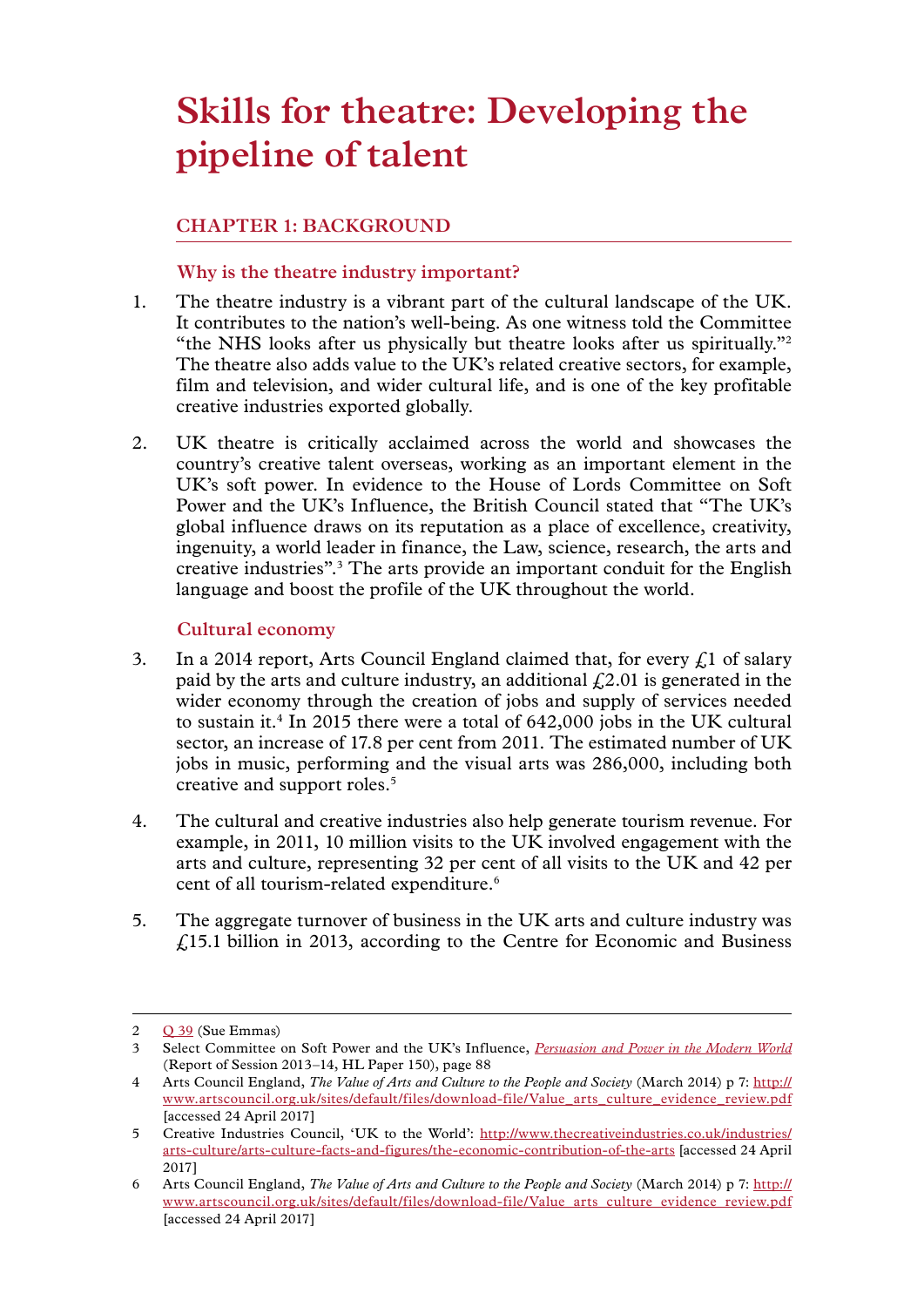<span id="page-7-0"></span>Research (CEBR).7 The CEBR also estimates that the arts and culture sector contributes  $f<sub>1</sub>7.7$  billion to the UK economy annually.

6. The Society of London Theatre's  $(SOLT)^8$  results for 2016 showed that in 2016 its member theatres generated a combined gross revenue of  $\ell$  644.7 million, up 1.7 per cent compared to 2015. Ticket sales just in London generated  $\text{\emph{£}}107.5$  million in VAT receipts.<sup>9</sup> Table 1 contains a breakdown of the key figures.

|                                                           | <b>Attendance</b> | <b>Change</b><br>from 2015<br>(per cent) | <b>Gross Box</b><br><b>Office</b><br><b>Revenue</b> | <b>Change</b><br>from 2015<br>(per cent) |
|-----------------------------------------------------------|-------------------|------------------------------------------|-----------------------------------------------------|------------------------------------------|
| Musicals                                                  | 8,132,673         | $-2$                                     | £400,812,904                                        | 4                                        |
| Plays                                                     | 4, 181, 318       | 4                                        | f(152, 545, 013)                                    | 8                                        |
| Other (Opera,<br>Dance,<br>Performance,<br>Entertainment) | 2,014,130         | 15                                       | f(91,361,722)                                       | $-15$                                    |
| <b>Total</b>                                              | 14,328,121        | $-2.8$                                   | £644,719,639                                        | 1.7                                      |

**Table 1: Attendance and revenue of London theatres in 2016**

*Source: Society of London Theatre*

- 7. The lower attendance figures in 2016 correspond to a fall in the number of performances. The percentage of seats filled was in fact up by 4.1 per cent at 76.7 per cent. The average price paid for a ticket was  $\zeta$ 45 (an increase of 4.68 per cent).
- 8. According to Julian Bird, the chief executive of both SOLT and UK Theatre, <sup>10</sup> the turnover of ticket sales across the whole of the UK is about  $f<sub>i</sub>1$  billion a year, and "more people go to shows in our venues than go to all league football games in the UK".<sup>11</sup>

# **Structure of the industry**

9. Our witnesses described the theatre industry as an ecosystem. It is made up of both small and large organisations with a mixed model of funding from public investment, earned income and charitable giving. There are many varied roles within it. It is important to emphasise that careers in theatre are not limited to performers: they also include prop design, costume design and making, carpentry, producers, theatre managers, fund-raising, accountancy, wig-making, directing, stage management, writing, set design, voice coaching, movement direction and choreography, lighting design, and marketing.

11  $Q_1$  $Q_1$  (Julian Bird)

<sup>7</sup> Centre for Economic and Business Research, *Contribution of the arts and culture industry to the national economy* (July 2015): [http://www.artscouncil.org.uk/sites/default/files/download-file/Arts\\_culture\\_](http://www.artscouncil.org.uk/sites/default/files/download-file/Arts_culture_contribution_to_economy_report_July_2015.pdf) [contribution\\_to\\_economy\\_report\\_July\\_2015.pdf](http://www.artscouncil.org.uk/sites/default/files/download-file/Arts_culture_contribution_to_economy_report_July_2015.pdf) [accessed 21 April 2017]

<sup>8</sup> SOLT is a membership organisation and the statistics are based on London's 53 major commercial and publicly funded theatres.

<sup>9</sup> SOLT, *Society of London Theatre reports box office figures for 2016:* [http://solt.co.uk/about-london-theatre/](http://solt.co.uk/about-london-theatre/press-office/society-of-london-theatre-reports-box-office-figures-for-2016/) [press-office/society-of-london-theatre-reports-box-office-figures-for-2016/](http://solt.co.uk/about-london-theatre/press-office/society-of-london-theatre-reports-box-office-figures-for-2016/) [accessed 21 April]

<sup>10</sup> UK Theatre is a membership organisation for theatres across the UK.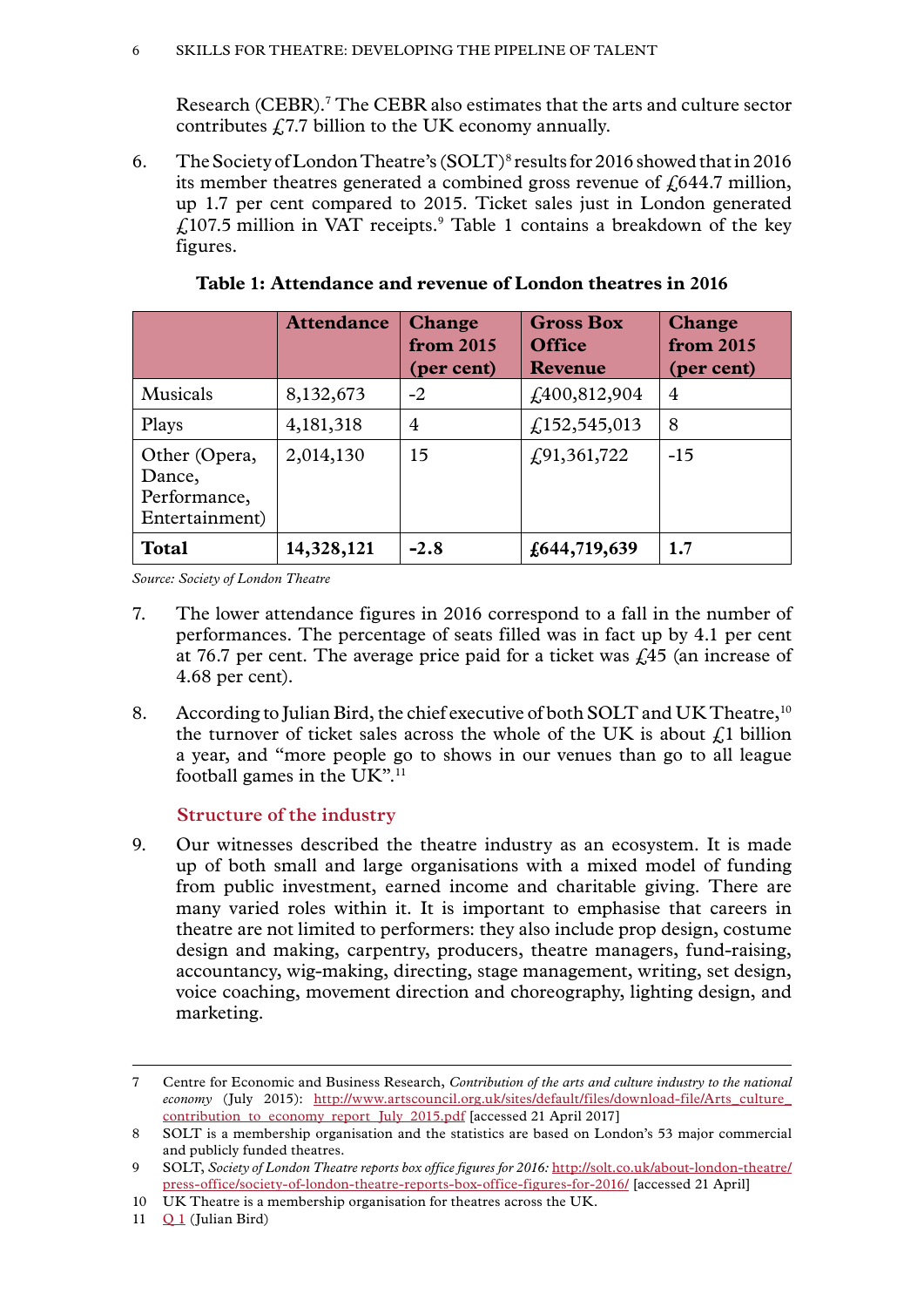- <span id="page-8-0"></span>10. London theatre accounts for more than 60% of the whole of the UK box office revenues, and musicals account for the overwhelming majority of that. London is home to a number of highly successful commercial theatres, but many theatres receive the greater part of their income from publicly available funding, including from Arts Council England, which itself receives a large amount of funding from the National Lottery. Publicly funded theatres can be both small, such as Tricycle, and very large, such as the National Theatre. While regional theatres do not generate the same level of income as those in London, they also vary in size and the extent to which they are commercially self-reliant or dependent on grants.
- 11. We heard that regional and publicly funded theatres are also where the majority of theatre workers begin their careers. It is therefore not possible to isolate the commercial London theatre from the rest.

#### **Wider creative industries**

- 12. Theatre plays an important role in supporting the UK's wider commercial creative industries, such as film production, advertising, design and crafts. Julian Bird, chief executive of UK Theatre and Society of London Theatre (SOLT), told the Committee that the "theatre and performing arts is often the catalyst. It is the starting point for people's careers."12 One witness told us that the TV and film industry feed off the theatre industry's "content, artists or technicians".13
- 13. There are many jobs which require skills that are transferable across the creative sector, from prop design and manufacture to writing and directing. In England theatre acts as a nursery for talent for related creative industries such as film and television. As Julian Bird told the Committee, "Hollywood is packed with British technical and creative skills, 90 per cent of which have come through regional theatre."14

# **Our inquiry**

14. Because of theatre's critical role within the creative industries, we decided to undertake a short inquiry to consider how the UK can nurture and develop the talent needed to maintain its success. In particular, we set out to investigate what possible routes there are for young people into the industry and what barriers they face. We announced the launch of our report through our website,<sup>15</sup> and received a limited number of written submissions. The bulk of our evidence came orally over the course of six sessions with industry experts and Matt Hancock MP, the Minister of State for Digital and Culture at DCMS. We also visited the Royal Court Theatre in Sloane Square, which has a reputation for producing new writing, where we met a number of people from a range of different roles within the theatre, including the general manager, artistic director, head of lighting, outreach workers, and John Tiffany, the winner of the 2017 Olivier Award for Best Director.<sup>16</sup>

<sup>12</sup> Q [11](http://data.parliament.uk/writtenevidence/committeeevidence.svc/evidencedocument/communications-committee/skills-for-the-theatre-industry/oral/48993.html) (Julian Bird)

<sup>13</sup> Q [40](http://data.parliament.uk/writtenevidence/committeeevidence.svc/evidencedocument/communications-committee/skills-for-the-theatre-industry/oral/49657.html) (Indhu Rubasingham)

<sup>14</sup> [Q](http://data.parliament.uk/writtenevidence/committeeevidence.svc/evidencedocument/communications-committee/skills-for-the-theatre-industry/oral/48993.html) 7 (Julian Bird)

<sup>15</sup> Communications Committee, 'Skills for the theatre industry: new inquiry launched' (10 March 2017): [http://www.parliament.uk/business/committees/committees-a-z/lords-select/communications](http://www.parliament.uk/business/committees/committees-a-z/lords-select/communications-committee/news-parliament-2015/theatre-inquiry-launch/)[committee/news-parliament-2015/theatre-inquiry-launch/](http://www.parliament.uk/business/committees/committees-a-z/lords-select/communications-committee/news-parliament-2015/theatre-inquiry-launch/) [accessed 27 April 2017]

<sup>16</sup> See Appendix 4.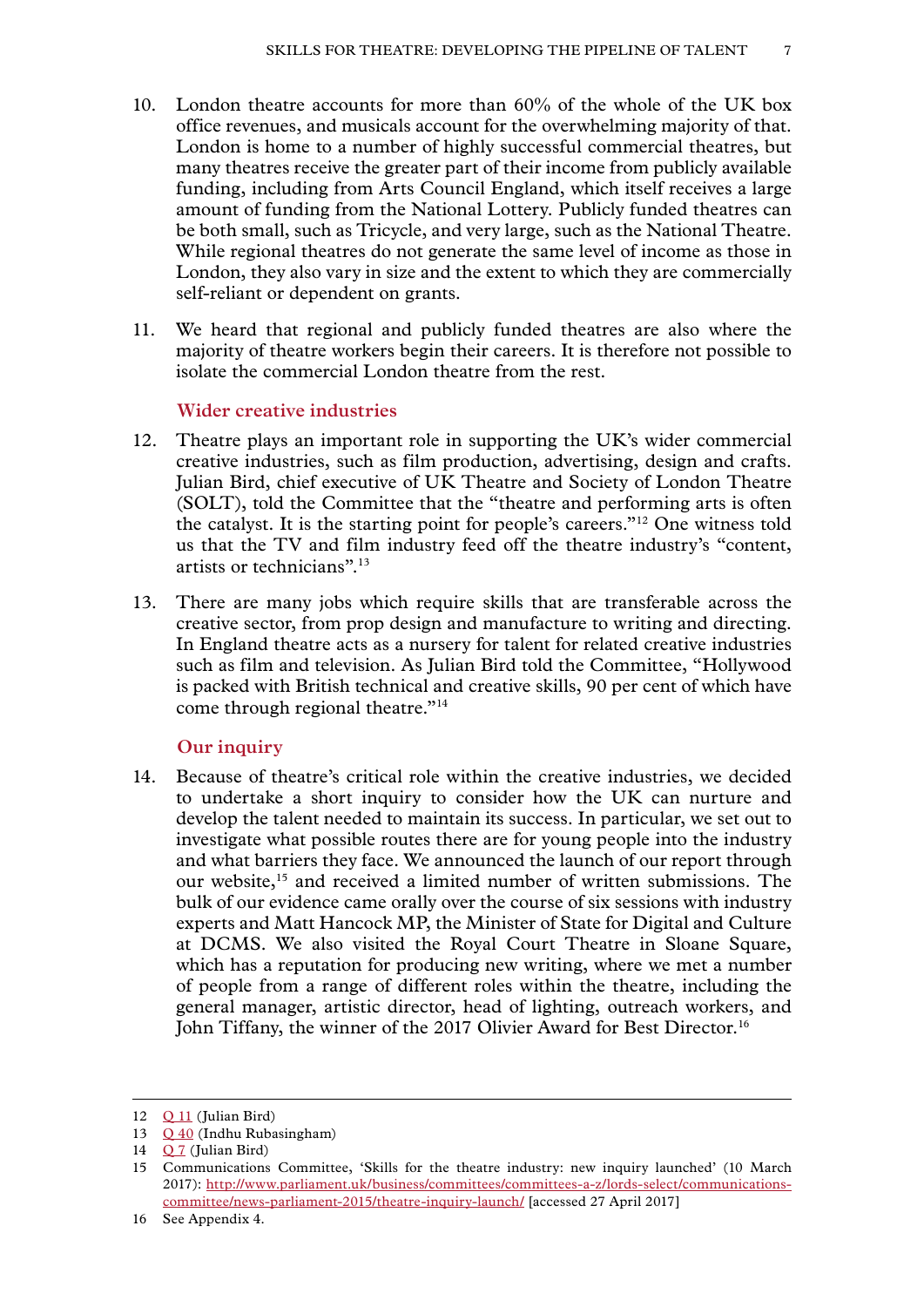#### <span id="page-9-0"></span>8 Skills for theatre: Developing the pipeline of talent

- 15. Despite a number of concerns raised by our witnesses, we felt that we had not received enough evidence, in advance of the unexpected announcement of a General Election and the dissolution, to develop conclusions and recommendations for the Government and others. This report therefore summarises the evidence that we have heard. We believe that it clearly highlights issues that merit further consideration. We do not expect a formal response from the Government, but we look forward to a debate.
- 16. Both culture and education are devolved matters. This report focuses on policy issues for England.

# **Acknowledgements**

17. We are grateful to all those who submitted written submissions, attended oral evidence sessions, or met us at the Royal Court Theatre. We are also grateful to our Specialist Adviser, Professor Jen Harvie of Queen Mary University of London, for her expertise and advice throughout the course of this inquiry.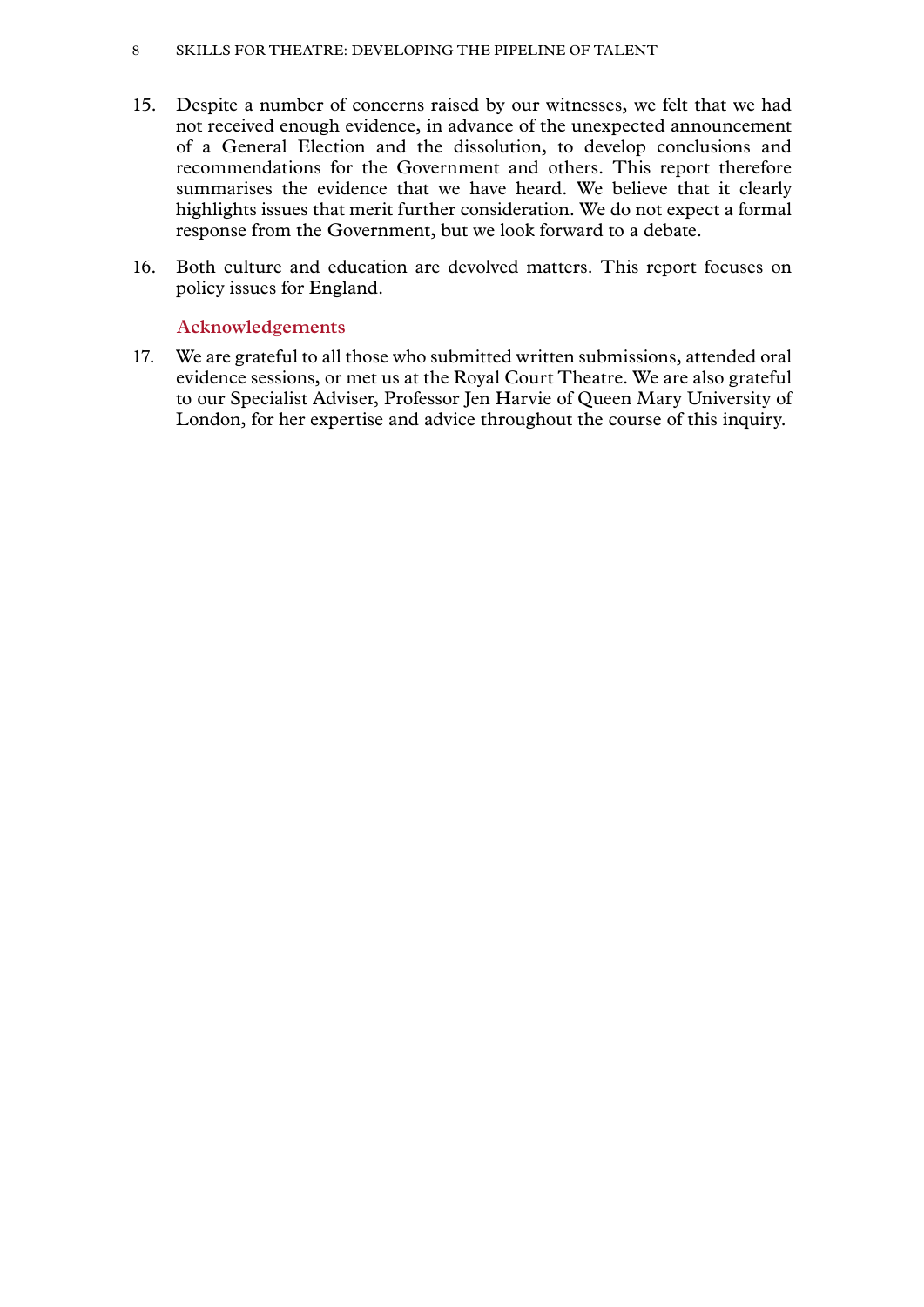#### **Chapter 2: SCHOOL EDUCATION**

<span id="page-10-0"></span>18. School is where most young people first encounter arts and culture. Indhu Rubasingham, Artistic Director of Tricycle Theatre, told the Committee of the importance of this exposure for the health of the industry:

"It will always be a competitive industry and there will always be people who want to work in the arts because it is an attractive industry. It is a passion and it attracts us all, but if we do not give those opportunities to every young person, regardless of background, we will kill the industry in the future, because without that diversity and those voices we will become an elitist and much more reduced industry."17

#### **Primary education**

19. Sue Emmas, Associate Artistic Director at the Young Vic said:

"What is needed in education is for young people to get exposure to theatre and drama as early as possible, so in primary school and leading through into secondary school, and for it to be seen as a core subject. Sometimes in primary schools it is not given enough time and scope to be explored due to numeracy and literacy."<sup>18</sup>

20. Alice King-Farlow, Director of Learning at the National Theatre, was concerned about provision for this age group:

"At primary [school], in the English curriculum, there is quite a clear mandate requirement for drama as an art form in the purpose of study. However, it is being squeezed out in a lot of schools by a narrow focus on attainment and the understandable anxiety about league tables."19

# **Secondary Education**

- 21. Witnesses stressed the importance of exposure to theatre in secondary schools. Christine Payne, the General Secretary of the actors' union Equity, said that for her members, "arts subjects—drama, music—in schools are very important. They are very important from an early age, from key stage 1 right up to 4. Most of the encouragement for my members, for actors, to come into the profession is given at school."20
- 22. In 2010 the Government introduced the English Baccalaureate (EBacc) as a measure of school performance based on the performance of pupils at GCSE level in English, maths, history or geography, science and foreign languages.<sup>21</sup> Some have argued that this has led to a shift in focus in the curriculum on to these subjects at the expense of the others.
- 23. This is in line with a wider perception that, as a result of the Government's drive to prioritise the teaching of STEM (Science, Technology, Engineering and Maths), including through the adoption of the EBacc, teachers and parents have discouraged children from opting for creative arts subjects.

<sup>17</sup> Q [39](http://data.parliament.uk/writtenevidence/committeeevidence.svc/evidencedocument/communications-committee/skills-for-the-theatre-industry/oral/49657.html) (Indhu Rubasingham)

<sup>18</sup> **Q** [39](http://data.parliament.uk/writtenevidence/committeeevidence.svc/evidencedocument/communications-committee/skills-for-the-theatre-industry/oral/49657.html) (Sue Emmas)

<sup>19</sup> Q [21](http://data.parliament.uk/writtenevidence/committeeevidence.svc/evidencedocument/communications-committee/skills-for-the-theatre-industry/oral/49383.html) (Alice King-Farlow)

<sup>20</sup> O 5 (Christine Payne)

<sup>21</sup> Unlike the International Baccalaureate, the EBacc is not in itself a qualification. House of Commons Library, English Baccalaureate, Briefing Paper [SN06045](http://researchbriefings.files.parliament.uk/documents/SN06045/SN06045.pdf), 6 January 2017 [accessed 26 April 2017]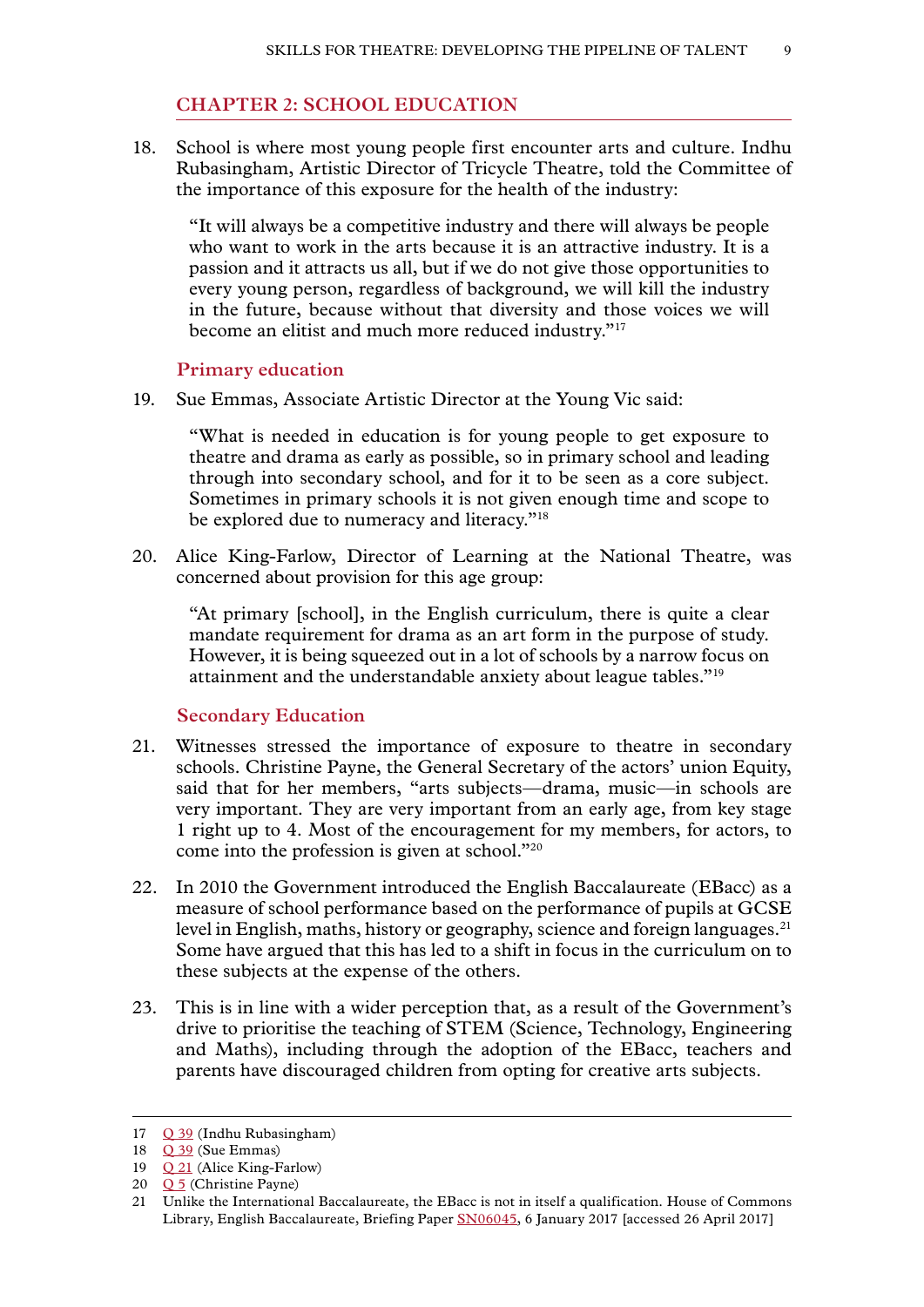## 24. Sue Emmas told the Committee that:

"[The] EBacc is an area of discussion that may be creating a hierarchy of core subjects, with theatre and drama perhaps being seen as a soft option and not necessarily being encouraged by the governors in schools and therefore by the senior management team and the teachers who feed it into the parents who feed it down to the children."22

- 25. The Creative Industries Federation, an industry organisation, published a report that criticised the Government's strategy on the grounds that its focus on 'core subjects' has encouraged a steep decline in students taking creative subjects between the academic years  $2007-8$  and  $2014-5.^{23}$  The report also pointed out that students with "a high level of deprivation" tend to take fewer subjects at GCSE, and so are more likely not to opt for subjects which are not included in the EBacc.
- 26. Matt Hancock MP, Minister for Digital and Culture, denied that the EBacc had affected the take-up of creative arts GCSEs: "The arts are in the curriculum up to age 14, and the number of GCSE entries has in fact risen over the past few years for 14 to 16 year-olds."24 Figures from the Department for Education show that this is not just true in terms of absolute numbers: the percentage of pupils taking arts subjects at GCSEs rose both in statefunded schools and all schools together.<sup>25</sup>
- 27. The New Schools Network, a charity which aims to help the establishment of free schools, also conducted a study which found that more creative arts subjects were taken in  $2015-16$  than in  $2011-12.^{26}$  Nonetheless, the New Schools Network's study found that schools had reduced funding for the arts which may have an effect on future GCSE study, and that the Government "must shoulder some blame" for the fact that some schools had "misunderstood the new performance measures, mistakenly thinking that in order to boost their EBacc results … they need to steer resources from the arts and towards EBacc subjects."27

<sup>22</sup> Q [39](http://data.parliament.uk/writtenevidence/committeeevidence.svc/evidencedocument/communications-committee/skills-for-the-theatre-industry/oral/49657.html) (Sue Emmas)

<sup>23</sup> Creative Industries Federation, *Social Mobility and the Skills Gap Creative Education Agenda 2016* (September 2016) p 5: [http://www.creativeindustriesfederation.com/assets/userfiles/files/](http://www.creativeindustriesfederation.com/assets/userfiles/files/Education%20Report%20web.pdf) [Education%20Report%20web.pdf](http://www.creativeindustriesfederation.com/assets/userfiles/files/Education%20Report%20web.pdf) [accessed 24 April 2017]

<sup>24</sup> O [49](http://data.parliament.uk/writtenevidence/committeeevidence.svc/evidencedocument/communications-committee/skills-for-the-theatre-industry/oral/49659.html) (Matt Hancock MP)

<sup>25</sup> Department for Education, *Revised GCSE and equivalent results in England: 2015 to 2016* (January 2017): [https://www.gov.uk/government/statistics/revised-gcse-and-equivalent-results-in-england-](https://www.gov.uk/government/statistics/revised-gcse-and-equivalent-results-in-england-2015-to-2016)[2015-to-2016](https://www.gov.uk/government/statistics/revised-gcse-and-equivalent-results-in-england-2015-to-2016) [accessed 24 April 2017]

<sup>26</sup> New Schools Network, *The Two Cultures: Do schools have to choose between the EBacc and the arts?* (February 2017): [http://www.newschoolsnetwork.org/sites/default/files/NSN%20Arts%20Report%20](http://www.newschoolsnetwork.org/sites/default/files/NSN%20Arts%20Report%20-%20The%20Two%20Cultures_0.pdf) [-%20The%20Two%20Cultures\\_0.pdf](http://www.newschoolsnetwork.org/sites/default/files/NSN%20Arts%20Report%20-%20The%20Two%20Cultures_0.pdf) [accessed 24 April 2017]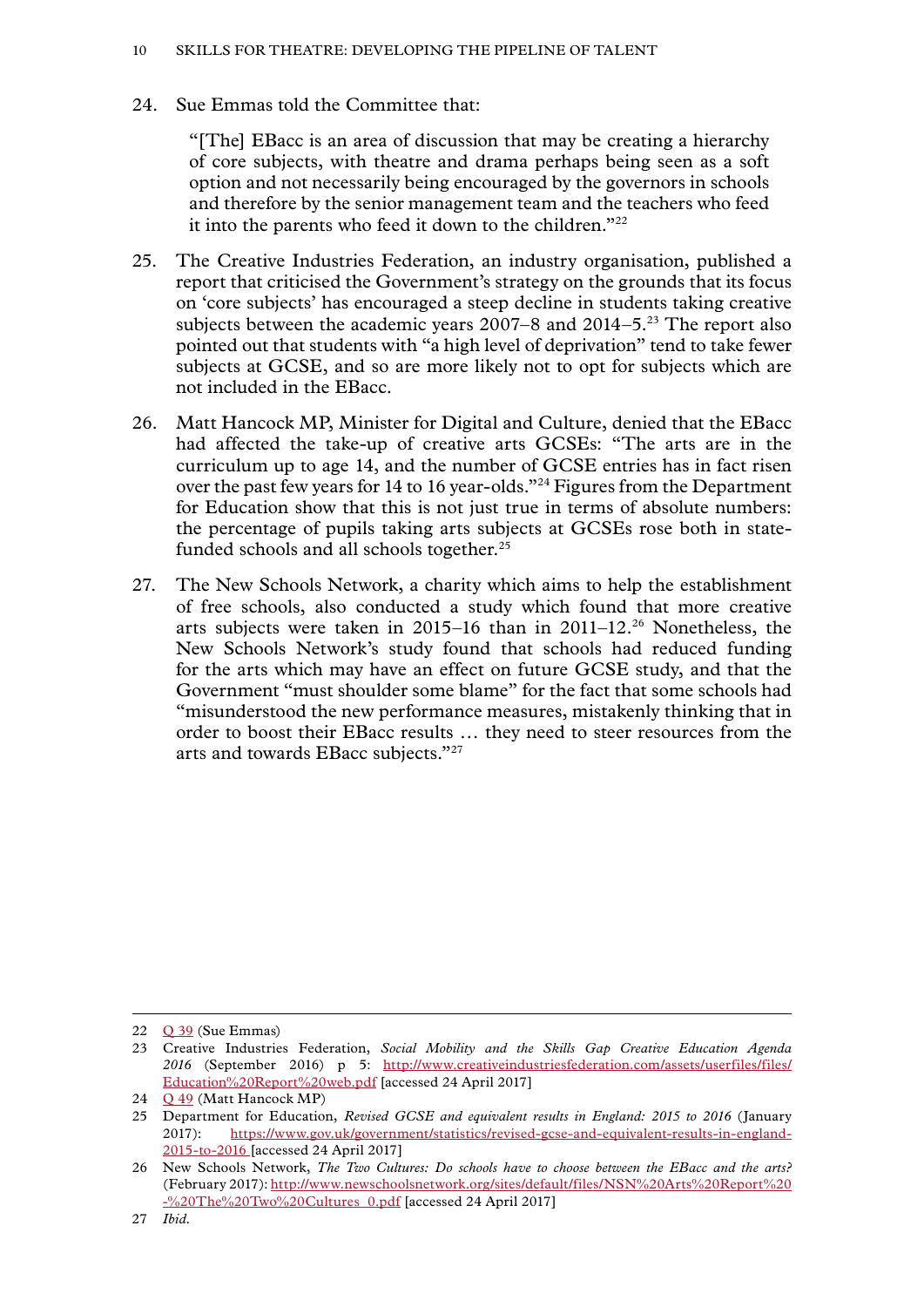

<span id="page-12-0"></span>**Figure 1: Number of GCSE or equivalent entries for Art & Design, Drama & Music, 2010–2016**

*Source: Department for Education, 'Statistics: GCSEs (key stage 4)':* [https://www.gov.uk/government/](https://www.gov.uk/government/collections/statistics-gcses-key-stage-4) [collections/statistics-gcses-key-stage-4](https://www.gov.uk/government/collections/statistics-gcses-key-stage-4) *[accessed 27 April 2017]*

28. Indeed, there is evidence that schools have allocated resources away from the creative arts. For example, the table below shows a significant reduction in the number of teachers allocated to these subjects and the number of hours spent teaching them.

**Figure 2: Percentage change in teachers and teaching hours in respect of creative arts subjects at Key Stages 3, 4 and 5**



Source: Department for Education, School workforce in England June 2016: [https://www.gov.uk/government/](https://www.gov.uk/government/statistics/school-workforce-in-england-november-2015) [statistics/school-workforce-in-england-november-2015](https://www.gov.uk/government/statistics/school-workforce-in-england-november-2015)

29. At A-levels children begin to concentrate on subjects to take them through higher education and beyond. Professor Stephen Lacey, Chair of the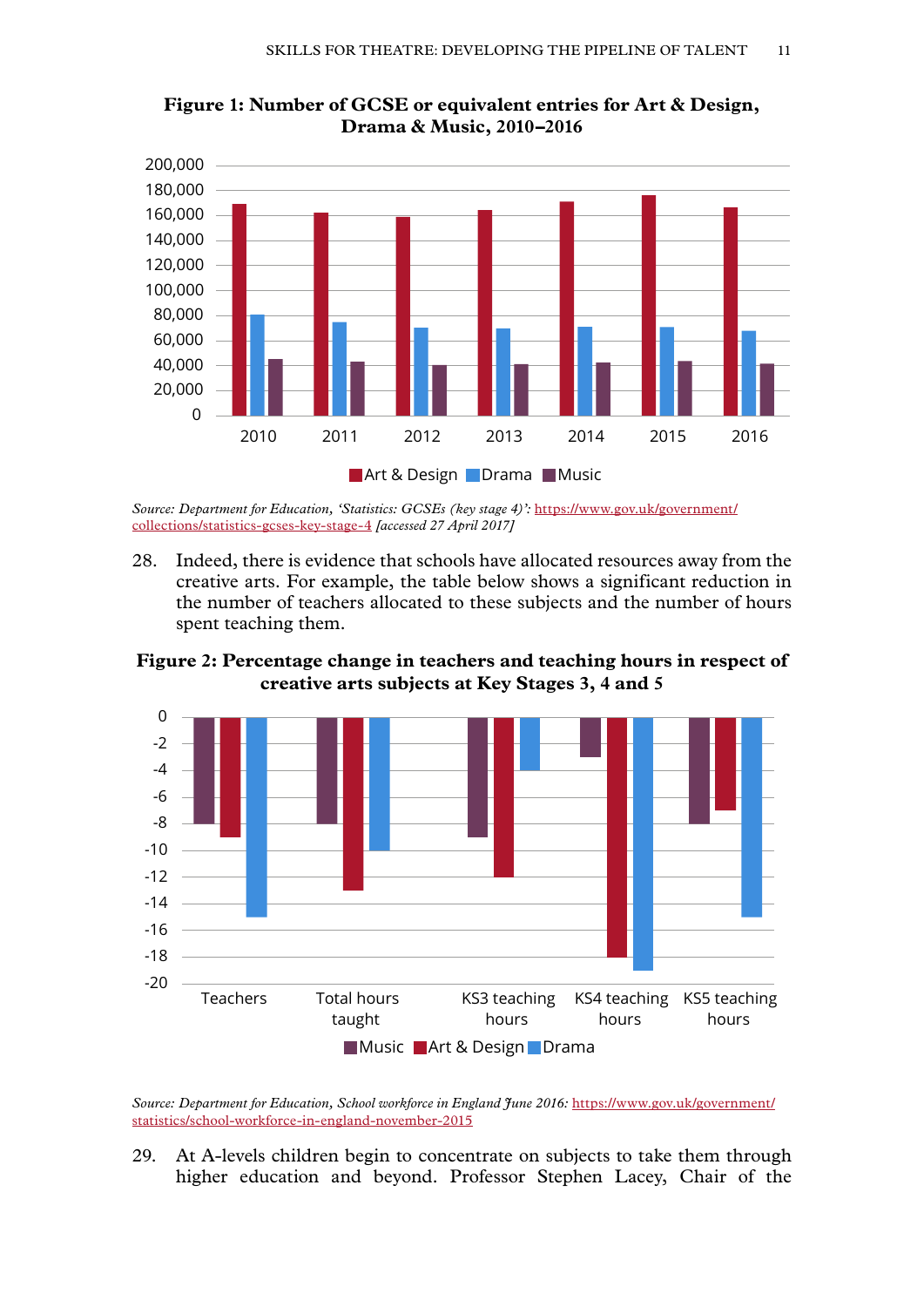<span id="page-13-0"></span>Standing Conference of University Drama Departments (SCUDD), told the Committee of the importance of having arts education at A-level:

"As the Government have recognised, having arts in the curriculum benefits all pupils. Pupils tend to do better if they are doing an arts subject, so that is important. Also, an arts subject studied at school helps students to orientate themselves towards what their future careers might be. They come understanding better what they are getting into, what they require, what they are being asked for. For those reasons, an arts subject within the A-level/BTEC profile, while not essential, is very useful."28

30. However, there is evidence that the number of students taking A-levels in performing and expressive arts, including dance, declined by 15 per cent in 2016, and the number taking drama A level declined by  $6.4$  per cent.<sup>29</sup> The table below shows that the number of entries for A-level or equivalent in arts subjects has fallen since 2010.

|      | <b>Art &amp; Design</b> | Drama  | <b>Music</b> |
|------|-------------------------|--------|--------------|
| 2010 | 42,784                  | 15,262 | 8,841        |
| 2011 | 42,633                  | 14,597 | 8,709        |
| 2012 | 43,236                  | 13,670 | 8,203        |
| 2013 | 41,388                  | 12,540 | 7,655        |
| 2014 | 40,763                  | 11,806 | 7,184        |
| 2015 | 40,747                  | 11,914 | 6,709        |
| 2016 | 39,503                  | 11,208 | 6,155        |

# **Table 2: Number of A-Level or equivalent entries for Art & Design, Drama and Music, 2010-2016**

*Source: Department for Education, 'Statistics: 15 to 19 attainment':* [https://www.gov.uk/government/](https://www.gov.uk/government/collections/statistics-attainment-at-19-years) [collections/statistics-attainment-at-19-years](https://www.gov.uk/government/collections/statistics-attainment-at-19-years) *[accessed 27 April 2017]*

- 31. GCSEs and A-levels must also cater for the technical skills required by the theatre. The House of Lords Committee on Soft Power and the UK's Influence concluded that "Because of their role in developing the innovators of the future, we would also underline the importance of teaching design and technology in British schools."30
- 32. Professor Lacey told the Committee that "The Government are promoting STEM subjects. A number of us would rather that it was "STEAM" and arts were in that profile as well, so that we looked to promote the arts within broader education, not as a separate part."31 Michelle Carwardine-Palmer said that it is "a huge issue that we do not have arts identified specifically within the STEM subjects."<sup>32</sup>

<sup>28</sup> O [14](http://data.parliament.uk/writtenevidence/committeeevidence.svc/evidencedocument/communications-committee/skills-for-the-theatre-industry/oral/48994.html) (Prof Lacey)

<sup>29</sup> Matthew Hemley, 'Number of Students Taking Performing Arts A Level Drops 15%', The Stage, 19 August 2016: [https://www.thestage.co.uk/news/2016/number-of-students-taking-performing-arts-a](https://www.thestage.co.uk/news/2016/number-of-students-taking-performing-arts-a-level-drops-15/)[level-drops-15/](https://www.thestage.co.uk/news/2016/number-of-students-taking-performing-arts-a-level-drops-15/) [accessed 9 March 2017].

<sup>30</sup> Select Committee on Soft Power and the UK's influence, *[Persuasion and Power in the Modern World](https://www.publications.parliament.uk/pa/ld201314/ldselect/ldsoftpower/150/150.pdf)* (Report of Session 2013–14, HL Paper 150)

<sup>31</sup> Q [14](http://data.parliament.uk/writtenevidence/committeeevidence.svc/evidencedocument/communications-committee/skills-for-the-theatre-industry/oral/48994.html) (Prof Lacey)

<sup>32</sup> Q [32](http://data.parliament.uk/writtenevidence/committeeevidence.svc/evidencedocument/communications-committee/skills-for-the-theatre-industry/oral/49384.html) (Michelle Carwardine-Palmer)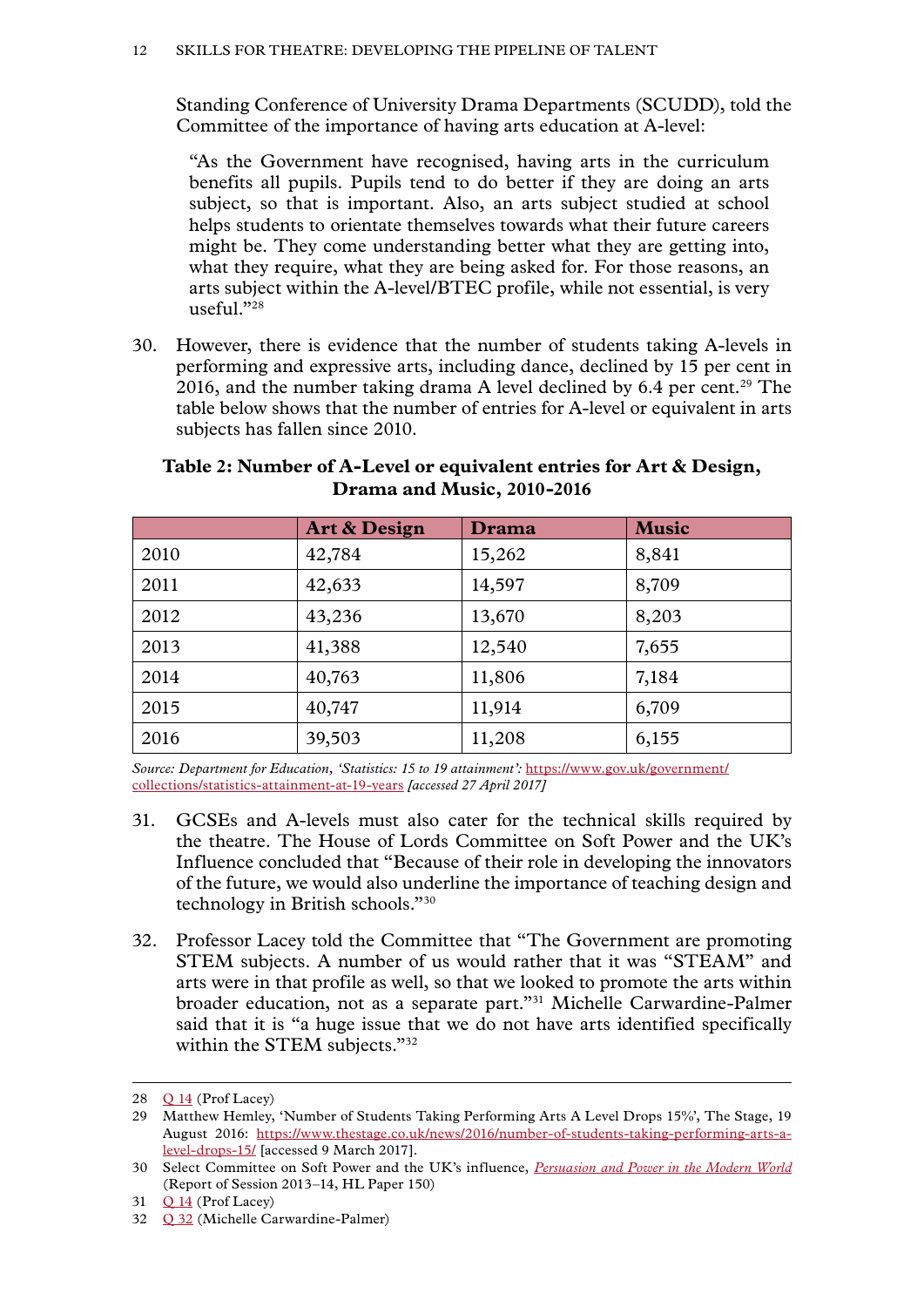<span id="page-14-0"></span>33. Above all, our witnesses called for a rounded education. The Minister said that, in his view:

"There is no contradiction between a high-quality rigorous education that aims at good exam results and good life chances and a rigorous artistic, musical and creative element to that education. Theatre has a big role to play in that."<sup>33</sup>

# **Teachers**

- 34. Some witnesses pointed to a lack of specialist teachers in the field and the consequences for students and professionals. Professor Lacey told the Committee that schools were employing fewer teachers and therefore "some of our graduates, a proportion of whom would always go on to teaching, are finding that that avenue is closed to them."34
- 35. Alice King-Farlow of the National Theatre said that there were "very few specialist drama teachers in primary schools. Primary teachers are not trained in drama and many do not have the confidence to teach drama …At secondary level, you need a specialist in the school to introduce students to the breadth of career opportunities in theatre."35
- 36. John Tiffany and Vicky Featherstone of the Royal Court Theatre told us that that the Royal Conservatoire of Scotland had also adapted their courses so that all dramatic arts students graduate with a teaching qualification. This had a double benefit of making them more employable and nurturing creativity in schools. They advocated a greater link between the DCMS and Df<sub>E.</sub>36

# **School visits**

- 37. School trips to the theatre were considered essential by some of our witnesses. Sue Emmas told us: "We definitely need to see at GCSE level students going to see drama and theatre." She explained that studying without seeing productions is "a bit like understanding football but never touching a ball. You need to get a sense of the liveness of performative art."<sup>37</sup>
- 38. A number of witnesses pointed to the additional bureaucracy that some schools encountered when planning a school trip, which had resulted in fewer trips to the theatre. The Society of London Theatre told the Committee that:

"Some of our members report quite a substantial reduction in the number of schools able to engage in theatre visits and bring children to their local theatre, which used to be fundamental … but of course there is now a lack of funding and all the bureaucracy around those kinds of visits."38

39. At the Royal Court Theatre the Committee heard that a focus on core texts from the curriculum was needed to justify the cost of visits. This constrained the variety of theatre that pupils could be exposed to.

<sup>33</sup> Q [49](http://data.parliament.uk/writtenevidence/committeeevidence.svc/evidencedocument/communications-committee/skills-for-the-theatre-industry/oral/49659.html) (Matt Hancock MP)

<sup>34</sup> **Q** [14](http://data.parliament.uk/writtenevidence/committeeevidence.svc/evidencedocument/communications-committee/skills-for-the-theatre-industry/oral/48994.html) (Prof Lacey)

<sup>35</sup> Q [21](http://data.parliament.uk/writtenevidence/committeeevidence.svc/evidencedocument/communications-committee/skills-for-the-theatre-industry/oral/49383.html) (Alice King-Farlow)

<sup>36</sup> See Appendix 4.

<sup>37</sup> Q [39](http://data.parliament.uk/writtenevidence/committeeevidence.svc/evidencedocument/communications-committee/skills-for-the-theatre-industry/oral/49657.html) (Sue Emmas)

<sup>38</sup> [Q](http://data.parliament.uk/writtenevidence/committeeevidence.svc/evidencedocument/communications-committee/skills-for-the-theatre-industry/oral/48993.html) 6 (Julian Bird)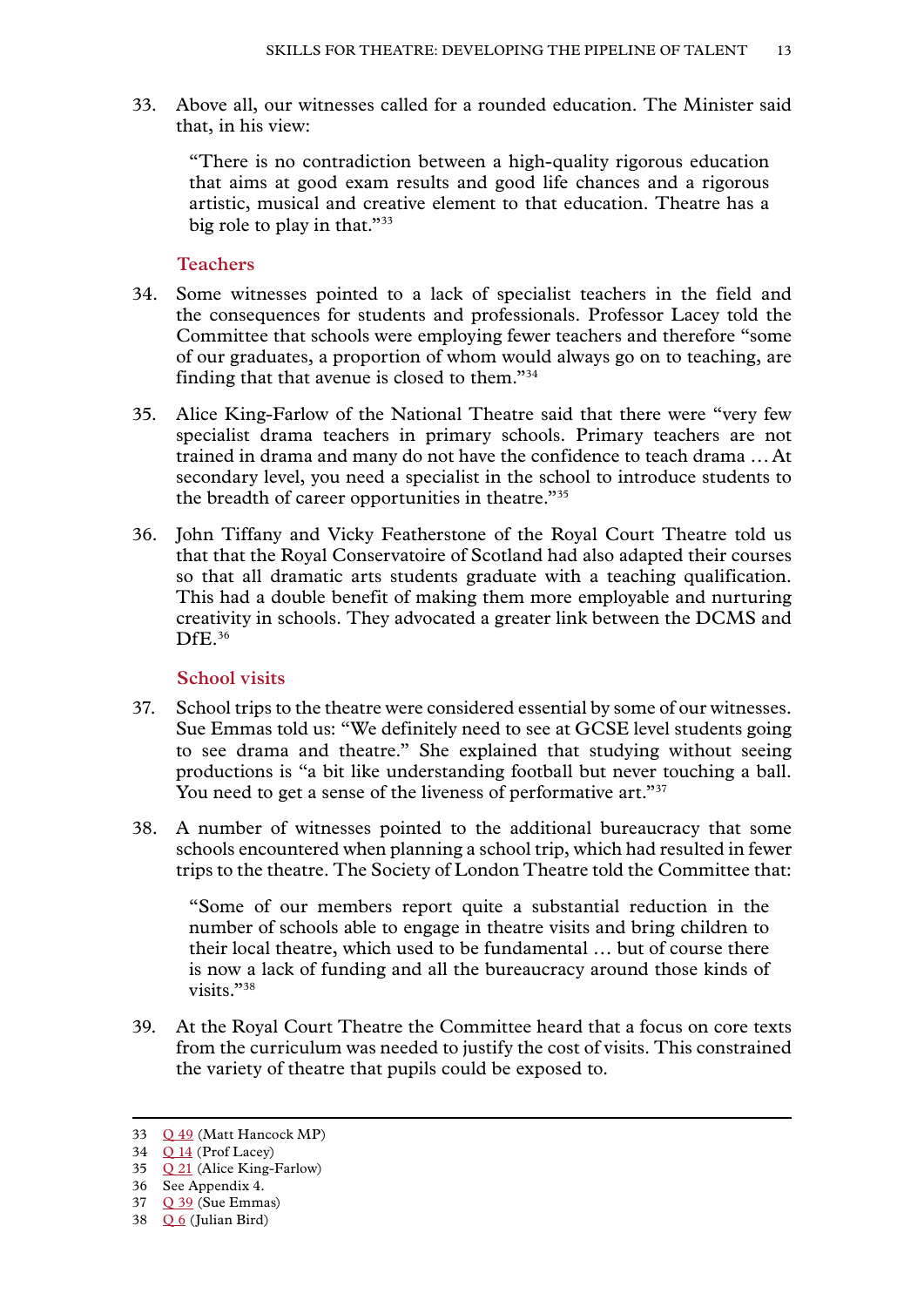<span id="page-15-0"></span>40. There are initiatives aimed at tackling these problems, such as the Globe Theatre's 'Playing Shakespeare' event. This provides free tickets to state schools for performances at the Globe Theatre. A survey of participants found that 44 per cent had never been to a theatre before, which underlines the importance of this outreach work.39

# **Extra-curricular**

- 41. A number of witnesses stressed that exposure to the theatre could also be achieved through extra-curricular activities either within or outside school.
- 42. Some noted that a disparity of opportunity had developed between feepaying and state education. Indhu Rubasingham told the Committee:

"Friends of mine who went through state education are often invited to public [fee-paying] schools to speak but never by the state schools, because with the pressure on performance and because of the EBacc they would rather deliver that."40

43. Alice King-Farlow stated:

"Local authority spending has been cut back so there are fewer extracurricular activities, you have a lot of children at that early stage in education not getting their first encounter with theatre and drama. As part of a really good education, they should be getting the chance to make, to explore and to see theatre."<sup>41</sup>

- 44. Bryan Raven, a trustee of a youth theatre in Putney, agreed. He said there had been, "an increasing trend that we are not able to charge the full amount for drama classes or after-school clubs. That percentage [of paying pupils not paying the full amount] is going up year on year, which is making it harder to balance the books. We try to run it on a not-for-profit basis." He recommended that this sector would benefit from "cheap access to local government premises for running drama classes."42
- 45. Professor Lacey cautioned that relying on extra-curricular activities for exposure to theatre and drama could narrow access. He said, "However good the extra-curricular activity is, the opportunity to study the subject in school will always be preferable and more open to people from diverse backgrounds."43
- 46. The Committee noted the Creative Industries Federation Manifesto for the Creative Industries which recommends:

"Creative employment is resistant to automation, and adapting to the future jobs landscape will demand creative skills. Securing a workforce fit for the 21st century begins at school. A school must teach at least one creative subject, in lesson time, in order to be eligible for an 'outstanding' rating by Ofsted."44

<sup>39</sup> *BBC* , 'Half of teenagers 'never been in a theatre', (5 April 2017): [http://www.bbc.co.uk/news/](http://www.bbc.co.uk/news/education-39479035) [education-39479035](http://www.bbc.co.uk/news/education-39479035) [accessed 24 April 2017]

<sup>40</sup> Q [39](http://data.parliament.uk/writtenevidence/committeeevidence.svc/evidencedocument/communications-committee/skills-for-the-theatre-industry/oral/49657.html) (Indhu Rubasingham)

<sup>41</sup> Q [21](http://data.parliament.uk/writtenevidence/committeeevidence.svc/evidencedocument/communications-committee/skills-for-the-theatre-industry/oral/49383.html) (Alice King-Farlow)

<sup>42</sup> Q [14](http://data.parliament.uk/writtenevidence/committeeevidence.svc/evidencedocument/communications-committee/skills-for-the-theatre-industry/oral/48994.html) (Bryan Raven)

<sup>43</sup> Q [14](http://data.parliament.uk/writtenevidence/committeeevidence.svc/evidencedocument/communications-committee/skills-for-the-theatre-industry/oral/48994.html) (Prof Lacey)

<sup>44</sup> Creative Industries Federation, *A Manifesto for the Creative Industries (April 2017):* [http://www.](http://www.creativeindustriesfederation.com/assets/userfiles/files/A%20Manifesto%20for%20the%20Creative%20Industries(1).pdf) [creativeindustriesfederation.com/assets/userfiles/files/A%20Manifesto%20for%20the%20](http://www.creativeindustriesfederation.com/assets/userfiles/files/A%20Manifesto%20for%20the%20Creative%20Industries(1).pdf) [Creative%20Industries\(1\).pdf](http://www.creativeindustriesfederation.com/assets/userfiles/files/A%20Manifesto%20for%20the%20Creative%20Industries(1).pdf) [accessed 26 April 2017]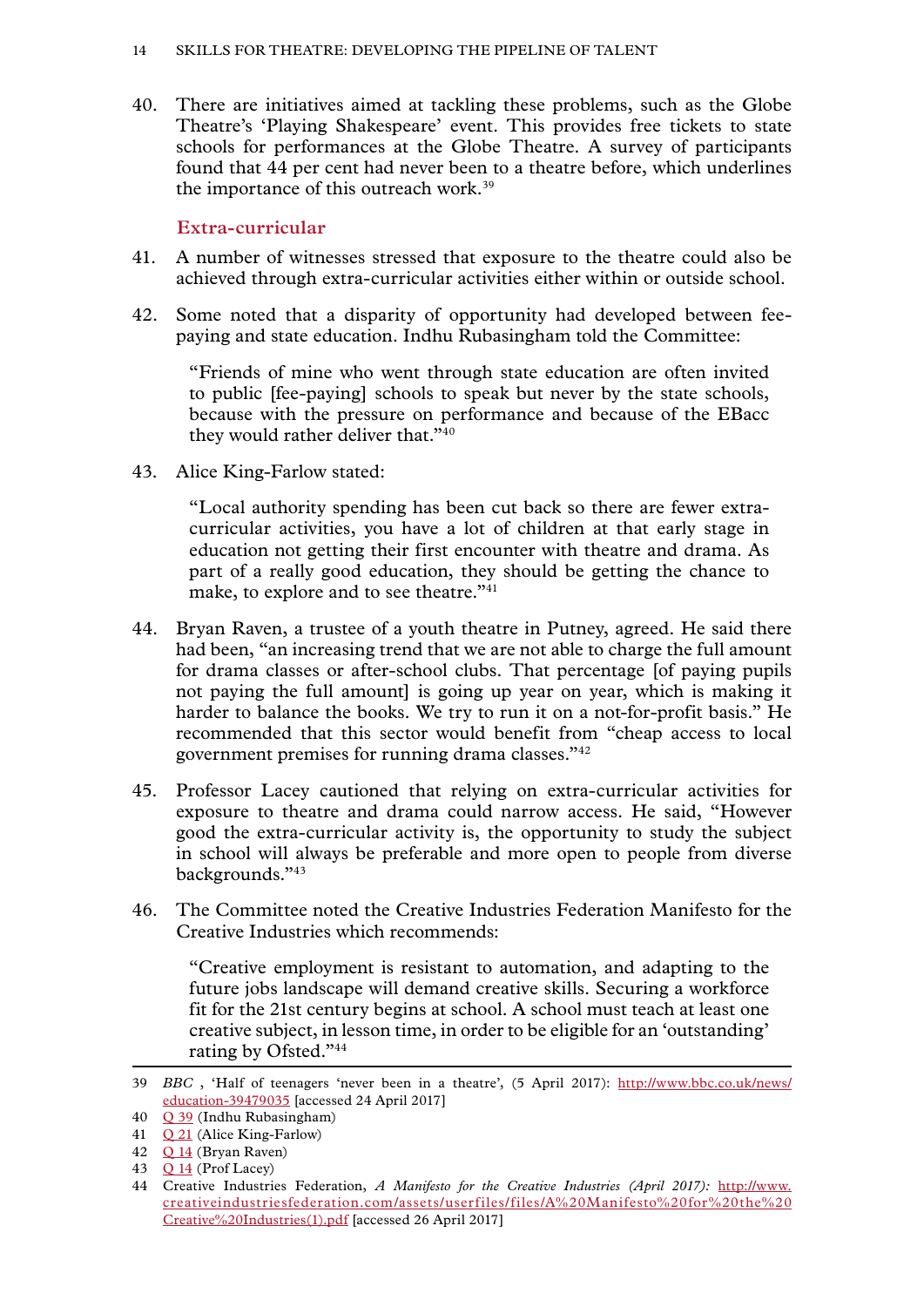## **Careers advice**

- <span id="page-16-0"></span>47. Witnesses spoke about the need to show children the potential for jobs in the theatre. A number of our witnesses were critical of the careers advice services provided in schools. Bryan Raven, Vice-Chair of the National College of Creative and Cultural Industries, told the Committee that "Our experience, both as an employer and in backstage training, is that careers advice is woeful." He added: "There is a complete lack of awareness of the careers available in the creative industries."45
- 48. Alice King-Farlow told us that better careers advice was also necessary to create greater awareness of non-performance roles within theatre:

"We need engineers, technicians and people trained in STEM subjects, as well as performers. In order to know that you can be a stage manager, or that you can be an engineer and work on the amazing stage automation systems in the end, you need that access to the specialist drama teacher or to the theatre that can show you a route in. Careers guidance is an  $i$ ssue $.946$ 

- 49. Some felt that this was a responsibility which should be shared by both schools and industry. Tony Peers, Human Resources Director at the National Theatre, agreed that there were "concerns" about career advice but recognised that "we also have a responsibility to make our industry interpretable". He felt that they were "struggling for airtime in busy teachers' daily lives" but also that the problem was understood and they were "making great strides in terms of setting out what it takes to join our industry and talking about career paths."47
- 50. Alice King-Farlow agreed that there was more the industry could do in this regard but that was only possible if "we have schools that are willing to work with us and will pick up the phone or open the letter that you send with your information<sup>"48</sup>
- 51. However, some witnesses suggested that jobs in the creative industries suffer from a fundamental 'image problem'. As Alice King-Farlow told the Committee, "We are also countering a message that says, "These are not helpful subjects to study. If you do the arts, rather than STEM subjects, you are not going to get a job.""49
- 52. The Minister, however, rejected this notion: "I think the arts and creative industries are increasingly seen as ambitious places for people to go for a career. Long gone are the days when being an actor or an actress is seen as a sign of failure in life. Now it is seen very much as a sign of success." However, he acknowledged that there is "a role for Government in making sure that all young people, as they are going through what is a difficult transition in life for almost everybody—the transition from education into work—get to see all the opportunities that life presents."50

<sup>45</sup> Q [14](http://data.parliament.uk/writtenevidence/committeeevidence.svc/evidencedocument/communications-committee/skills-for-the-theatre-industry/oral/48994.html) (Bryan Raven)

<sup>46</sup> Q [21](http://data.parliament.uk/writtenevidence/committeeevidence.svc/evidencedocument/communications-committee/skills-for-the-theatre-industry/oral/49383.html) (Alice King-Farlow)

<sup>47</sup> **Q [21](http://data.parliament.uk/writtenevidence/committeeevidence.svc/evidencedocument/communications-committee/skills-for-the-theatre-industry/oral/49383.html)** (Tony Peers)

<sup>48</sup> Q [22](http://data.parliament.uk/writtenevidence/committeeevidence.svc/evidencedocument/communications-committee/skills-for-the-theatre-industry/oral/49383.html) (Alice King-Farlow)

<sup>49</sup> *Ibid.*

<sup>50</sup> Q [47](http://data.parliament.uk/writtenevidence/committeeevidence.svc/evidencedocument/communications-committee/skills-for-the-theatre-industry/oral/49659.html) (Matt Hancock MP)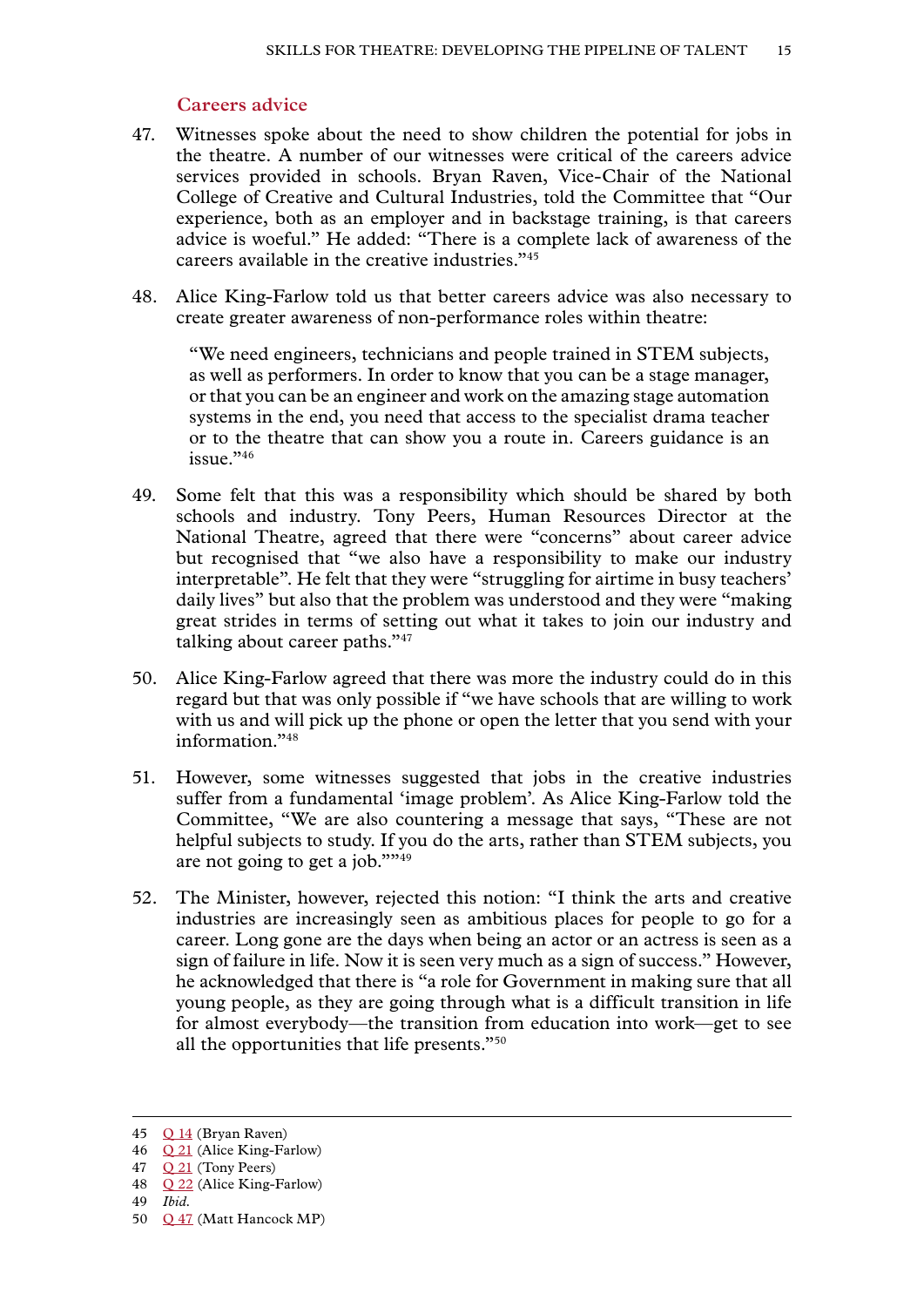# **Chapter 3: FURTHER AND HIGHER EDUCATION**

- <span id="page-17-0"></span>53. Some witnesses noted that the UK has been successful in producing highfliers but less so in producing the breadth of skills needed to support the industry, especially with respect to technical skill. Some witnesses criticised further and higher education providers for being too academic and placing insufficient emphasis on skills, with the result that they need to be taught on the job.
- 54. Creative & Cultural Skills is a non-profit organisation dedicated to giving young people opportunities to work and develop skills in the creative industries. In 2010 it reported that the "future workforce of the performing arts industry is composed of a large pool of 'qualified' potential recruits who do not have the specific 'associated professional and technical' skills that nearly half of jobs require."51 In 2014, supported by the Government, and on behalf of a consortium of industry organisations, it established the National College for Creative and Cultural Industries to deliver courses on technical and production skills. The National College took its first students in 2016.
- 55. Witnesses also highlighted lack of diversity as a problem. Sue Emmas of the Young Vic stated, "We are not getting the diversity of talent that we need through higher education and the drama schools, which is a blockage in the talent pipeline." She elaborated that by diversity she meant "in ethnicity, disability, socioeconomic status and geography, all of which are important, because a lot of people in theatre … come from London and the south-east and we need to broaden where people come from."52

# **T-Levels**

- 56. The Department for Education (DfE) took over responsibility for further education, skills and higher education in July 2016. Previously the further and higher education sectors were under the remit of the Department for Business, Innovation and Skills (BIS). In a Written Ministerial Statement, the Prime Minister said that "bringing these responsibilities together will mean that the government can take a comprehensive, end-to-end view of skills and education, supporting people from early years through to postgraduate study and work".53 The role of Minister of State for Skills, currently held by the Rt Hon Robert Halfon MP, is divided between the new Department for Business, Energy and Industrial Strategy (BEIS) and DfE.
- 57. At the same time, the Government decided to overhaul technical education. It noted that the current regime required young people to choose between "more than 20,000 courses provided by 160 different organisations with no clear indicator of which course will give them the best chance of landing a job".54 In March 2017 the Government announced, as part of the budget statement, funding for the introduction of T-levels—technical qualifications,

<sup>51</sup> Creative and Cultural Skills, *The Performing Arts Blueprint* (February 2010): [https://ccskills.org.uk/](https://ccskills.org.uk/downloads/1319721588-Performing-Arts-Blueprint.pdf) [downloads/1319721588-Performing-Arts-Blueprint.pdf](https://ccskills.org.uk/downloads/1319721588-Performing-Arts-Blueprint.pdf) [accessed 24 April 2017]

<sup>52</sup>  $O$  [40](http://data.parliament.uk/writtenevidence/committeeevidence.svc/evidencedocument/communications-committee/skills-for-the-theatre-industry/oral/49657.html) (Sue Emmas)

<sup>53</sup> Written Ministerial Statement, [HCWS94](http://www.parliament.uk/written-questions-answers-statements/written-statement/Commons/2016-07-18/HCWS94), 18 July 2016

<sup>54</sup> [Department for Business, Innovation & Skills](https://www.gov.uk/government/organisations/department-for-business-innovation-skills), *Technical education overhaul unveiled by Skills Minister*, (8 July 2016): [https://www.gov.uk/government/news/technical-education-overhaul-unveiled-by-skills](https://www.gov.uk/government/news/technical-education-overhaul-unveiled-by-skills-minister)[minister](https://www.gov.uk/government/news/technical-education-overhaul-unveiled-by-skills-minister) [accessed 24 April 2017]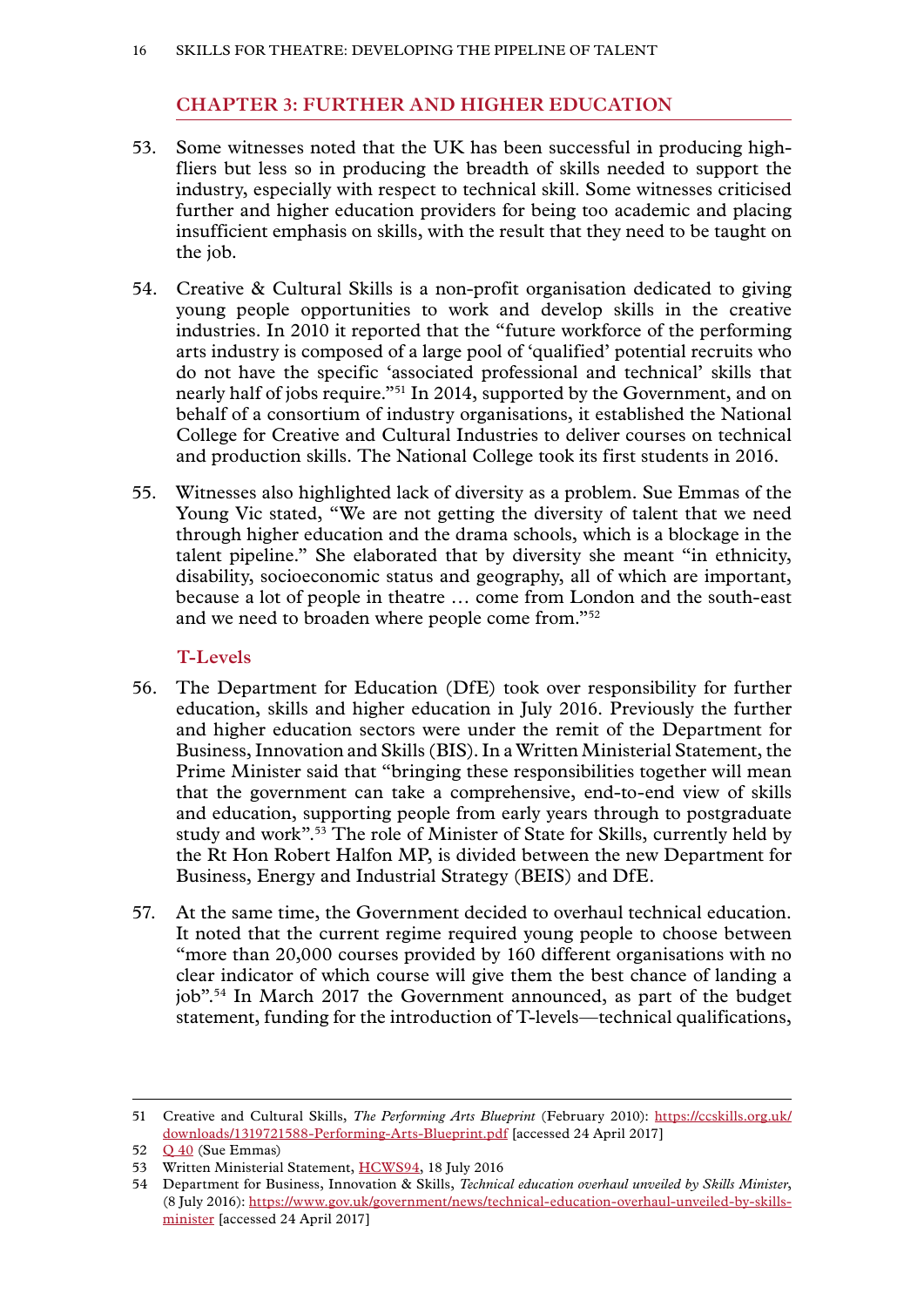<span id="page-18-0"></span>an alternative to A-level—for 16 to 19-year-olds.<sup>55</sup> This will increase the number of hours students train by 50 per cent and replace the current 13,000 qualifications with 15 'routes'.

58. T-level routes include 'design'. While there do not appear to be any routes which principally relate to the theatre, some routes will be applicable to the technical and administrative professions which support the arts and theatre. Bryan Raven, Vice-Chair of the National College of Creative and Cultural Industries, highlighted some possible issues with the new qualification: "One of the problems, if we go down the route of T-levels, is whether people doing hair and make-up are being made aware that there is a whole hair and makeup career path in the theatre, film and TV industries."56

# **Apprenticeships**

- 59. Apprenticeships combine study with practical training in a job. Apprentices work alongside experienced staff, gain job-specific skills, and study towards a relevant qualification, whilst earning a wage. Employer groups, known as 'trailblazers', develop 'standards' documents which list the skills, knowledge and behaviours an apprentice needs to be competent in a defined occupation. These are then considered and approved by the Institute for Apprenticeships and Technical Education, an executive non-departmental public body, sponsored by the Department for Education.
- 60. The table below shows the number of apprenticeships undertaken in the arts, media and publishing sector:

| Age<br>Group | $2011 - 12$ | $2012 - 13$ | $2013 - 14$ | $2014 - 15$ | $2015 - 16$ | $2016 - 17$<br><b>August to</b><br>January |
|--------------|-------------|-------------|-------------|-------------|-------------|--------------------------------------------|
| Under 19     | 680         | 600         | 740         | 730         | 610         | 260                                        |
| $19 - 24$    | 490         | 450         | 650         | 680         | 590         | 240                                        |
| $25+$        | 40          | 70          | 30          | 40          | 50          | 10                                         |

# **Table 3: Apprenticeships in the arts, media and publishing sector**

*Source: Department for Education* [https://www.gov.uk/government/uploads/system/uploads/attachment\\_](https://www.gov.uk/government/uploads/system/uploads/attachment_data/file/601882/apprenticeships-level-SSA-framework-data-tool-starts-v1.xlsm) [data/file/601882/apprenticeships-level-SSA-framework-data-tool-starts-v1.xlsm](https://www.gov.uk/government/uploads/system/uploads/attachment_data/file/601882/apprenticeships-level-SSA-framework-data-tool-starts-v1.xlsm) *[accessed 20 April 2017]*

61. Tony Peers told the Committee that the National Theatre was motivated to create its own apprenticeship scheme because of:

"A sense of the lack of diversity coming through the further education system, to the degree that we felt we had to build our own model for creating skills within our sector, because we did not see any sign of them coming downstream in terms of education at the time."57

<sup>55</sup> TES, 'New 'T-levels' to replace thousands of post-16 vocational qualifications' (5 March 2017): [https://](https://www.tes.com/news/school-news/breaking-news/new-t-levels-replace-thousands-post-16-vocational-qualifications) [www.tes.com/news/school-news/breaking-news/new-t-levels-replace-thousands-post-16-vocational](https://www.tes.com/news/school-news/breaking-news/new-t-levels-replace-thousands-post-16-vocational-qualifications)[qualifications](https://www.tes.com/news/school-news/breaking-news/new-t-levels-replace-thousands-post-16-vocational-qualifications) [accessed 24 April 2017]

<sup>56</sup> Q [14](http://data.parliament.uk/writtenevidence/committeeevidence.svc/evidencedocument/communications-committee/skills-for-the-theatre-industry/oral/48994.html) (Bryan Raven)

<sup>57</sup> **Q 22** (Tony Peers)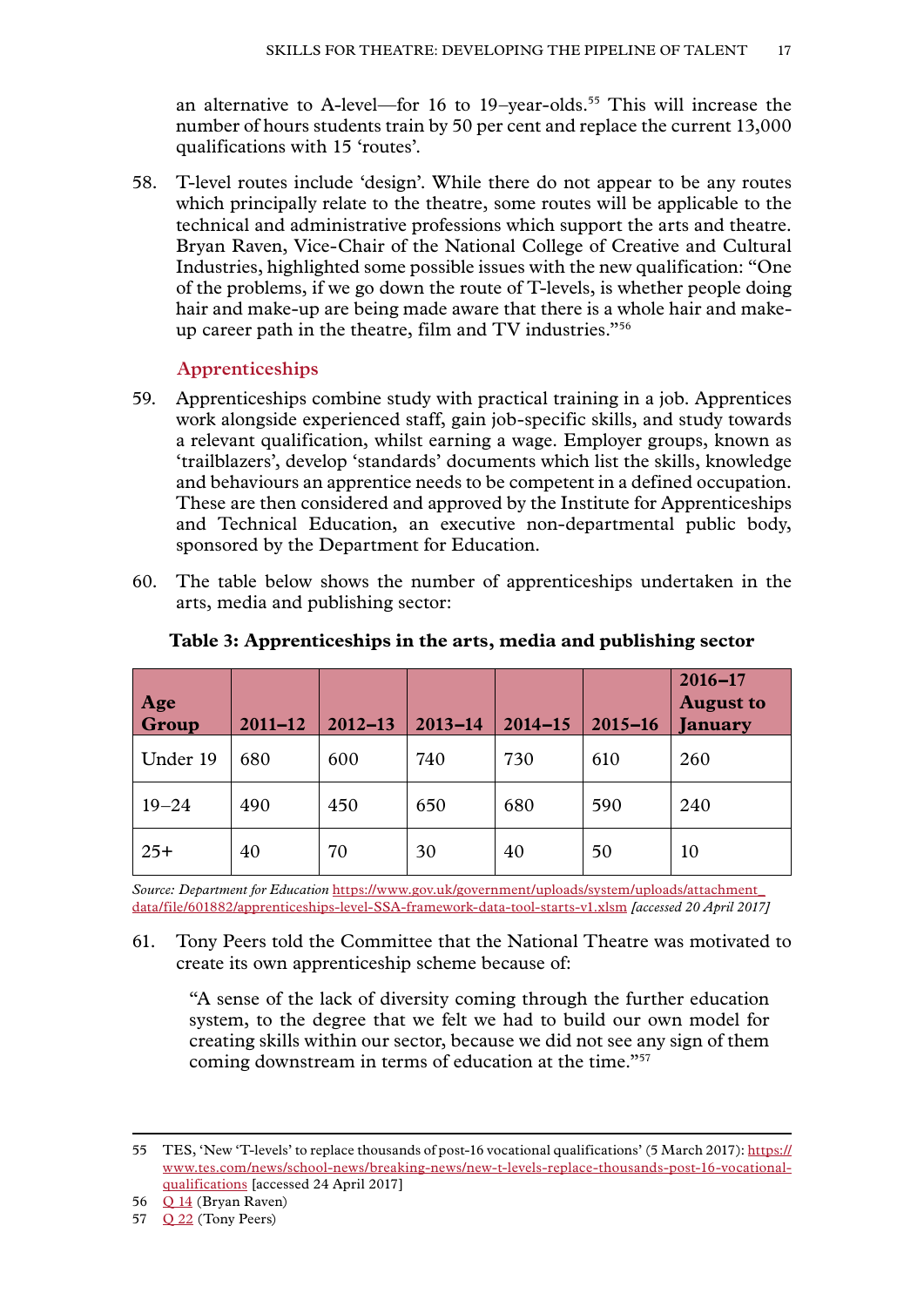62. Bryan Raven agreed that apprenticeships:

"Once we get them working properly, are a great leveller, because, rather than three years and  $\ell$ , 30,000 [in tuition fees], it is paid employment of  $\angle$  10–15,000. You are working, you are in there and you are straight into the workforce … It is part of the core values of the National College. It is a one-year level 4 course; tuition fees are  $f_1$ 5,000, which you can get a loan for. It is much more accessible than a three-year course."<sup>58</sup>

- 63. Sue Emmas told us that the Young Vic currently had five apprentices and found that the schemes had been "pretty successful" in increasing opportunities of access for a more diver group young people.59
- 64. However, some witnesses such as the Royal Court Theatre felt that the current system of apprenticeships was not fit for the purposes of the creative industries in general and theatre specifically. Julian Bird asked: "How can the apprenticeship schemes and the new qualifications work for our industry, which is unique compared to some other industries?"<sup>60</sup>
- 65. Bryan Raven said that although he was a great believer in Trailblazer apprenticeships the current system did have problems. He told the Committee:

"We have been working on them for three years and have still not got them over the line. We are still teaching and including in our apprenticeships a qualification that, if it were the driving test, would include having a man walk out in front with a red flag and a starting handle. It is not fit for purpose. We use it as a way of unlocking the funding, but we actually teach our own curriculum, which is what the Trailblazer has been based on."61

66. Some felt that changes in the way that the Government had overseen apprenticeship schemes had had an impact upon their effectiveness. Julia Bird of the Society of London Theatre said that the transfer of responsibility between Government departments had been "quite challenging." he added, "We need to work on that transition very closely and work out how new apprenticeship schemes can apply in the theatre."62 Bryan Raven told the Committee that:

"There is a problem with the qualifications coming through, for such a small, relatively niche industry. They take so long to get through. I understand all of that. BIS was moving faster; it has gone back to DfE. That has meant almost starting again in certain areas, which has not helped. I do not know whether that is right or wrong; I just know it has taken us longer."<sup>63</sup>

67. When asked whether enough time had been spent developing this particular apprenticeship, the Minister told the Committee:

"I would say the development of new Trailblazer apprenticeships, which are employer-led, has been a big step forward on what was there before.

<sup>58</sup> Q [18](http://data.parliament.uk/writtenevidence/committeeevidence.svc/evidencedocument/communications-committee/skills-for-the-theatre-industry/oral/48994.html) (Bryan Raven)

<sup>59</sup> Q [41](http://data.parliament.uk/writtenevidence/committeeevidence.svc/evidencedocument/communications-committee/skills-for-the-theatre-industry/oral/49657.html) (Sue Emmas)

<sup>60</sup>  $Q$  7 (Julian Bird)

<sup>61</sup> Q [15](http://data.parliament.uk/writtenevidence/committeeevidence.svc/evidencedocument/communications-committee/skills-for-the-theatre-industry/oral/48994.html) (Bryan Raven)

<sup>62</sup> **[Q](http://data.parliament.uk/writtenevidence/committeeevidence.svc/evidencedocument/communications-committee/skills-for-the-theatre-industry/oral/48993.html)** 7 (Julian Bird)

<sup>63</sup> Q [15](http://data.parliament.uk/writtenevidence/committeeevidence.svc/evidencedocument/communications-committee/skills-for-the-theatre-industry/oral/48994.html) (Bryan Raven)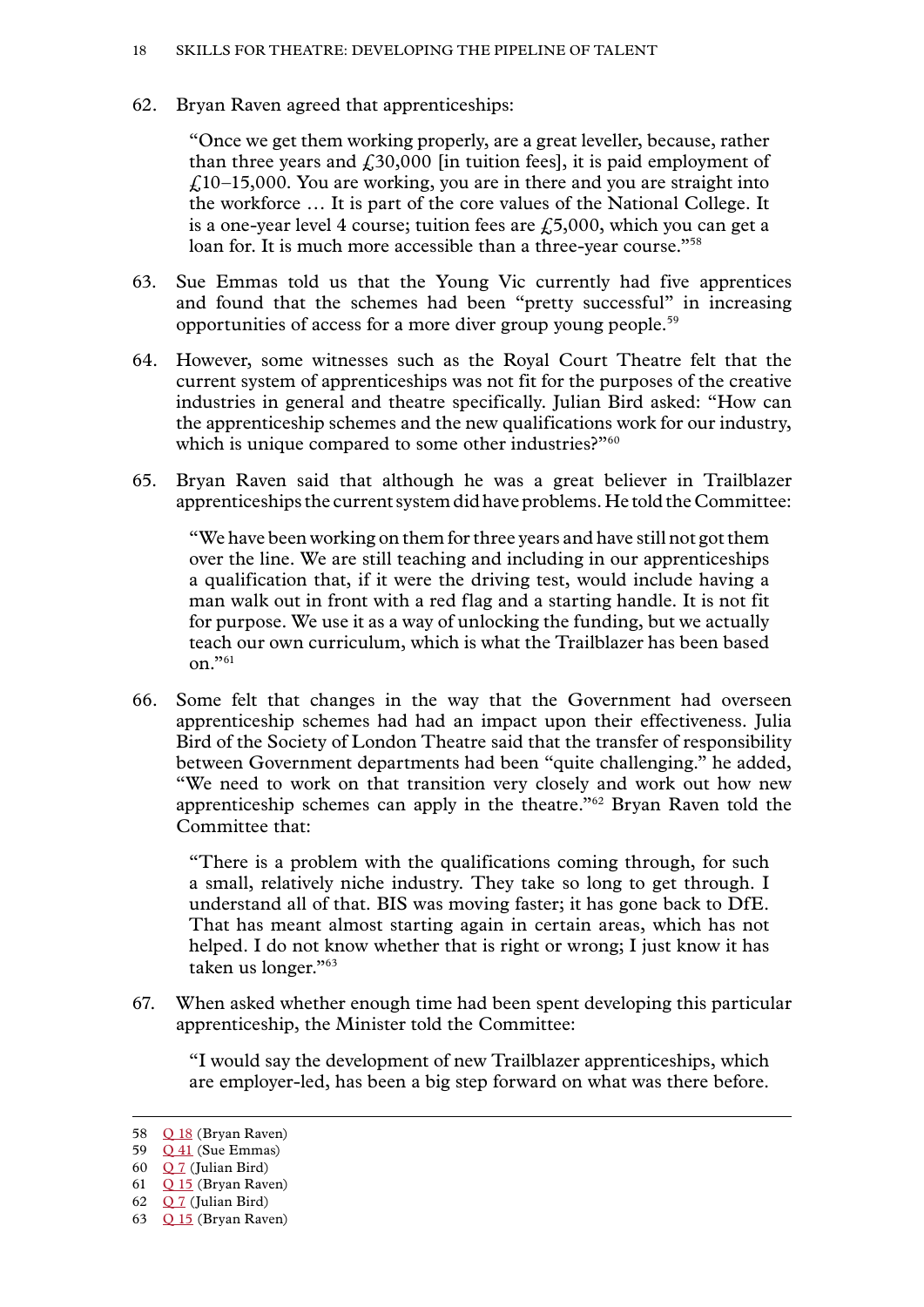Of course, the development of an apprenticeship standard, which is a valued qualification, has to be rigorous … so we have to get it right."64

<span id="page-20-0"></span>68. Witnesses told us of the burden that an apprentice can put on other members of staff in terms of the time staff needed to spend with them. Dr Hetherington told the Committee:

"What holds us back [from providing more apprenticeships] is the amount of time that staff have to spend teaching and training apprentices, which means that we are losing that person's work. We are not just employing the apprentice, but we have to find additional hours of labour for other staff."65

- 69. Alice King-Farlow agreed that theatres only have "so much funding that we are able to spend on this. The introduction of the apprenticeship levy contributes to the cost of the training, but not to the cost of employing the apprentice. At the moment, that is taking more money out than it is bringing  $in.$ <sup>7,66</sup>
- 70. Sue Emmas also noted that the system "works for the larger organisations but less so for the smaller, because to take on an apprentice means quite a bit of responsibility."67

*Scale*

- 71. Bryan Raven told the Committee that the "colleges want 200 bricklayers or 300 hairdressers, because that is how they make their numbers add up. We have been losing money on delivering apprenticeships, because it costs the same amount to deliver 20 apprenticeships as it does to deliver 50 apprenticeships, more or less. It is expandable, but they will always be small numbers."<sup>68</sup> He made clear that providing apprenticeships on a cost-effective basis is challenging in this industry.
- 72. The number of apprenticeships taken on by the sector is a comparatively small proportion of the total number of apprenticeships:

| <b>Sector</b><br><b>Subject area</b> | $2011 - 12$ | $2012 - 13$ | $2013 - 14$ | $2014 - 15$ | $ 2015 - 16 $ | $2016 - 1769$ |
|--------------------------------------|-------------|-------------|-------------|-------------|---------------|---------------|
| Arts, Media<br>and Publishing        | 1,210       | 1,120       | 1,410       | 1,460       | 1,250         | 510           |
| All                                  | 520,600     | 510,200     | 440,400     | 499,900     | 509,400       | 258,800       |

|  |  | Table 4: Total number of apprenticeships |
|--|--|------------------------------------------|
|--|--|------------------------------------------|

*Source: Department for Education* [https://www.gov.uk/government/uploads/system/uploads/attachment\\_](https://www.gov.uk/government/uploads/system/uploads/attachment_data/file/601882/apprenticeships-level-SSA-framework-data-tool-starts-v1.xlsm) [data/file/601882/apprenticeships-level-SSA-framework-data-tool-starts-v1.xlsm](https://www.gov.uk/government/uploads/system/uploads/attachment_data/file/601882/apprenticeships-level-SSA-framework-data-tool-starts-v1.xlsm) *[accessed 20 April 2017]*<sup>69</sup>

66 Q [23](http://data.parliament.uk/writtenevidence/committeeevidence.svc/evidencedocument/communications-committee/skills-for-the-theatre-industry/oral/49383.html) (Alice King-Farlow)

- 68 Q [15](http://data.parliament.uk/writtenevidence/committeeevidence.svc/evidencedocument/communications-committee/skills-for-the-theatre-industry/oral/48994.html) (Bryan Raven)
- 69 Up to January 2017

<sup>64</sup> Q [50](http://data.parliament.uk/writtenevidence/committeeevidence.svc/evidencedocument/communications-committee/skills-for-the-theatre-industry/oral/49659.html) (Matt Hancock MP)

<sup>65</sup> Q [35](http://data.parliament.uk/writtenevidence/committeeevidence.svc/evidencedocument/communications-committee/skills-for-the-theatre-industry/oral/49384.html) (Dr Hetherington)

<sup>67</sup> Q [41](http://data.parliament.uk/writtenevidence/committeeevidence.svc/evidencedocument/communications-committee/skills-for-the-theatre-industry/oral/49657.html) (Sue Emmas)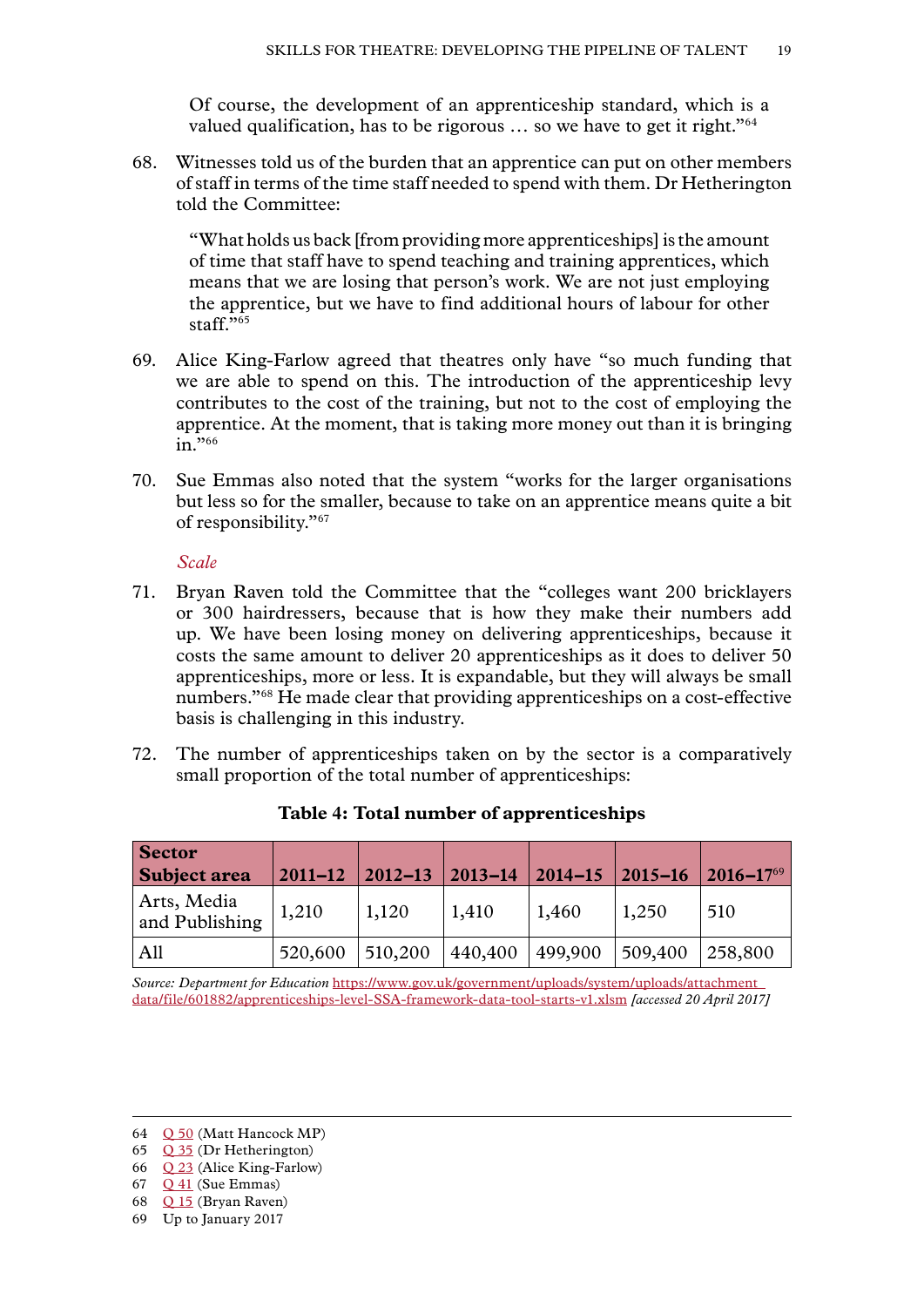<span id="page-21-0"></span>73. Tony Peers of the National Theatre told the Committee that there is a danger that the scope of apprenticeships becoming so constrained that they are no longer adaptable for the industry. He said:

"The Department for Education quite understandably do not want 400 or 500 different apprenticeships scattered across the industry, because they lose all credibility. The difficulty is, in seeking to constrain, we find that, where an apprenticeship pathway that we once would have taken is too close to something else that, in our eyes, bears no relevance to our industry, we cannot go down that pathway."70

- 74. Indhu Rubasingham felt that apprenticeships "work in a wider definition in that they need to be tailor-made for the organisation. When that has been done as opposed to having something imposed on organisations, they are far more successful." She acknowledged that "if there are too many regulations, it is easier for us to do our own traineeships."71
- 75. Tony Peers was reassured by the flexibility of the system, saying:

"It is becoming less worrying to our industry as we realise that … that kind of framework, with the ability to deviate from it, is what is intended. We feel heard by our Government, and we are starting to understand how it is going to work going forward."72

#### **Degrees**

76. Witnesses agreed that there were many possible options for study at degree level but that some of the skills needed in the industry were not being addressed by them. Sue Emmas told the Committee that there was "a proliferation of performing arts degrees, which is great". She added, however:

"Sometimes they do not necessarily look at the skills that some of the industry might need. At the moment, there is a great need for producers, but not that much is taught in higher education about what it is to be a producer and the importance that they bring. I have 900 directors who are all desperate for a producer but who have about 50 to share between them<sup>"73</sup>

77. Dr Stephen Hetherington, Chairman and Co-founder of HQ Theatres Trust, told the Committee that:

"I have tried a number of times to get universities interested in MA courses, to add on to the courses they have. Every time, I get to a fairly high level and then it stalls. It stalls either because the programme is amalgamated into another programme that is not so specialised, or because the business department of the school refuses to have anything to do with it because it is the arts."74

78. The diversity of students enrolled on university courses was identified as a further problem. Professor Lacey told the Committee that "Universities tend to be whiter than the general population, and drama departments are the same". However, he told us that universities are "more regionally,

<sup>70</sup> Q [23](http://data.parliament.uk/writtenevidence/committeeevidence.svc/evidencedocument/communications-committee/skills-for-the-theatre-industry/oral/49383.html) (Tony Peers)

<sup>71</sup> Q [41](http://data.parliament.uk/writtenevidence/committeeevidence.svc/evidencedocument/communications-committee/skills-for-the-theatre-industry/oral/49657.html) (Indhu Rubasingham)

<sup>72</sup> **Q 23** (Tony Peers)

<sup>73</sup> Q [40](http://data.parliament.uk/writtenevidence/committeeevidence.svc/evidencedocument/communications-committee/skills-for-the-theatre-industry/oral/49657.html) (Sue Emmas)

<sup>74</sup> Q [33](http://data.parliament.uk/writtenevidence/committeeevidence.svc/evidencedocument/communications-committee/skills-for-the-theatre-industry/oral/49384.html) (Dr Hetherington)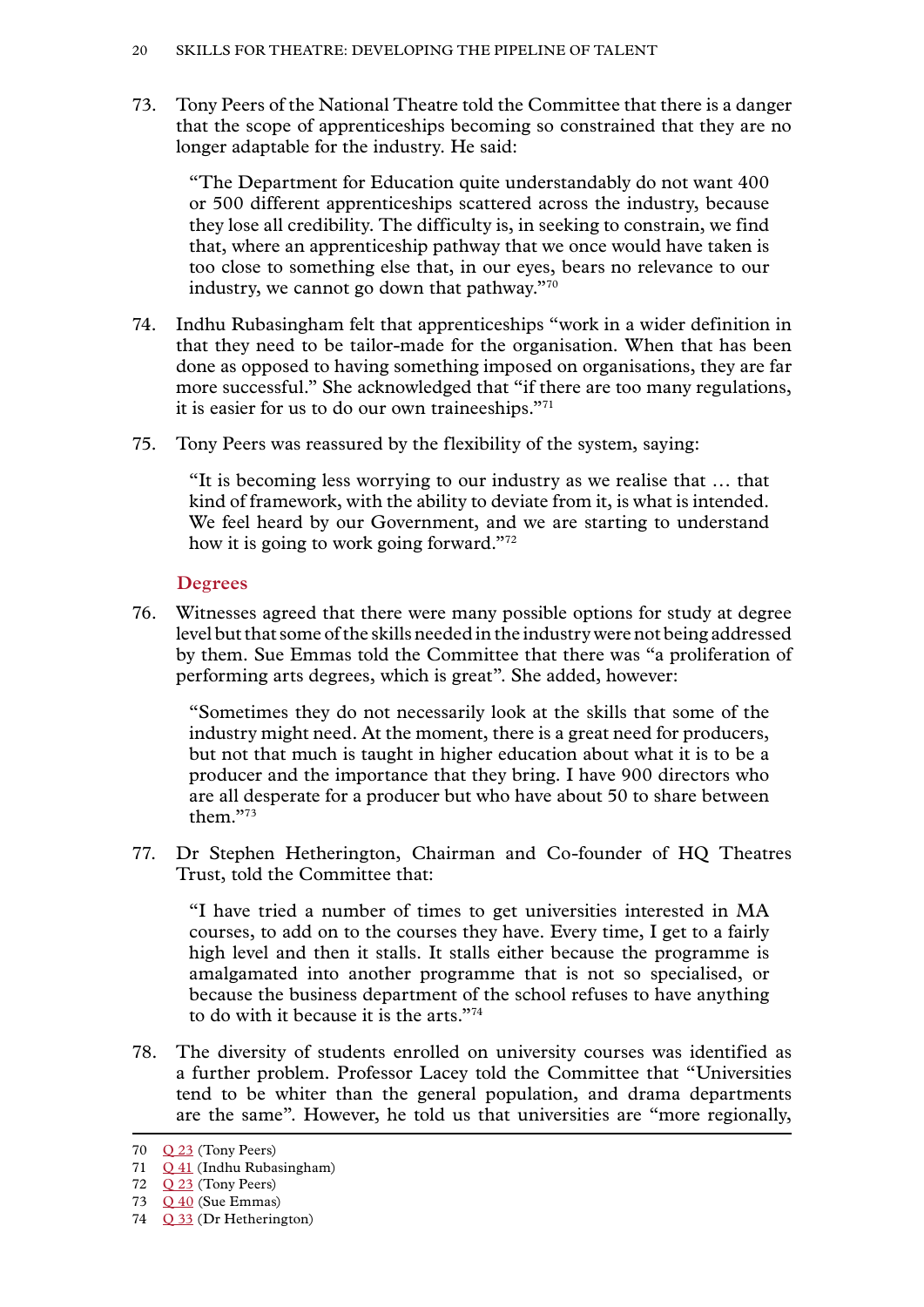geographically and socially variable than one might think". He gave the example of the University of South Wales, which "has a high proportion of students on courses who are the first generation to go to university and who come from fairly working-class backgrounds." He added that "It is a mixed picture. There are acres of complete whiteness and social exclusivity … It is a problem. We need to do more about it."75

79. Some suggested that cost was now a barrier to taking degree level courses which previous generations had not had to contend with. Indhu Rubasingham told the Committee, "I had to convince my parents to let me do a drama degree. I do not know the cost [today], and I question today whether I would even ask, or whether I would be able to convince them." She was concerned that "For that group of people who want to try for whatever reason but who are unsure, it will turn them off."76 This sentiment has been echoed by other senior figures in the industry.<sup>77</sup>

<sup>75</sup> Q [18](http://data.parliament.uk/writtenevidence/committeeevidence.svc/evidencedocument/communications-committee/skills-for-the-theatre-industry/oral/48994.html) (Prof Lacey)

<sup>76</sup> Q [40](http://data.parliament.uk/writtenevidence/committeeevidence.svc/evidencedocument/communications-committee/skills-for-the-theatre-industry/oral/49657.html) (Indhu Rubasingham)

<sup>77</sup> 'Harry Potter stage magic will fail as arts education shrivels, warn top directors', *The Guardian* (1 April 2017): [https://www.theguardian.com/culture/2017/apr/01/theatre-funding-crisis-starve](https://www.theguardian.com/culture/2017/apr/01/theatre-funding-crisis-starve-british-talent-warns-directors)[british-talent-warns-directors](https://www.theguardian.com/culture/2017/apr/01/theatre-funding-crisis-starve-british-talent-warns-directors) [accessed 24 April 2017]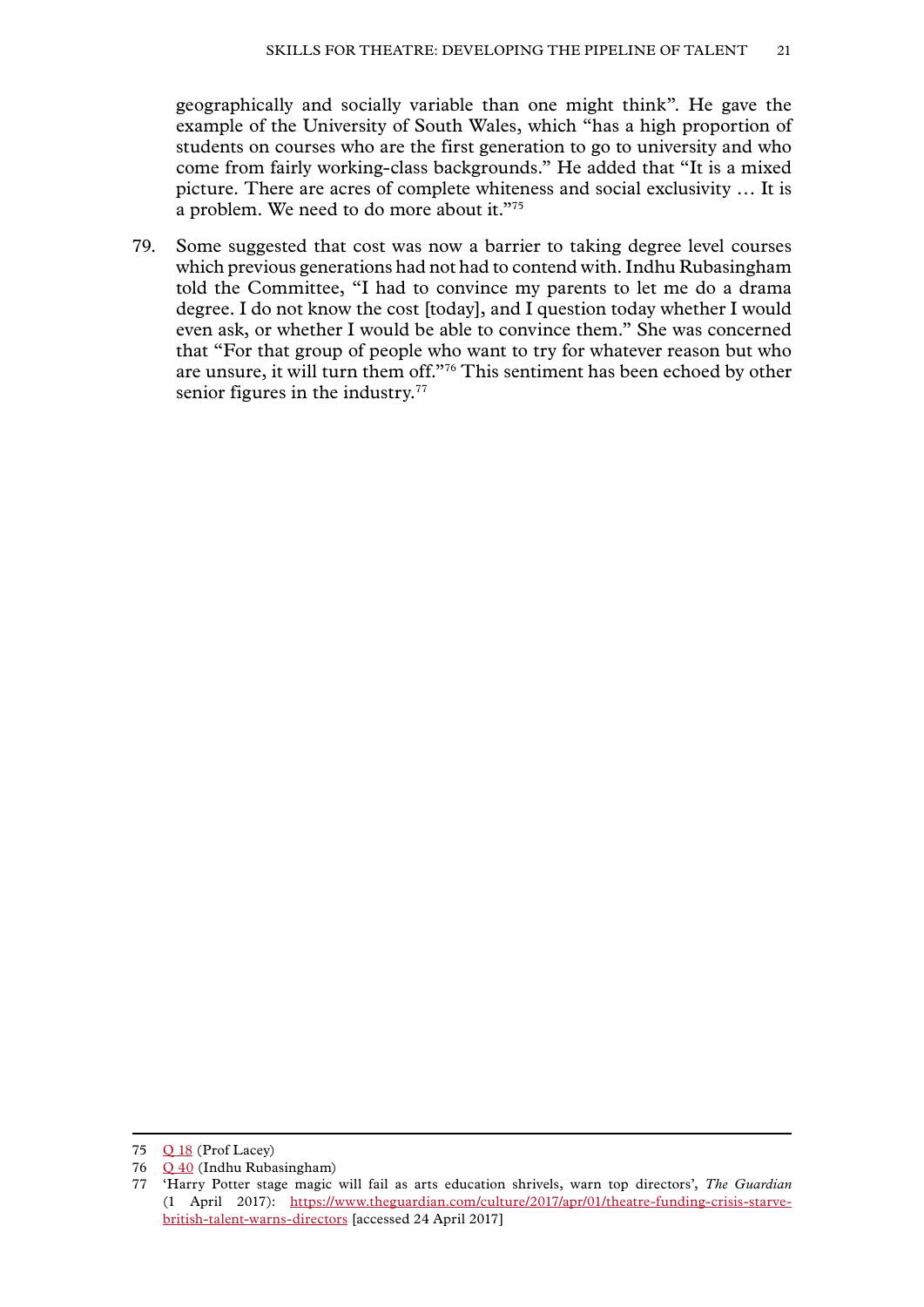# **Chapter 4: ENTRY LEVEL AND PROGRESSION**

- <span id="page-23-0"></span>80. Many of our witnesses noted the hardship facing those aspiring to enter the theatre industry. The industry is a 'gig-economy'—that is, individuals are paid for delivering a particular role for a finite term. They are rarely employees with continuous contracts. Moreover even successful actors who are regularly employed are not paid very highly.78 According to one survey in 2014, just 1 in 50 actors earns more than  $\text{\emph{f}}20,000$  per year.<sup>79</sup> At the entry level, there is a strong incentive to work for free in order to gain the experience needed to go on to better paid roles. One route for gaining experience is at fringe festivals, where the costs of travel, accommodation and venue hire can easily exceed ticket sales.
- 81. Dr Dave O'Brien of the University of Edinburgh noted that the culture of unpaid work often prevented those who had come through education from entering the industry:

"For those without the resources, social, cultural and economic, associated with affluent social origins, working for free was a clear form of exploitation with little expectation of it leading anywhere. This is important in the context of skills development, as the overriding narrative in the sector is that unpaid work is essential to getting in and getting on. However, the ability to benefit from unpaid work is closely associated with social origins."80

- 82. In conjunction with these low wages, the cost of living, especially in London where many theatres are located, is high and increasing. Dr Tom Cantrell, Head of Theatre, Film and Television at the University of York, told us, "Our students simply cannot afford to move to London, many find their first employment at their local theatre."<sup>81</sup> This problem has been compounded by the rise of tuition fees, which has acted to discourage young people from theatre, "because you come into an industry that is freelance and with very little immediate likelihood of being paid well. They have a student loan and a sense of debt."82 It should be noted, however, that many of these problems are not peculiar to the theatre industry but are common for young people as they transition from education to work.
- 83. These difficulties may help to explain the underrepresentation of Black, Asian and Middle Eastern (BAME) individuals and those from poorer socioeconomic backgrounds in the theatre industry. Dr O'Brien summarised a report, which he co-wrote, which gave a picture of a "leaking pipeline of talent into the acting industry", whereby those from poorer backgrounds face continuing barriers to joining the theatre industry throughout the education system and beyond.<sup>83</sup>
- 84. Equity, a trade union for performers, has been conducting a campaign, 'Professionally Made Professionally Paid', to address the problem of low pay in the industry. According to Christine Payne, Equity's general secretary,

<sup>78</sup> Q [40](http://data.parliament.uk/writtenevidence/committeeevidence.svc/evidencedocument/communications-committee/skills-for-the-theatre-industry/oral/49657.html) (See discussion between Sue Emmas and Indhu Rubasingham)

<sup>79</sup> 'Just one actor in 50 makes more than £20,000 per year, survey shows', *The Independent* (28 May 2014): [http://www.independent.co.uk/incoming/just-one-actor-in-50-makes-more-than-20000-per](http://www.independent.co.uk/incoming/just-one-actor-in-50-makes-more-than-20000-per-year-survey-shows-9448922.html)[year-survey-shows-9448922.html](http://www.independent.co.uk/incoming/just-one-actor-in-50-makes-more-than-20000-per-year-survey-shows-9448922.html) [accessed 27 April 2017]

<sup>80</sup> Written evidence form Dr Dave O'Brien [\(STI0001\)](http://data.parliament.uk/writtenevidence/committeeevidence.svc/evidencedocument/communications-committee/skills-for-the-theatre-industry/written/49846.html)

<sup>81</sup> Written evidence from Dr Tom Cantrell [\(STI0002\)](http://data.parliament.uk/writtenevidence/committeeevidence.svc/evidencedocument/communications-committee/skills-for-the-theatre-industry/written/69077.html)

<sup>82</sup> O [50](http://data.parliament.uk/writtenevidence/committeeevidence.svc/evidencedocument/communications-committee/skills-for-the-theatre-industry/oral/49657.html) (Sue Emmas)

<sup>83</sup> Written evidence from Dr Dave O'Brien [\(STI0001\)](http://data.parliament.uk/writtenevidence/committeeevidence.svc/evidencedocument/communications-committee/skills-for-the-theatre-industry/written/49846.html)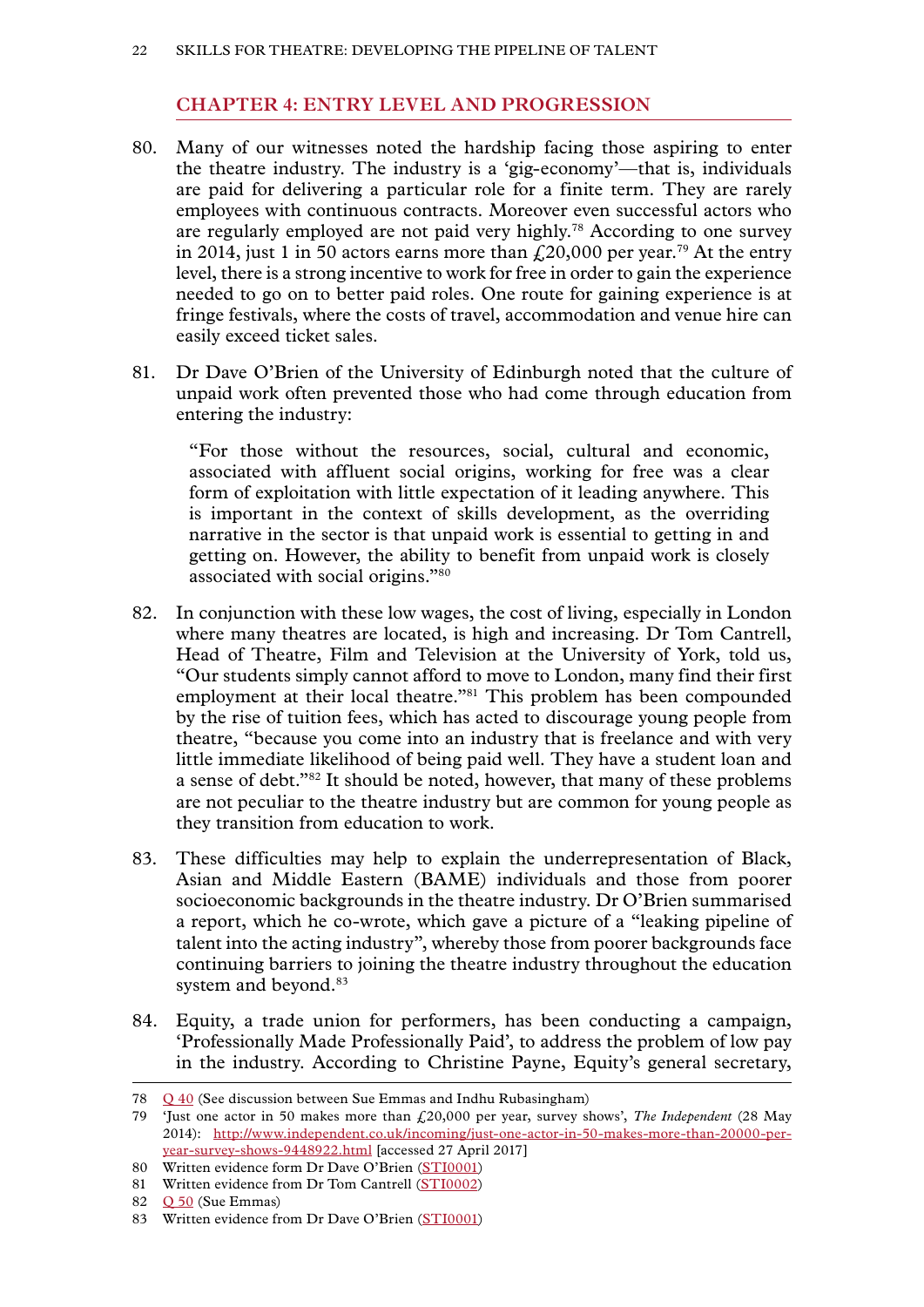this was focused at fringe theatre where a particular problem of unpaid work had been identified:

"We meet with venues and producers, and encourage them to use our fringe contract. We have been very successful: 168 productions are using our contract, involving 800 performers, and we anticipate that around an extra  $\ell$ 1 million has been paid to those performers as a result of the national minimum wage being paid."84

- 85. Ms Payne further advocated that the Government should support this initiative by making clear that when actors are in work they should be entitled to the minimum wage. She noted that this was a finding of the Government's Low Pay Commission's Report of 2010, which recommended that "the Government produces, in conjunction with interested parties, sector specific guidance on the National Minimum Wage for the entertainment sector."85
- 86. All of our other witnesses, including those representing employers, expressed commitment to paying the minimum wage and paid internships, and removing the expectation that people will work for free.<sup>86</sup> However, some noted that fringe work was problematic. Tony Peers of the National Theatre pointed out: "The arts is difficult, because it is vocational. It straddles the boundary between being a hobby and being a profession and, for some people, it never truly lands one side or the other."87
- 87. Mr Peers told us that at the National Theatre bursaries had been "incredibly important in supporting people through what is quite often a low-paid period in their life. Those are primarily coming from the private sector and from sponsorship, but any help there would be valuable."<sup>88</sup>
- 88. While praising Equity's 'Professionally Made Professionally Paid' campaign, Sue Emmas cautioned:

"It does not recognise that all these people pouring out of university and drama school are essentially start-up companies, because most people will come together and create a company with a bunch of friends."89

89. Ms Emmas noted that a number of successful theatre companies have been no more than "people with brilliant ideas and a lot of entrepreneurial spirit." She argued that such people should be supported:

"They will not get paid very much to begin with, but equally if you set up a PR company you will probably not get much pay to begin with, and you will call in favours from friends and work for free yourself. We need to accept that in the industry that is something to celebrate, not to necessarily push back on."90

90. Some of our witnesses argued that some young people do not have the practical skills to help them to cope with the freelance nature of theatre

<sup>84</sup> [Q](http://data.parliament.uk/writtenevidence/committeeevidence.svc/evidencedocument/communications-committee/skills-for-the-theatre-industry/oral/48993.html) 8

<sup>85</sup> Low Pay Commission, *National Minimum Wage, 2010:* [https://www.gov.uk/government/uploads/](https://www.gov.uk/government/uploads/system/uploads/attachment_data/file/238449/7823.pdf) [system/uploads/attachment\\_data/file/238449/7823.pdf](https://www.gov.uk/government/uploads/system/uploads/attachment_data/file/238449/7823.pdf) [accessed 11 April 2017]

<sup>86</sup> e.g. [Q](http://data.parliament.uk/writtenevidence/committeeevidence.svc/evidencedocument/communications-committee/skills-for-the-theatre-industry/oral/48993.html) 8 (Julian Bird)

<sup>87</sup> Q [25](http://data.parliament.uk/writtenevidence/committeeevidence.svc/evidencedocument/communications-committee/skills-for-the-theatre-industry/oral/49383.html) (Tony Peers)

<sup>88</sup> Q [24](http://data.parliament.uk/writtenevidence/committeeevidence.svc/evidencedocument/communications-committee/skills-for-the-theatre-industry/oral/49383.html) (Tony Peers)

<sup>89</sup> Q [40](http://data.parliament.uk/writtenevidence/committeeevidence.svc/evidencedocument/communications-committee/skills-for-the-theatre-industry/oral/49657.html) (Sue Emmas)

<sup>90</sup> *Ibid.*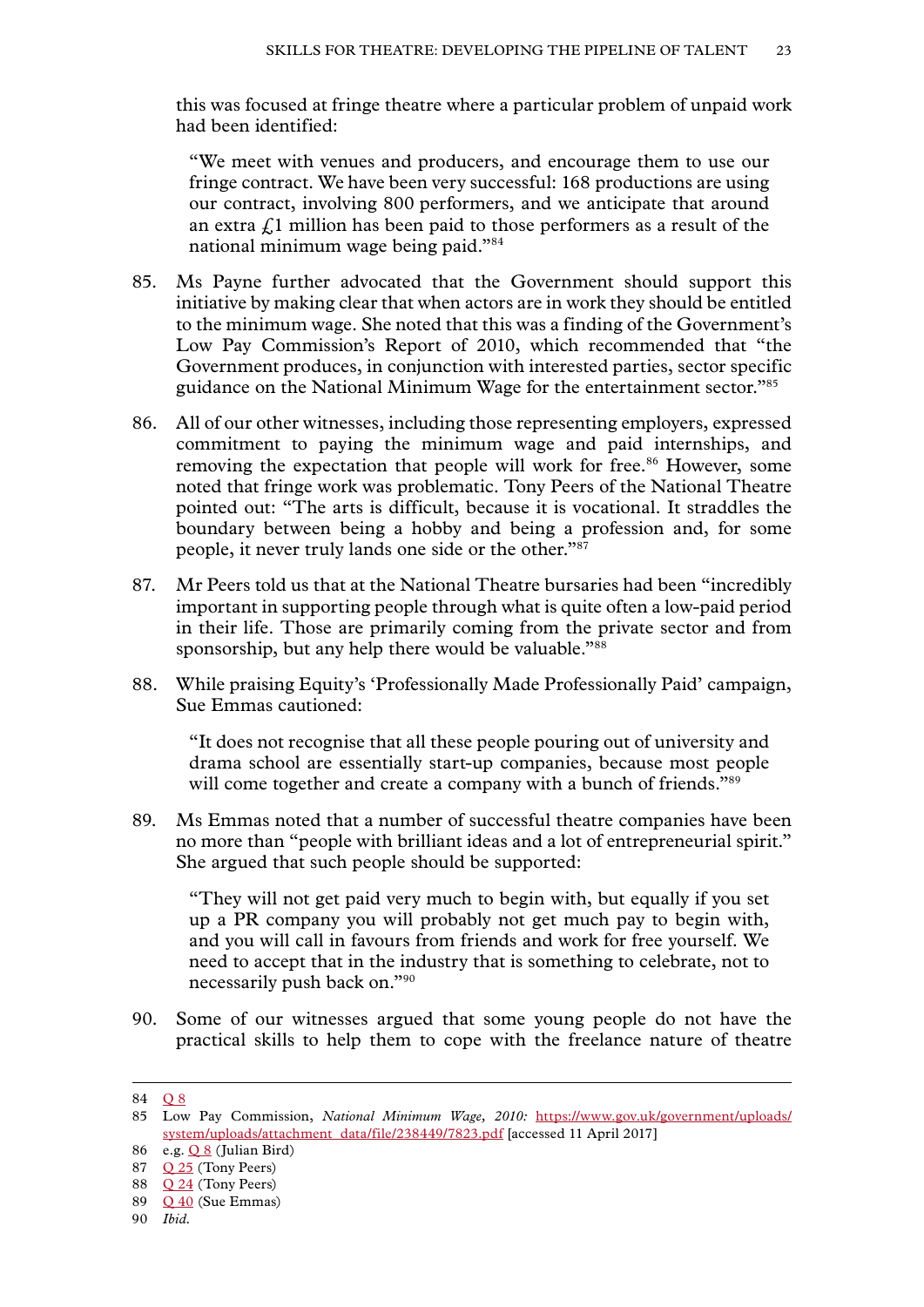work. For example, Michelle Carwardine-Palmer of National Theatre Wales told us:

"Many people are saying that they come out of college with no business skills. They do not know how to set themselves up as freelancers. They do not know how to do tax returns. That is the simple skills basis that would put them into a really good position. One person from our TEAM panel [which advises on recruitment and training] mentioned that he was told how to put a promotional video on, but then did not know how to do anything if someone said, "Yes, I want to hire you". What are the next steps?"91

- 91. On the other hand, Dr Tom Cantrell told us that students at the University of York are assessed "on budgeting, production management, model box making, writing copy for publicity, as well as for acting, directing and scriptwriting."92
- 92. Dr O'Brien noted in written evidence that those entering the theatre industry had to develop networks, or "social capital" to progress. He suggested that those hiring should also make effort to broaden their networks of possible recruits:

"[So that] they have access to a much more consistent pipeline of talent outside of their existing, often socially, ethnically, and gender-closed, networks … It is important any recommendations dealing with the 'supply side' of skilled workers take the social context of the theatre industry into account. Otherwise the hidden barriers, of pay gaps, casting assumptions, or gendered and classed exclusions, will continue."93

- 93. In general, many witnesses working in the industry told us that they were already doing much to try to appeal to individuals from different backgrounds. Many of our witnesses provided outreach programmes. For example, the Royal Shakespeare Company (RSC) acknowledges that there is a problem with young people from low-income families being underrepresented across the industry. It has therefore launched a scheme, 'RSC Next Generation', which works with 10 regional theatres and with its Associate Schools across the country.94
- 94. The RSC also noted that working in the theatre industry presents particular problems for those with children: "We are probably the only theatre in the UK with its own Nursery, with places for 50 children, and we are currently exploring extended opening hours and other services to help staff with evening commitments."95
- 95. The National Theatre has set itself a number of targets for 2021, for example, for a minimum of 25% of performers on stage to be from a BAME background. This was not expected to be overly ambitious, and somewhere in the region of 30% of performers at the National are already from BAME backgrounds. Tony Peers explained that they achieved this through early adoption of colour-blind casting:

<sup>91</sup> O [33](http://data.parliament.uk/writtenevidence/committeeevidence.svc/evidencedocument/communications-committee/skills-for-the-theatre-industry/oral/49384.html) (Michelle Carwardine-Palmer)

<sup>92</sup> Written evidence from Dr Tom Cantrell [\(STI0002\)](http://data.parliament.uk/writtenevidence/committeeevidence.svc/evidencedocument/communications-committee/skills-for-the-theatre-industry/written/69077.html)

<sup>93</sup> Written evidence from Dr Dave O'Brien [\(STI0001\)](http://data.parliament.uk/writtenevidence/committeeevidence.svc/evidencedocument/communications-committee/skills-for-the-theatre-industry/written/49846.html)

<sup>94</sup> Written evidence from Royal Shakespeare Company [\(STI0004\)](http://data.parliament.uk/writtenevidence/committeeevidence.svc/evidencedocument/communications-committee/skills-for-the-theatre-industry/written/69080.html)

<sup>95</sup> Written evidence from Royal Shakespeare Company [\(STI0004\)](http://data.parliament.uk/writtenevidence/committeeevidence.svc/evidencedocument/communications-committee/skills-for-the-theatre-industry/written/69080.html)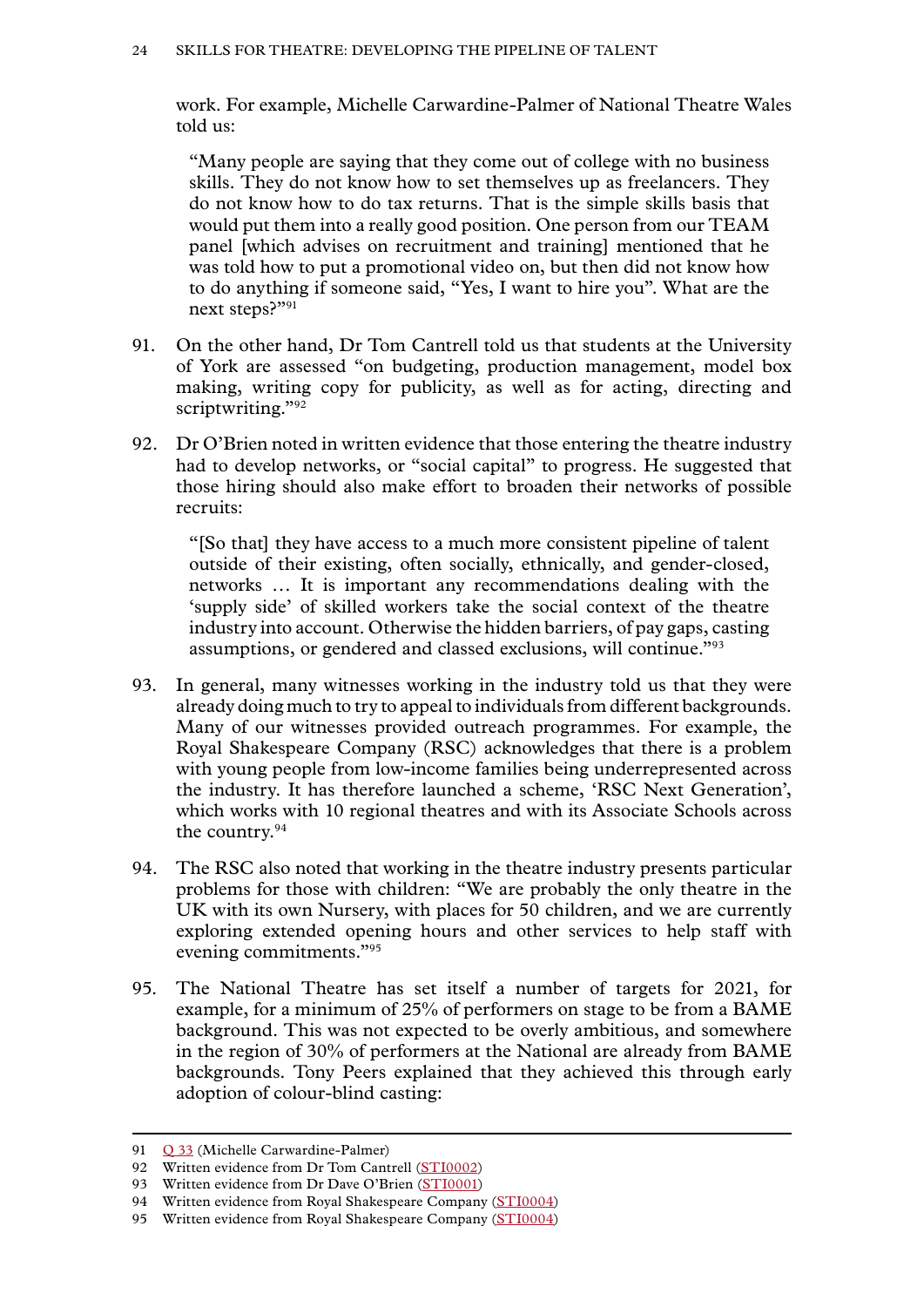<span id="page-26-0"></span>"The best actor should be performing the role and race is irrelevant. We know that, in order to be a successful actor, you need to string together a series of jobs and, therefore, you always need the opportunity to get work, regardless of whether we are doing Shakespeare or something set in the modern day."96

96. Unfortunately, as Michelle Carwardine-Palmer pointed out, a shift in policy may not be as necessary as a fundamental shift in culture:

"When we cast a black Hermione in a West End production and there is outcry, why? There should not be. We can cast however we want to cast. It should be about the strengths of the individual and their ability to undertake the role. For the subsidised arts, we need to constantly challenge that because it is not about government policy; it is about shifting culture, and the best place to shift culture is through the arts."97

Arts Council England has also done much work to tackle the problem of lack of diversity, not least by collecting and publishing data within the sector. Through its programme, the 'Creative Case for Diversity*'*, Arts Council England has sought further to promote diversity as an integral approach to the arts.98

97. Despite these positive steps, some witnesses have cautioned that there is a risk that cuts to funding may cause regression with respect to diversity. For example, Tony Peers of the National Theatre told us about Creative Access, which was supported by the Government to provide paid internships for British BAME graduates across the creative sector. According to Mr Peers, it had been "incredibly transformational in terms of the recruitment to what you might call artistic administrative posts [but] for various reasons, Creative Access lost its funding and is now set up as a social enterprise rather than a charity."99

# **At work training and Continuing Professional Development**

98. Our witnesses identified at-work training and continuing professional development as a particular challenge presented by the freelance nature of theatre work. As Bryan Raven of the National College of Cultural and Creative Industries told us:

"Freelance, self-employed people do not want to give up a day's work; they do not want to pay for the course; they do not want to be seen signing up for a particular course."<sup>100</sup>

He suggested: "I have long thought that Government could support both employers and the self-employed through some kind of tax relief on proper, legitimate training."<sup>101</sup>

99. Tony Peers of the National Theatre agreed that tax relief should be available, especially for the self-employed, but he also cautioned that the industry as a whole has responsibility:

<sup>96</sup> **Q 26** (Tony Peers)

<sup>97</sup> Q [38](http://data.parliament.uk/writtenevidence/committeeevidence.svc/evidencedocument/communications-committee/skills-for-the-theatre-industry/oral/49657.html) (Michelle Carwardine-Palmer)

<sup>98</sup> Arts Council England, *Creative Case for Diversity*: [http://www.artscouncil.org.uk/diversity-and](http://www.artscouncil.org.uk/diversity-and-equality/creative-case-diversity)[equality/creative-case-diversity](http://www.artscouncil.org.uk/diversity-and-equality/creative-case-diversity) [accessed 11 April 2017]

<sup>99</sup> Q [24](http://data.parliament.uk/writtenevidence/committeeevidence.svc/evidencedocument/communications-committee/skills-for-the-theatre-industry/oral/49383.html) (Tony Peers)

<sup>100</sup> Q [19](http://data.parliament.uk/writtenevidence/committeeevidence.svc/evidencedocument/communications-committee/skills-for-the-theatre-industry/oral/48994.html) (Bryan Raven)

<sup>101</sup> *Ibid.*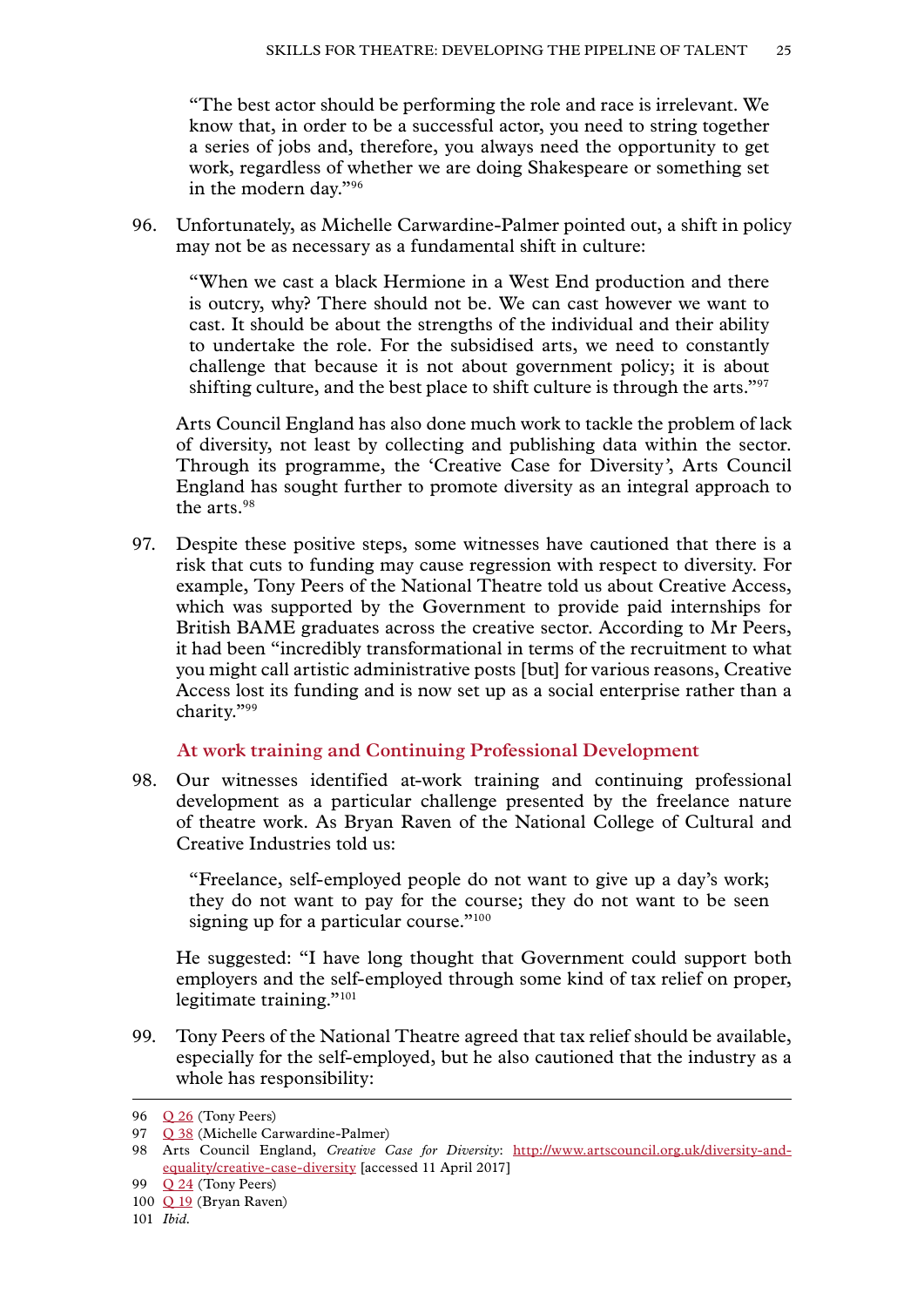"Our industry has not been fantastic at thinking, as it should have done, about the type of skills that are needed. It almost coasts along on the fact that there are invariably more people looking for work than there are jobs, and that there is a lot of tradition in there."<sup>102</sup>

100. Michelle Carwardine-Palmer noted that National Theatre Wales had shown some good practice in this context:

"We have a funded scheme through the Esmée Fairbairn Foundation, which is a creative development framework. Part of that is around the continued professional development of freelancers to give them the skills that they are asking for. We have run, for example, sessions on VAT, tax returns and how to set yourself up as an organisation, as well as the more vocational side of things."103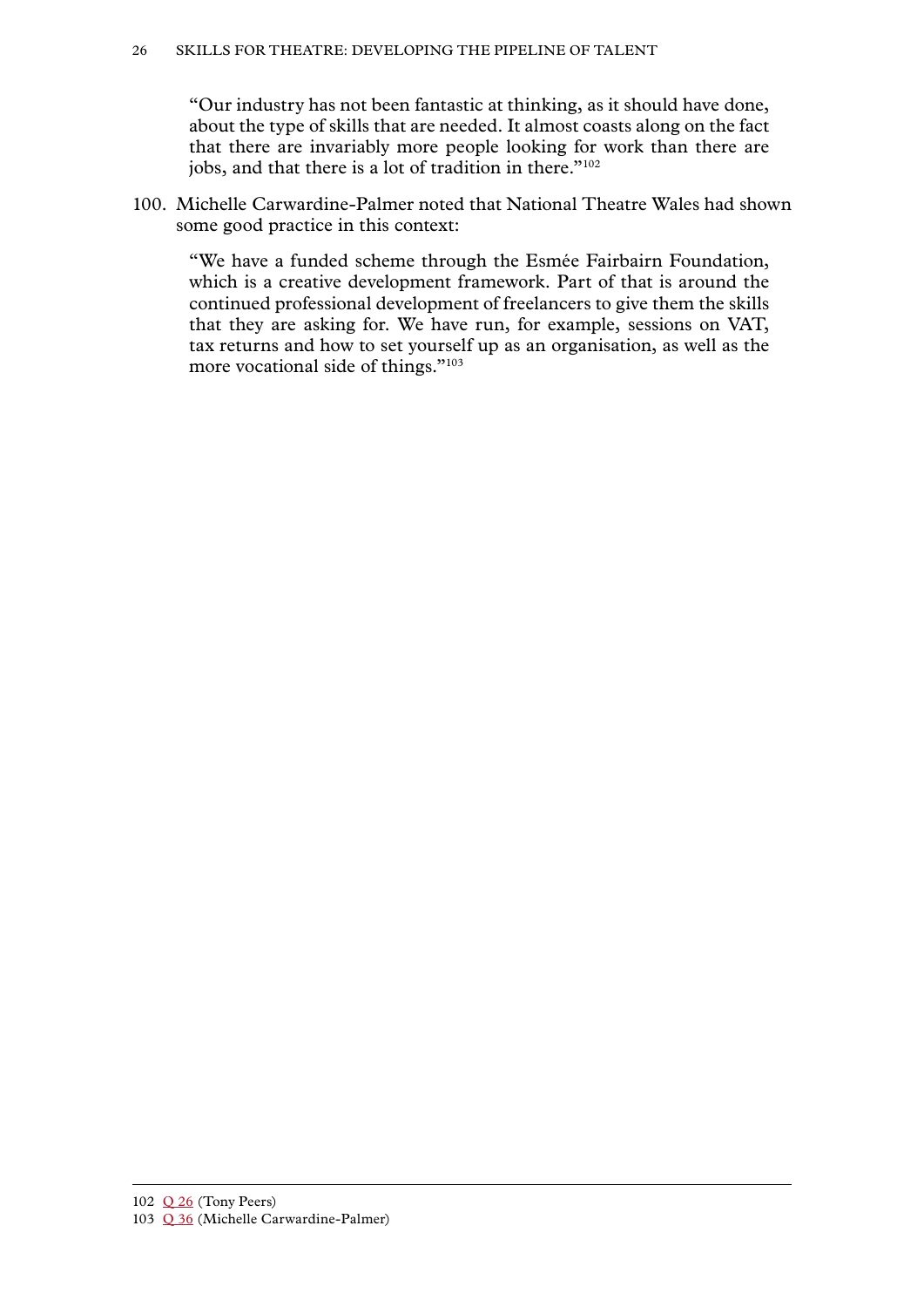# <span id="page-28-0"></span>**Chapter 5: FUNDING THE SKILLS OF THE FUTURE WORKFORCE**

# **Ecology of the theatre**

- 101. Julian Bird, chief executive of both the Society of London Theatre and UK Theatre, noted that the West End is in a sense "very different from the rest of theatre" and that many of the main London theatres are privately owned. By contrast, around the UK, many venues "are owned by trusts, foundations, charities or local authorities themselves, which are hugely reliant on local government spending."104
- 102. Arts Council England (ACE) is another major source of funding for theatre. It allocates funds by direct grants to individuals and organisations working in theatre, but the vast majority is allocated on a regular basis to National Portfolio Organisations (NPOs). While some of these are still quite small, some receive significant funding, such as the National Theatre in London and the Royal Shakespeare Company which operates throughout the country. ACE told us that a reduction in public funding for arts and culture led to a 4% cash decrease in its funding for theatres between 2010–11 and 2014–15.105
- 103. ACE also noted that between 2010–11 and 2014–15, "local government funding for the arts, museums and libraries declined by  $17\%$ , from £1.42bn to  $\angle$ 1.19bn. Local authority investment in theatre in that time fell by 18%, a loss of £31m."<sup>106</sup>
- 104. Julian Bird gave graphic detail of the effects of these cuts, saying that there was a danger of "certain parts of the country becoming a little like deserts with no arts provision." He drew our attention to "a catalogue of examples" of areas where venues are closing, or are under severe strain and on the verge of closing. <sup>107</sup>
- 105. Christine Payne of Equity warned that the real danger has not yet been realised: "We really are starting to see the impact of some of the cuts that local authorities are having to make. Theatre is responding by doing its best, but I think the crisis is yet to come."

*Commercial and publicly funded theatre*

- 106. There are significant interrelationships between the publicly funded and the commercial, and between the West End and the regional theatre. These interrelationships are necessary to maintain the theatre's income and to develop the skills of the people who sustain it. This set of interrelationships is sometimes referred to as the 'ecology' of the theatre, because if elements of it are overstrained, there is a risk that knock-on effects will affect the rest of the industry.
- 107. Dr Hetherington, the chair of an independent theatre trust, has undertaken research into the interrelationship between publicly funded and commercial theatre. He told the Committee that subsidies account for "about 14% of the income of British theatre", the remaining 86% being earned income. He qualified these figures, however, noting that the way statistics are kept on

<sup>104</sup> [Q](http://data.parliament.uk/writtenevidence/committeeevidence.svc/evidencedocument/communications-committee/skills-for-the-theatre-industry/oral/48993.html) 2 (Julian Bird)

<sup>105</sup> Written evidence from Arts Council England ([STI0005\)](http://data.parliament.uk/writtenevidence/committeeevidence.svc/evidencedocument/communications-committee/skills-for-the-theatre-industry/written/69081.html)

<sup>106</sup> Written evidence from Arts Council England ([STI0005\)](http://data.parliament.uk/writtenevidence/committeeevidence.svc/evidencedocument/communications-committee/skills-for-the-theatre-industry/written/69081.html)

<sup>107</sup>  $Q_2$  $Q_2$  (Julian Bird)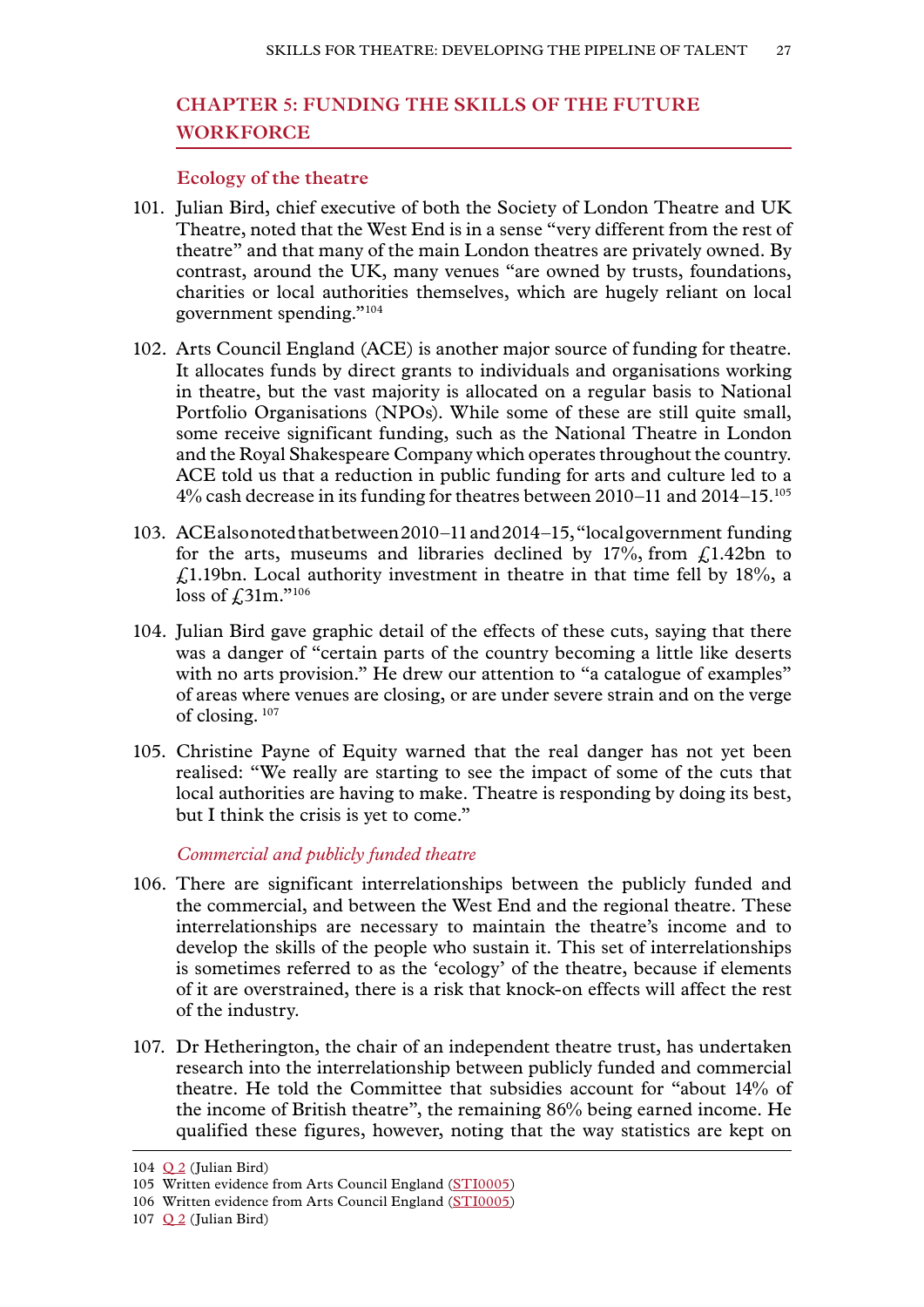this is "diabolical".108 He told us that his organisation had been able in the past to present productions without subsidies from local authorities, "but there is a hidden subsidy in everything across British theatre". For, while the theatre that he managed was not subsidised, the producing company probably will be. Dr Hetherington's company was able to do this because his theatres were all 'receiving' or 'presenting' theatres—that is, they do not develop productions themselves but rely on external companies to perform their productions at their locations. He concluded: "Practically every theatre in the UK, excluding a number of the West End theatres—not all of them is subsidised to some degree, even though it might be quite a small degree."109

108. Some witnesses noted that the reduction of public funds caused by local authority cuts has encouraged some theatres that were previously producing to become receiving only. Christine Payne of Equity explained how this adversely affected the possibility of developing new work, new writing and new productions—the features which make theatre in the UK unique:

"If we have to be more reliant on buying product in, it has an impact not only on what we see but on the local community. For example, Newcastle would have employed actors locally; it would have supported the community locally. Now productions come in and then they go, and that has an impact on the economy as well as on what you might see. Theatre is doing its best to adapt to these trends, but the crisis is getting worse $"$ <sup>110</sup>

- 109. Dr Hetherington noted that receiving theatres do create value for the local area where a play is presented, but he agreed that local authority cuts had caused a shift from producing to presenting, and that this was "corrosive".<sup>111</sup> This is likely to lead to "considerable problems" in the long term: "If we do not have the product to put in front of the public, the whole thing breaks down, like a supermarket with nothing to sell."<sup>112</sup>
- 110. A number of our witnesses compared investment in regional and subsidised theatre to research and development for the industry. Alice King-Farlow of the National Theatre, a large and prominent subsidised theatre, explained that even there similar subsidies are necessary to help develop profitable productions:

"We were able to take the risks to invest in the research and development needed to make *War Horse* and *The Curious Incident of the Dog in the Night-Time*, because of our subsidy in the studio, which is our R&D department. Yes, you cannot just cook up a commercial production without having the subsidy to take the risks."<sup>113</sup>

111. However, this is not only the case within theatres. Alice King-Farlow described the National Theatre as being "at the top of the food chain and we depend on a thriving sector right across the country".<sup>114</sup> In particular, a number of our witnesses told us that successful commercial productions

<sup>108</sup> Q [29](http://data.parliament.uk/writtenevidence/committeeevidence.svc/evidencedocument/communications-committee/skills-for-the-theatre-industry/oral/49384.html) (Dr Hetherington)

<sup>109</sup> *Ibid.*

<sup>110</sup> [Q](http://data.parliament.uk/writtenevidence/committeeevidence.svc/evidencedocument/communications-committee/skills-for-the-theatre-industry/oral/48993.html) 2 (Christine Payne)

<sup>111</sup> Q [31](http://data.parliament.uk/writtenevidence/committeeevidence.svc/evidencedocument/communications-committee/skills-for-the-theatre-industry/oral/49384.html) (Dr Hetherington)

<sup>112</sup> Q [29](http://data.parliament.uk/writtenevidence/committeeevidence.svc/evidencedocument/communications-committee/skills-for-the-theatre-industry/oral/49384.html) (Dr Hetherington)

<sup>113</sup> Q [27](http://data.parliament.uk/writtenevidence/committeeevidence.svc/evidencedocument/communications-committee/skills-for-the-theatre-industry/oral/49383.html) (Alice King-Farlow)

<sup>114</sup> *[Ibid.](http://data.parliament.uk/writtenevidence/committeeevidence.svc/evidencedocument/communications-committee/skills-for-the-theatre-industry/oral/49383.html)*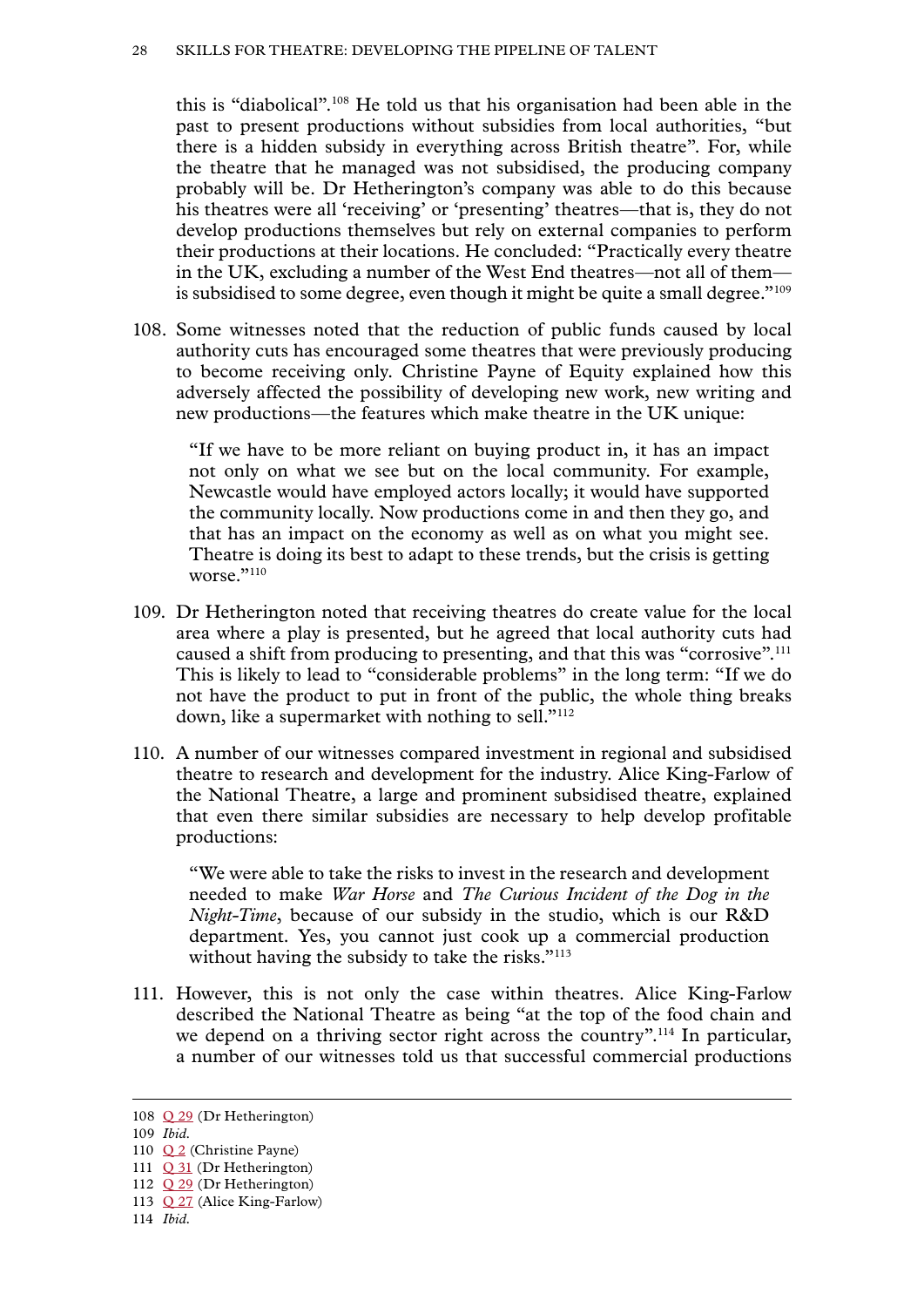<span id="page-30-0"></span>would not be possible without crew members who have spent a number of years in subsidised and regional theatre.<sup>115</sup>

112. This development of skills does not end with the West End. Julian Bird told  $11S$ 

"With regard to film and television, the theatre and performing arts is often the catalyst. It is the starting point for people's careers. There is probably no doubt that, collectively, we all have to do more work together across the industries, and maybe it comes back the other way as well: not just what theatre can do but what the film and television world can do."<sup>116</sup>

113. However, the development of a strong country-wide theatre industry has utility in itself. Dr Hetherington told us that cultural industries exist for social and economic reasons "but also to do with the fabric and well-being of our nation, what it means to us as individuals, how we live our lives and all those things that are packed into that idea of the arts. If those things are to continue to grow, succeed and not wither, there are particular areas that have to be addressed." Michelle Carwardine-Palmer of National Theatre Wales told us: "The London-centric thing is an issue … There is probably enough supply, but possibly not in the right areas. Coming back to clusters, do we look to city deals, regionalisation and devolving funds in order for people to have a better lifestyle because they can afford it in Cardiff or in Bangor? How are there different ways in which we can diversify that pot and help the industry still create excellent work?"

*How theatre is coping with cuts*

- 114. Christine Payne told that us that the theatre was doing its best to deal with cuts to subsidies, in particular, by trying to use its resources differently. But she noted, "You can do that for so long. [Theatre] is using its resources differently, for example, by sharing resources, increased co-production, pressure on cast sizes, pressure on new writing, pressure on how many productions a theatre can do, even pressure on what the theatre itself does."117
- 115. In recognition of the fact that publicly funded and regional theatre is essential for the maintenance of commercial theatre, some have argued that the commercial theatre ought to contribute back. Julian Bird told us:

"At the SOLT and UK Theatre, we are trying to work with some of those big companies, both commercial and the major subsidised companies, to try to ensure there is overlap and that the available resources are being used to the best of their ability. I include organisations such as Disney in that, as much as the RSC or the National Theatre. One of the big things we currently have under way is trying to look at a new approach to the joined up nature of all that."<sup>118</sup>

116. According to Alice King-Farlow, the National Theatre has seen "a big cut to our funding from Arts Council. It is something like 35% in real terms over the last five years." Fortunately, the National Theatre was able to mitigate some of these losses by producing some plays that have been very successful

<sup>115</sup> e.g. John Tiffany

<sup>116</sup> Q [11](http://data.parliament.uk/writtenevidence/committeeevidence.svc/evidencedocument/communications-committee/skills-for-the-theatre-industry/oral/48993.html) (Julian Bird)

<sup>117</sup> Q [57](http://data.parliament.uk/writtenevidence/committeeevidence.svc/evidencedocument/communications-committee/skills-for-the-theatre-industry/oral/48993.html) (Christine Payne)

<sup>118</sup> Q [58](http://data.parliament.uk/writtenevidence/committeeevidence.svc/evidencedocument/communications-committee/skills-for-the-theatre-industry/oral/48993.html) (Julian Bird)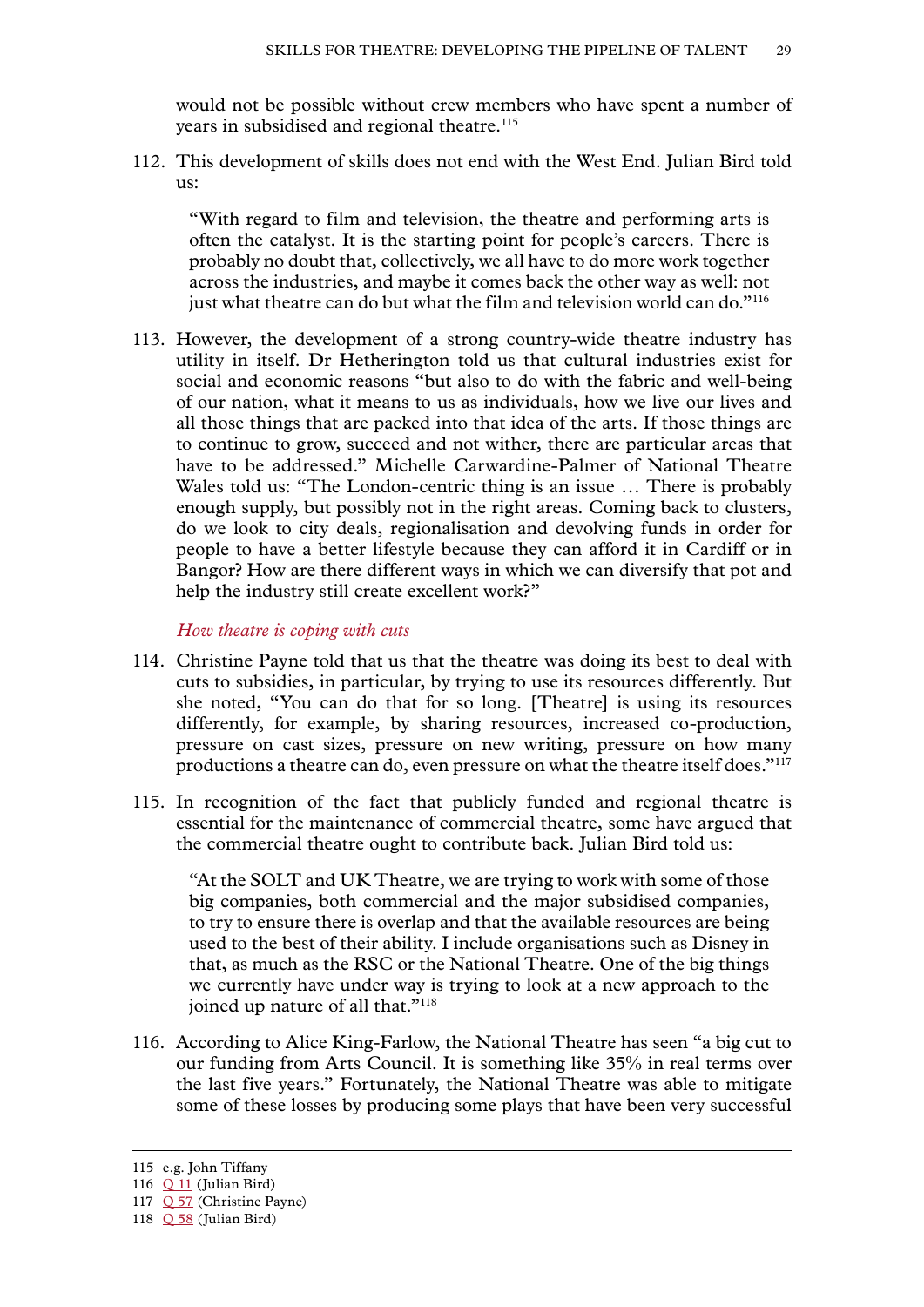<span id="page-31-0"></span>commercially both on tour and in the West End, notably *War Horse* and *The Curious Incident of the Dog in the Night-Time*:

"They have provided income streams to the organisation, which we cannot depend on in the very long term because they depend on the success of a particular production, but they have been extremely helpful to us over the last five years."<sup>119</sup>

- 117. Other witnesses also warned that relying on such commercially successful shows was not feasible because such successes were so rare.
- 118. Given that it is likely that theatre will need to continue to rely on philanthropy, fundraising has assumed an important role within theatres. As Alice King-Farlow told us:

"We are asking a lot more of our fundraising department, which is very effective and very successful. That is one of the issues: it is easier to be a fundraising department for a big national organisation based in London than it is to fundraise if you are a small organisation outside London. We try to be as entrepreneurial as we can, through the fundraising department, the commercial department and the way we run our own restaurants and bars."120

- 119. Julian Bird explained further: "Arts organisations the length and breadth of the country have become very good at this. They have had to become very good at it very quickly. Lots of organisations, such as us, on behalf of the industry, run training schemes for them on it. They can apply for funds to the Arts Council. It is called "catalyst funding" and does exactly what it says, acting as a catalyst on resources or on the way of doing it."<sup>121</sup>
- 120. However, Mr Bird warned: "It is sometimes implied that every organisation can raise the same sort of money that the National Theatre or the RSC can, and we are seeing that that is not the case."<sup>122</sup>
- 121. During our visit to the Royal Court, we were told that there is a growing need for professional fundraisers who specialise in Arts and Heritage. Sue Emmas told us, "You can be a writer and a fundraiser at the same time. Going to people and convincing them of the real import of theatre and the reason for funding can be incredibly creative. There are some areas that we may need to focus on more, such as the different career opportunities that higher education can provide the industry."

# **Role of Government**

122. Matt Hancock MP, the Minister for Digital and Culture, told us if the Government were to increase funding as a substitute for local authority cuts, this would "simply provide local authorities with the incentive to reduce arts funding further". He noted that some authorities have given greater priority to funding for the arts than others, and emphasised that this was a political choice for them.123

<sup>119</sup> Q [29](http://data.parliament.uk/writtenevidence/committeeevidence.svc/evidencedocument/communications-committee/skills-for-the-theatre-industry/oral/49384.html) (Alice King-Farlow)

<sup>120</sup> Q [27](http://data.parliament.uk/writtenevidence/committeeevidence.svc/evidencedocument/communications-committee/skills-for-the-theatre-industry/oral/49383.html) (Alice King-Farlow)

<sup>121</sup> Q [59](http://data.parliament.uk/writtenevidence/committeeevidence.svc/evidencedocument/communications-committee/skills-for-the-theatre-industry/oral/48993.html) (Julian Bird)

<sup>122</sup> *Ibid.*

<sup>123</sup>  $Q$  [54](http://data.parliament.uk/writtenevidence/committeeevidence.svc/evidencedocument/communications-committee/skills-for-the-theatre-industry/oral/49659.html) (Matt Hancock MP)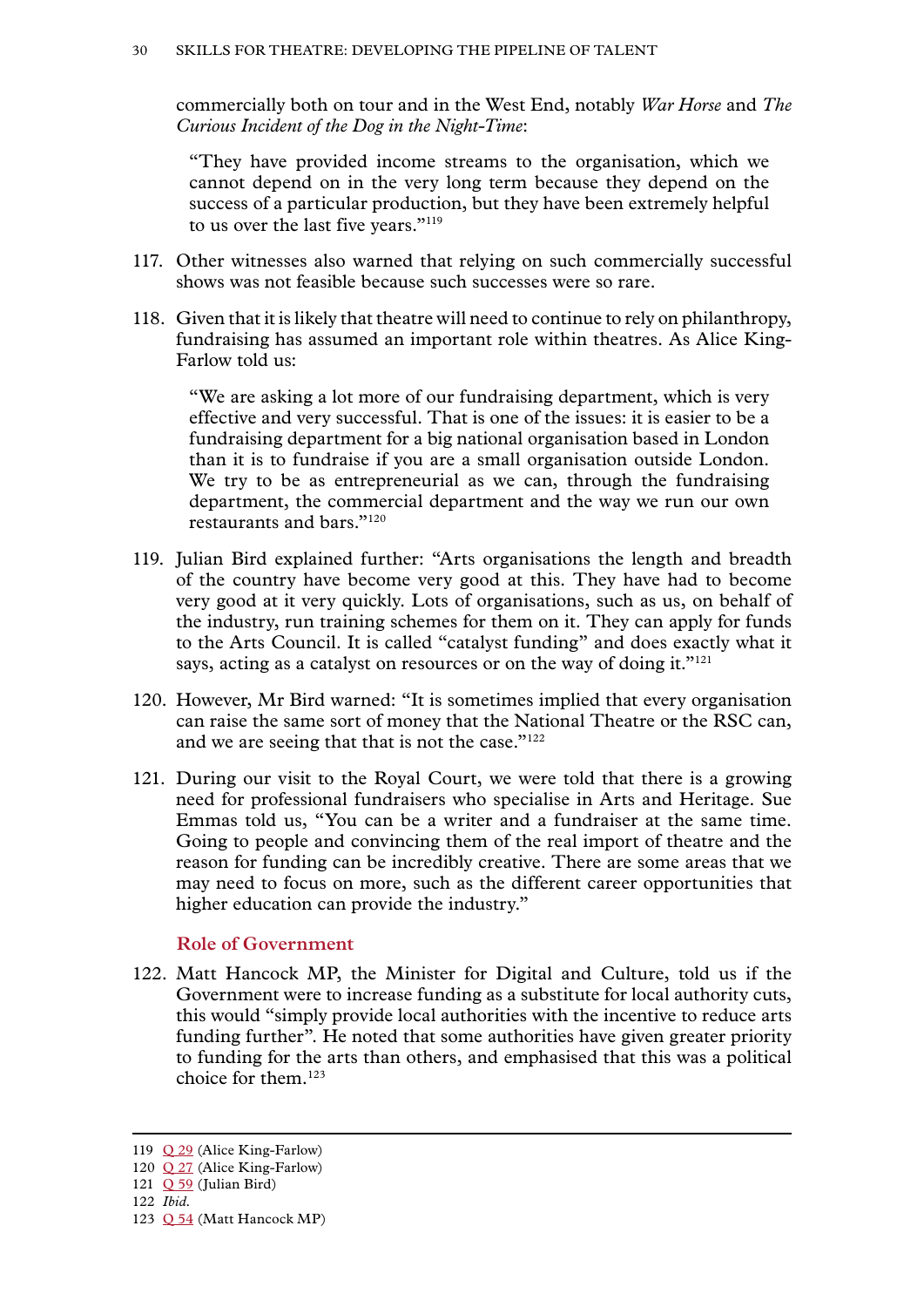- 123. Nonetheless, Christine Payne argued that the Government needed to take a greater lead: "It seems like local authorities are almost rudderless in how they are addressing some of the very serious funding crises and issues they face, and arts funding is bound, in some case, to take a lower priority."124
- 124. Ms Payne also noted that there had been a lack of contribution to theatre from film and television:

"Just as we have talked about subsidised and commercial theatre being very close, the overlap between theatre, film and television should not be underestimated. The film and television employers could do more to support our members, in particular, and the industry. The theatre industry has a very proud record of supporting developing actors, not so much for the film and television side. It has not shown a great support for our members through Skillset, CCSkills or even Drama UK, when it existed. They could do a lot more, to be honest."<sup>125</sup>

125. Moreover, there appears to be a wider lack of dialogue between the Government and the theatre industry. While on our visit to the Royal Court Theatre we were told by Vicky Featherstone and John Tiffany that when they worked in Scotland, the Scottish government kept in regular contact, whereas this is not the case with the UK Government. The Government has established the Creative Industries Council to be a voice for the creative industries. Co-chaired by Ministers, its membership includes heads of industries including television, computer games, fashion, music, arts and publishing, but not theatre. Speaking in the context of the forthcoming Brexit negotiations, Christine Payne and Julian Bird agreed that the theatre industry should have a more effective voice with the Government and a place on the Creative Industries Council.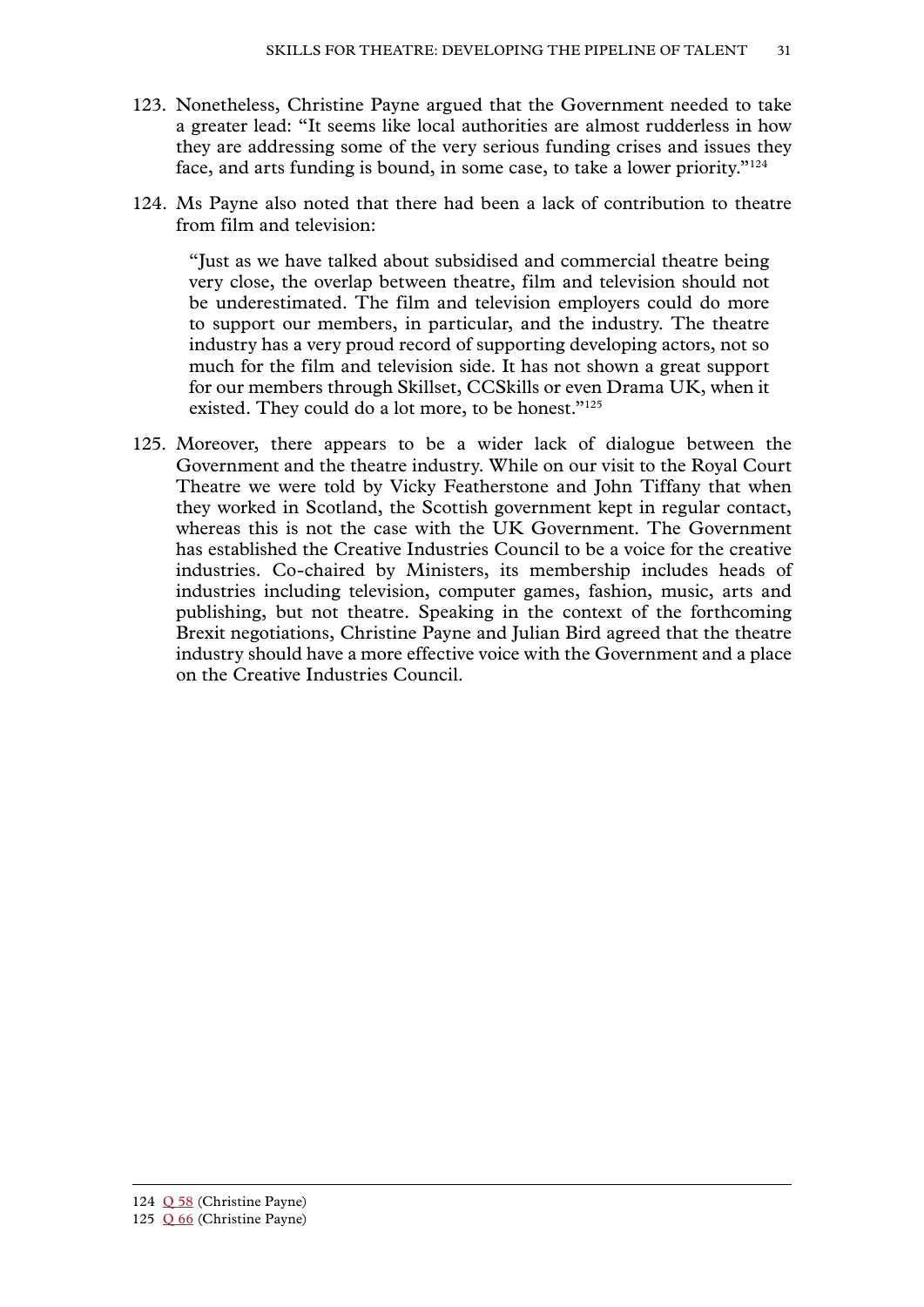# <span id="page-33-0"></span>**Appendix 1: LIST OF MEMBERS AND DECLARATIONS OF INTEREST**

#### **Members**

Lord Allen of Kensington Baroness Benjamin Lord Best (Chairman) Baroness Bonham-Carter of Yarnbury Earl of Caithness Bishop of Chelmsford Lord Gilbert of Panteg Lord Hart of Chilton Baroness Kidron Baroness McIntosh of Hudnall Baroness Quin Lord Sheikh Lord Sherbourne of Didsbury

# **Declarations of interest**

Lord Allen of Kensington *Chairman, Global Radio Group (sponsor of UTC Global Academy) Advisory Chairman, Moelis & Company (also advises media companies) Owns a share of over £50,000 in ITV plc Partner is a Trustee of the Print Room in Notting Hill* Baroness Benjamin *Member, Equity Patron, Action of Children's Arts Fellow, Shakespeare Trust Honorary Fellow, British Screen Practitioners Supporter/Patron, Globe Education* Lord Best (Chairman) *Vice Patron, York Theatre Royal* Baroness Bonham-Carter of Yarnbury *Trustee, The Lowry Salford Quays* Earl of Caithness *No relevant interests declared* Bishop of Chelmsford *No relevant interests declared* Lord Gilbert of Panteg *No relevant interests declared* Lord Hart of Chilton *Lord Hart did not participate in any proceedings for this inquiry* Baroness Kidron *Husband is a playwright Director, Cross Street Films, a small company that develops film to theatre projects* Baroness McIntosh of Hudnall *Deputy Chairman, Royal Shakespeare Company Trustee, Southbank Sinfonia Formerly Executive Director, Royal National Theatre Life member, SOLT*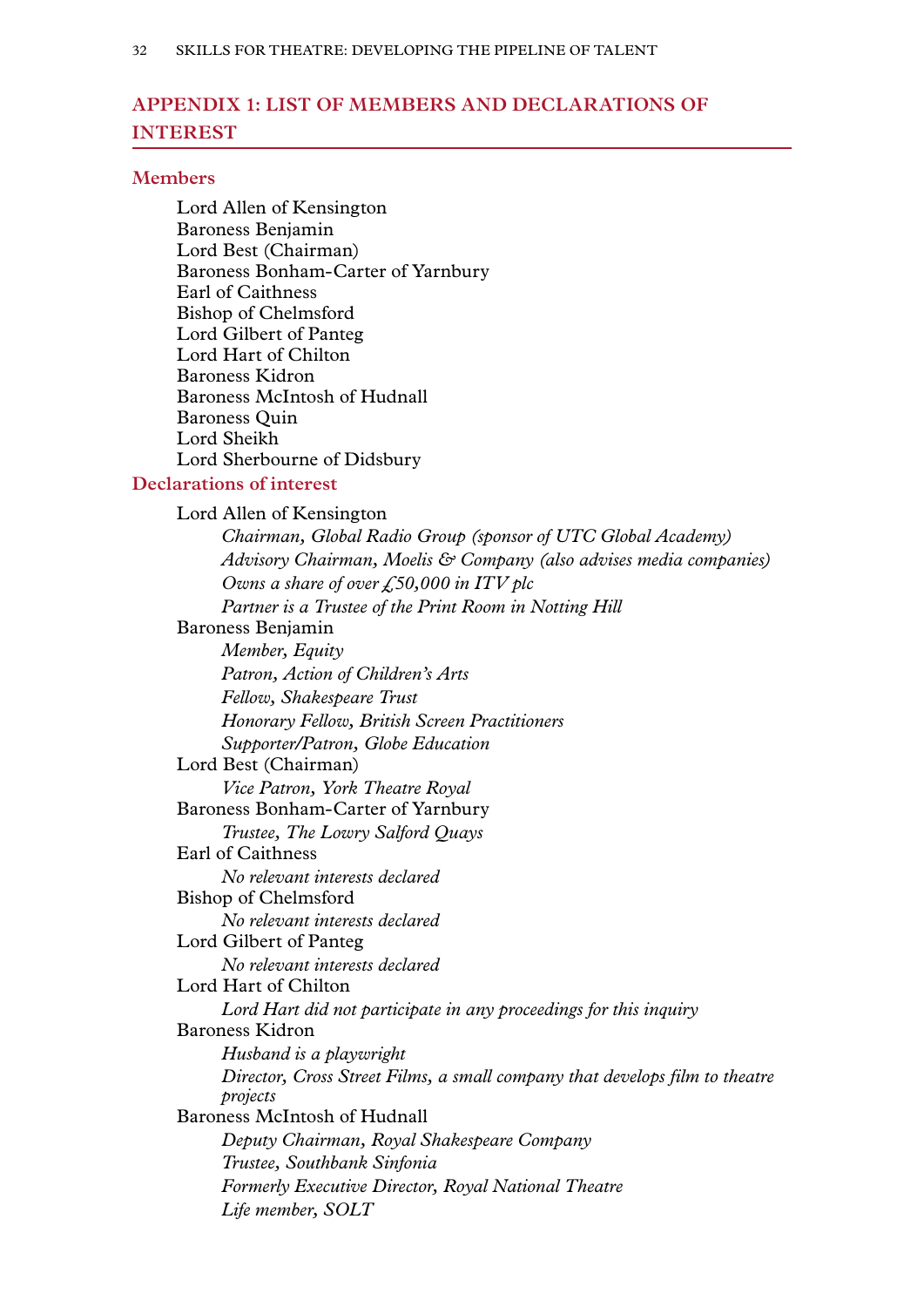Baroness Quin *No relevant interests declared* Lord Sheikh *No relevant interests declared* Lord Sherbourne of Didsbury *No relevant interests declared*

A full list of Members' interests can be found in the Register of Lords' Interests: <http://www.publications.parliament.uk/pa/ld/ldreg.htm>

# **Specialist advisor**

Professor Jen Harvie, BA, MA, Phd *Professor of Contemporary Theatre and Performance and Director of Research School of English and Drama, Queen Mary University of London*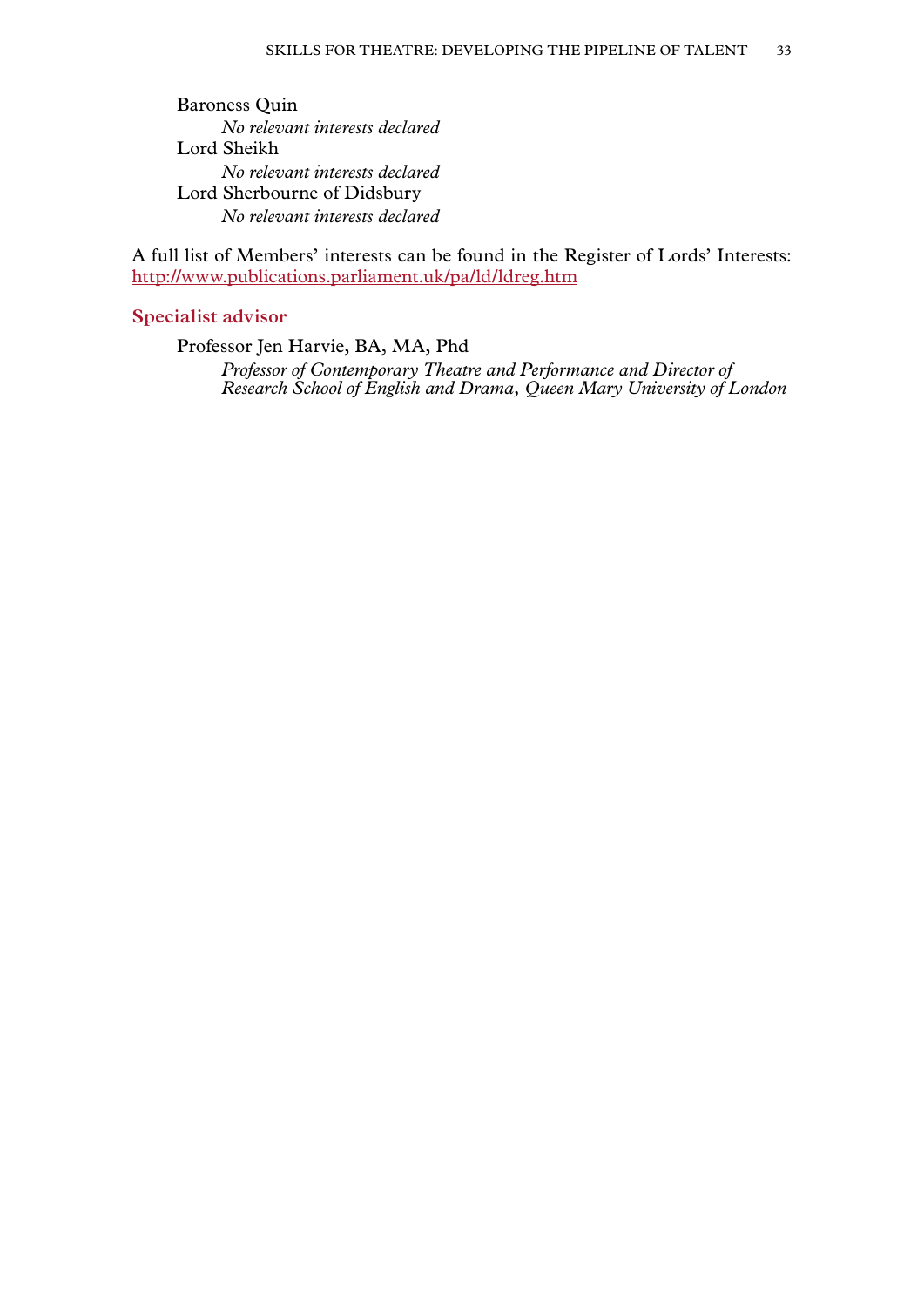# <span id="page-35-0"></span>**Appendix 2: LIST OF WITNESSES**

Evidence is published online at [http://www.parliament.uk/](http://www.parliament.uk/skills-theatre-industry )skills-theatre-industry and available for inspection at the Parliamentary Archives (020 7219 3074).

Evidence received by the Committee is listed below in chronological order of oral evidence session and in alphabetical order. Those witnesses marked with \*\* gave both oral evidence and written evidence. Those marked with \* gave oral evidence and did not submit any written evidence. All other witnesses submitted written evidence only.

# **Oral evidence in chronological order**

| $\star$  | Christine Payne, General Secretary, Equity Actors'<br>Union                                                   | $OO$ 1-12      |
|----------|---------------------------------------------------------------------------------------------------------------|----------------|
| $^\star$ | Julian Bird, CEO, UK Theatre and Society of London<br>Theatre.                                                |                |
| *        | Professor Stephen Lacey, Chair, Standing Conference<br>of University Drama Departments                        | OO 13-20       |
| *        | Bryan Raven, Vice-Chair, National College for the<br>Creative and Cultural Industries                         |                |
| *        | Alice King-Farlow, Director of Learning, National<br>Theatre                                                  | OO 21-27       |
| *        | Tony Peers, Human Resources Director, National<br>Theatre                                                     |                |
| *        | Michelle Carwardine-Palmer, Managing Director,<br><b>National Theatre Wales</b>                               | OO 28-37       |
| *        | Dr Stephen Hetherington MBE, Chairman and Co-<br>founder, HQ Theatres Trust                                   |                |
| $^\star$ | Indhu Rubasingham MBE, Artistic Director, Tricycle<br>Theatre                                                 | OO 38-45       |
| *        | Sue Emmas, Associate Artistic Director, Young Vic                                                             |                |
| $^\star$ | Rt Hon Matt Hancock MP, Minister of State for Digital<br>and Culture, Department for Culture, Media and Sport | OO 46-55       |
|          | Alphabetical list of all witnesses                                                                            |                |
|          | <b>Arts Council England</b>                                                                                   | <b>STI0005</b> |
|          | Dr Tom Cantrell, Head of Theatre, Film and<br>Television, University of York                                  | <b>STI0002</b> |
| *        | Department for Culture, Media and Sport (QQ 46–55)                                                            |                |
| *        | Equity Actors' Union $(QQ 1-12)$                                                                              |                |
| *        | HQ Theatres Trust (QQ 28-37)                                                                                  |                |
| $^\star$ | National College for the Creative and Cultural                                                                |                |

- Industries (QQ 13–20)
- \* National Theatre (QQ 21–27)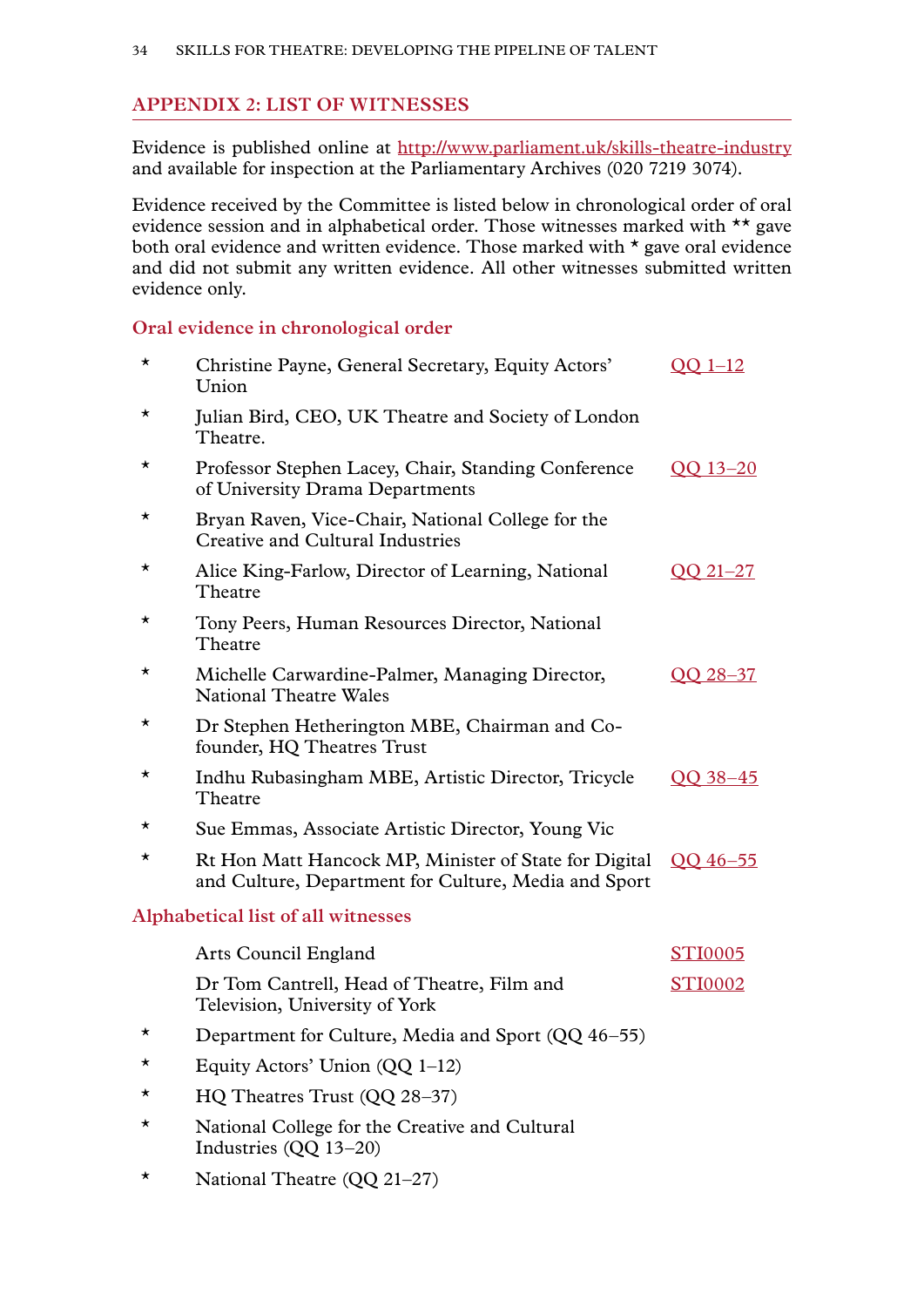- \* National Theatre Wales (QQ 28–37) Dr Dave O'Brien, Chancellor's Fellow, Cultural and Creative Industries, University of Edinburgh [STI0001](http://data.parliament.uk/writtenevidence/committeeevidence.svc/evidencedocument/communications-committee/skills-for-the-theatre-industry/written/49846.html) Royal Court Theatre [STI0003](http://data.parliament.uk/writtenevidence/committeeevidence.svc/evidencedocument/communications-committee/skills-for-the-theatre-industry/written/69079.html) Royal Shakespeare Company [STI0004](http://data.parliament.uk/writtenevidence/committeeevidence.svc/evidencedocument/communications-committee/skills-for-the-theatre-industry/written/69080.html) \* Standing Conference of University Drama Departments (QQ 13–20)
- \* Tricycle Theatre (QQ 38–45)
- \* UK Theatre and Society of London Theatre (QQ 1–12)
- \* Young Vic  $(QQ 38-45)$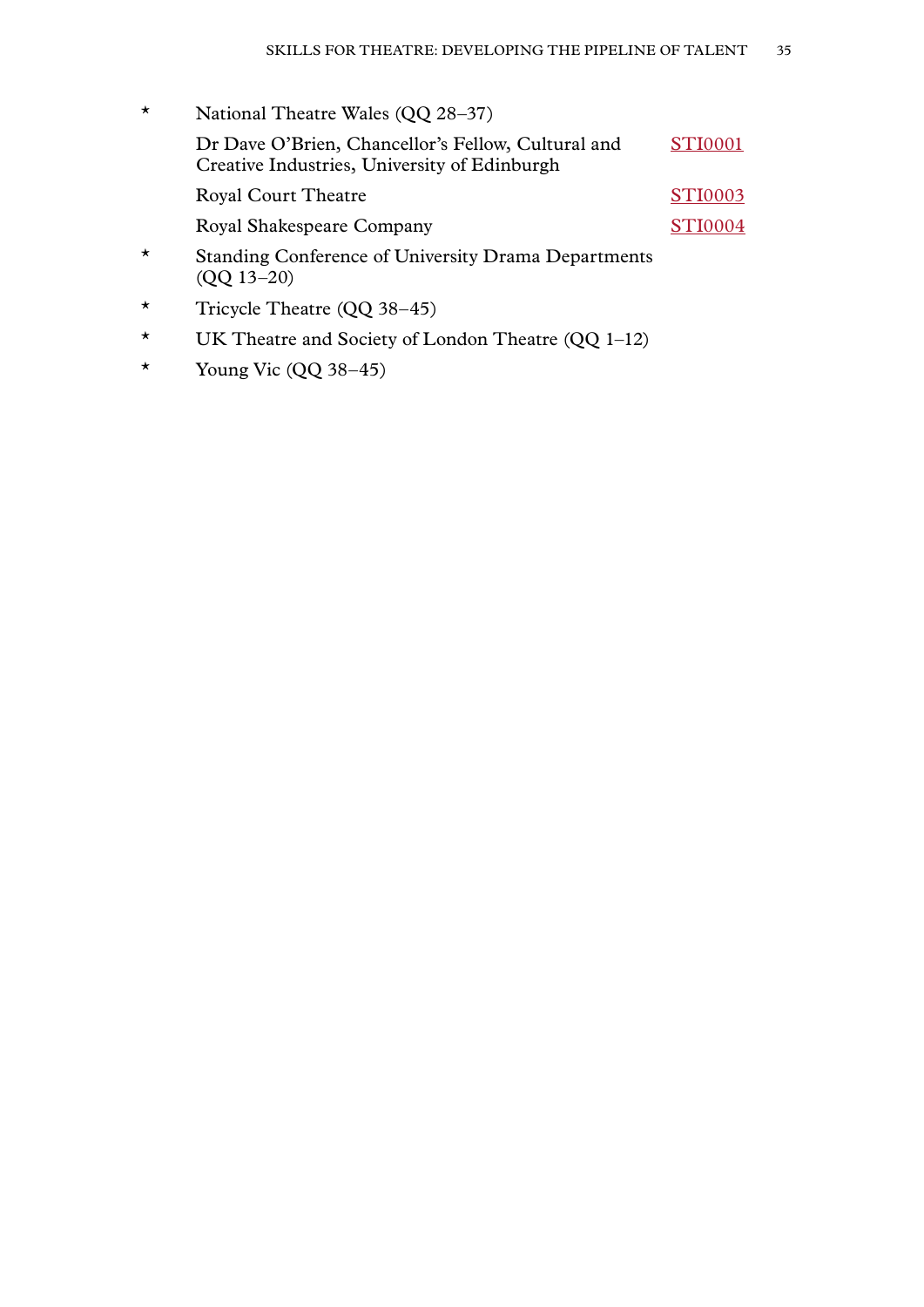# <span id="page-37-0"></span>**Appendix 3: APPRENTICESHIP PROGRAMME STARTS**

| Level                          | Age<br>Group | <b>Sector Subject Area</b> | 2011/12 | 2012/13           | 2013/14        | 2014/15        | 2015/16 | 2016/17<br><b>August to</b><br>January |
|--------------------------------|--------------|----------------------------|---------|-------------------|----------------|----------------|---------|----------------------------------------|
| Intermediate<br>Apprenticeship | Under<br>19  | Arts, Media and Publishing | 120     | 100               | 150            | 150            | 120     | 50                                     |
| Intermediate<br>Apprenticeship | $19 - 24$    | Arts, Media and Publishing | 130     | 130               | 190            | 160            | 130     | 60                                     |
| Intermediate<br>Apprenticeship | $25+$        | Arts, Media and Publishing |         | 10                | 10             | $\blacksquare$ | 10      | $\blacksquare$                         |
| Intermediate<br>Apprenticeship | All          | Arts, Media and Publishing | 260     | 240               | 340            | 310            | 260     | 110                                    |
| Advanced<br>Apprenticeship     | Under<br>19  | Arts, Media and Publishing | 560     | 500               | 580            | 570            | 460     | 200                                    |
| Advanced<br>Apprenticeship     | $19 - 24$    | Arts, Media and Publishing | 350     | 320               | 450            | 500            | 440     | 170                                    |
| Advanced<br>Apprenticeship     | $25+$        | Arts, Media and Publishing | 40      | 60                | 20             | 40             | 40      | 10                                     |
| Advanced<br>Apprenticeship     | A11          | Arts, Media and Publishing | 960     | 880               | 1,050          | 1,110          | 940     | 380                                    |
| Higher<br>Apprenticeship       | Under<br>19  | Arts, Media and Publishing |         | $\qquad \qquad -$ | 10             | 20             | 30      | 10                                     |
| Higher<br>Apprenticeship       | $19 - 24$    | Arts, Media and Publishing |         | 10                | 20             | 20             | 30      | 10                                     |
| Higher<br>Apprenticeship       | $25+$        | Arts, Media and Publishing |         | $\qquad \qquad -$ | $\blacksquare$ | $\blacksquare$ | 10      | $\blacksquare$                         |
| Higher<br>Apprenticeship       | All          | Arts, Media and Publishing |         | 10                | 30             | 40             | 60      | 20                                     |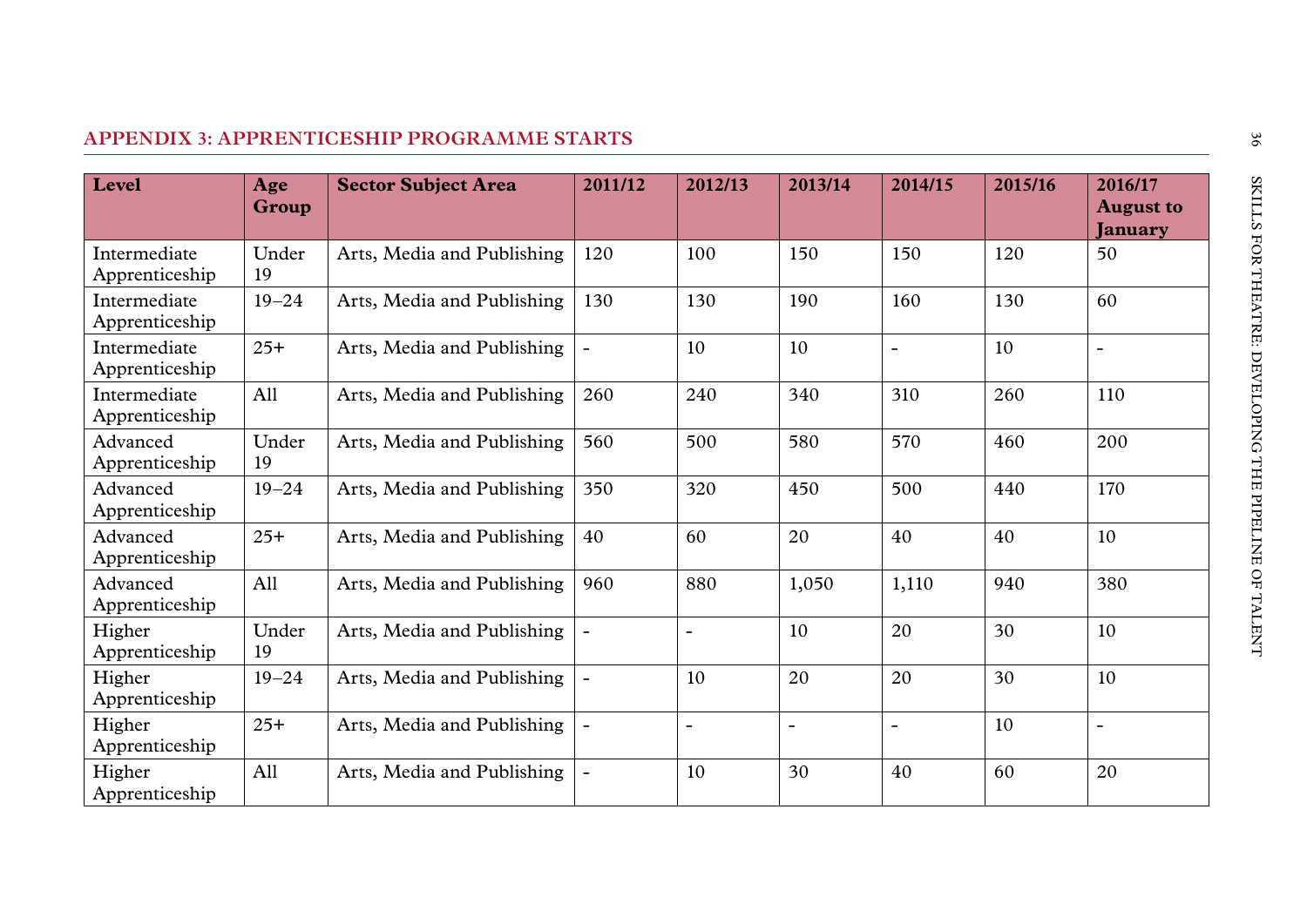| <b>Level</b>                   | Age<br>Group | <b>Sector Subject Area</b> | 2011/12 | 2012/13 | 2013/14 | 2014/15 | 2015/16 | 2016/17<br><b>August to</b><br><b>January</b> |
|--------------------------------|--------------|----------------------------|---------|---------|---------|---------|---------|-----------------------------------------------|
| All<br>Apprenticeships         | Under<br>19  | Arts, Media and Publishing | 680     | 600     | 740     | 730     | 610     | 260                                           |
| All<br>Apprenticeships         | $19 - 24$    | Arts, Media and Publishing | 490     | 450     | 650     | 680     | 590     | 240                                           |
| All<br>Apprenticeships         | $25+$        | Arts, Media and Publishing | 40      | 70      | 30      | 40      | 50      | 10                                            |
| All<br>Apprenticeships         | All          | Arts, Media and Publishing | 1,210   | 1,120   | 1,410   | 1,460   | 1,250   | 510                                           |
| Totals relating to<br>All SSA  |              |                            |         |         |         |         |         |                                               |
| Intermediate<br>Apprenticeship | Under<br>19  | All                        | 95,400  | 80,900  | 83,400  | 85,600  | 86,900  | 52,700                                        |
| Intermediate<br>Apprenticeship | $19 - 24$    | All                        | 101,700 | 99,000  | 97,000  | 93,600  | 84,900  | 38,400                                        |
| Intermediate<br>Apprenticeship | $25+$        | All                        | 131,900 | 112,900 | 106,100 | 119,100 | 119,500 | 50,300                                        |
| Intermediate<br>Apprenticeship | All          | All                        | 329,000 | 292,800 | 286,500 | 298,300 | 291,300 | 141,400                                       |
| Advanced<br>Apprenticeship     | Under<br>19  | All                        | 34,100  | 33,100  | 35,600  | 39,100  | 42,700  | 28,500                                        |
| Advanced<br>Apprenticeship     | $19 - 24$    | All                        | 58,000  | 63,900  | 59,300  | 62,400  | 63,100  | 33,400                                        |
| Advanced<br>Apprenticeship     | $25+$        | All                        | 95,700  | 110,600 | 49,800  | 80,300  | 85,000  | 39,300                                        |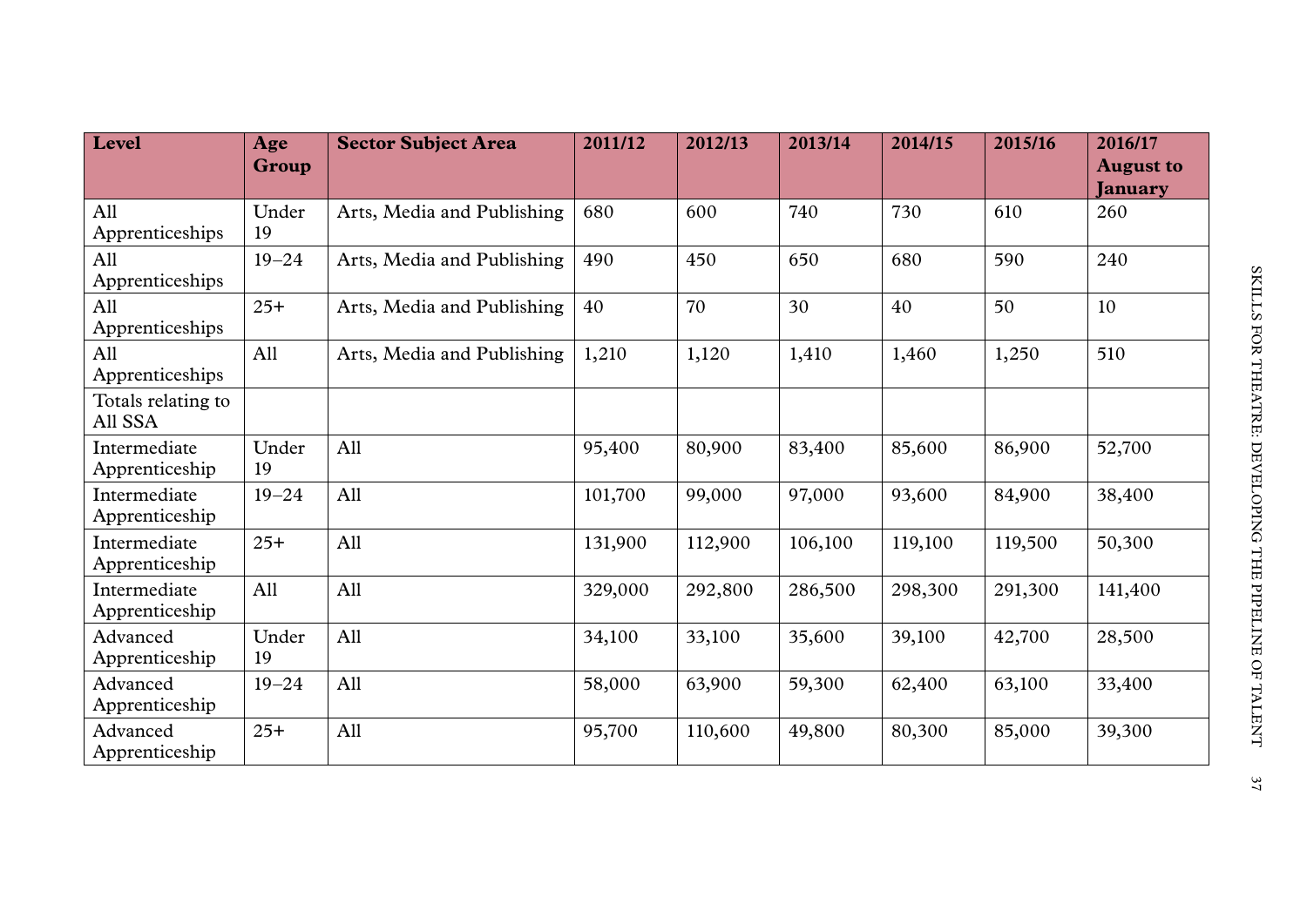| Level                      | Age          | <b>Sector Subject Area</b> | 2011/12 | 2012/13 | 2013/14 | 2014/15 | 2015/16 | 2016/17                     |
|----------------------------|--------------|----------------------------|---------|---------|---------|---------|---------|-----------------------------|
|                            | <b>Group</b> |                            |         |         |         |         |         | <b>August to</b><br>January |
| Advanced<br>Apprenticeship | All          | All                        | 187,900 | 207,700 | 144,700 | 181,800 | 190,900 | 101,200                     |
| Higher<br>Apprenticeship   | Under<br>19  | All                        | 300     | 600     | 700     | 1,100   | 1,800   | 1,400                       |
| Higher<br>Apprenticeship   | $19 - 24$    | All                        | 1,700   | 2,400   | 2,900   | 4,200   | 5,800   | 4,100                       |
| Higher<br>Apprenticeship   | $25+$        | All                        | 1,700   | 6,800   | 5,600   | 14,400  | 19,600  | 10,700                      |
| Higher<br>Apprenticeship   | All          | All                        | 3,700   | 9,800   | 9,200   | 19,800  | 27,200  | 16,200                      |
| All<br>Apprenticeships     | Under<br>19  | All                        | 129,900 | 114,500 | 119,800 | 125,900 | 131,400 | 82,600                      |
| All<br>Apprenticeships     | $19 - 24$    | All                        | 161,400 | 165,400 | 159,100 | 160,200 | 153,900 | 75,900                      |
| All<br>Apprenticeships     | $25+$        | All                        | 229,300 | 230,300 | 161,600 | 213,900 | 224,100 | 100,300                     |
| All<br>Apprenticeships     | All          | All                        | 520,600 | 510,200 | 440,400 | 499,900 | 509,400 | 258,800                     |

*Source: Department for Education* [https://www.gov.uk/government/uploads/system/uploads/attachment\\_data/file/601882/apprenticeships-level-SSA-framework-data-tool-starts-v1.](https://www.gov.uk/government/uploads/system/uploads/attachment_data/file/601882/apprenticeships-level-SSA-framework-data-tool-starts-v1.xlsm) [xlsm](https://www.gov.uk/government/uploads/system/uploads/attachment_data/file/601882/apprenticeships-level-SSA-framework-data-tool-starts-v1.xlsm) *[accessed 20 April 2017]*

Figures between academic years 11/12 to 15/16 are full, final year figures, whereas the 16/17 figures are those reported so far by quarter 2 in the latest year (covering August 2016 to January 2017).

Where there is a '-' in the table, the figure has been suppressed as it is less than 5.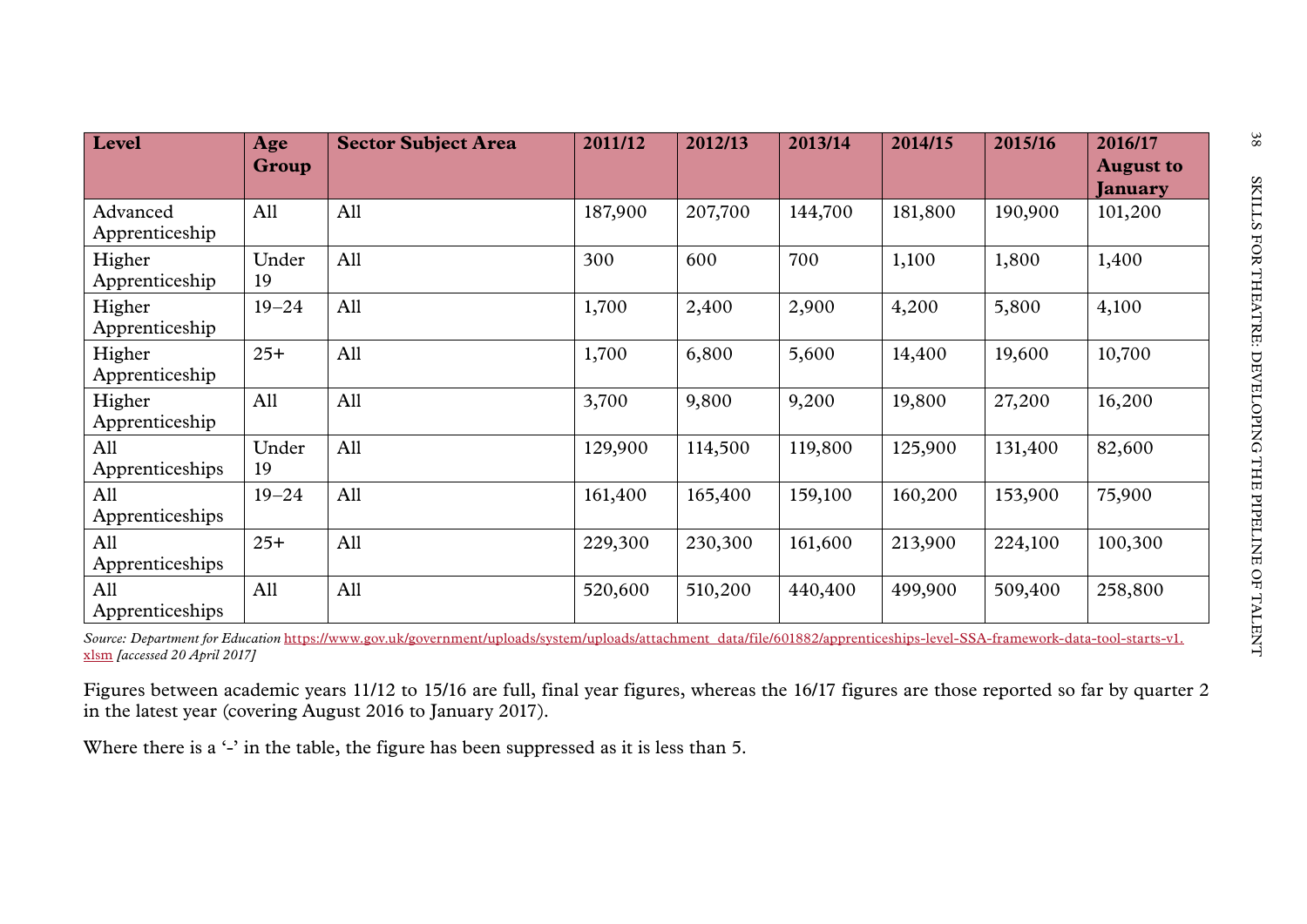# <span id="page-40-0"></span>**Appendix 4: VISIT**

On 21 March the Committee visited the Royal Court Theatre, a non-commercial theatre which is known for producing the work of contemporary playwrights. The purpose of this visit was to meet individuals in a range of different roles. A tour of the building was also arranged for the Members. In this note we set out an overview of the key themes of the discussion.

#### **Session 1**

*Speakers: Vicky Featherstone, Artistic Director; Lucy Davies, Executive Producer; and Steven Kavuma, a student at the Central School of Speech and Drama*

Concern was expressed that over the past few decades theatre had moved away from being an egalitarian industry to one where those from elite universities, with access to social networks and with appropriate role models had become disproportionately successful. The Royal Court had sought to counter this shift by promoting writing from individuals from diverse backgrounds whose plays reflected their experiences and included roles for people from similar backgrounds.

With regard to the higher level of theatre management, trust boards were relatively diverse compared to other industries. They did not consider gender inequality to be an issue but progress on diversity in general had remained slow. The relationship between careers in commercial and non-commercial theatre is porous. However, non-profit theatre has a particular role in demonstrating cultural leadership.

By comparison to London, Glasgow provided an easier route into theatre because of cheaper cost of living and free university. This provided space for young people to develop intellectually. The speakers advocated the development of regional theatre, but also freedom of movement.

Schools are very grade-oriented and drama is not seen as a realistic lifestyle. This is reinforced through the curriculum, career advice and parental anxiety. The student that the Committee spoke to had to access drama through an outreach programme outside of school. He also told members of the Committee that another young man, whom he had contacted through an outreach programme, had declined to apply for an elite theatre school because he felt that he would have to be "a revolutionary every day". Graduate opportunities have not changed but expectations for graduates to get job straightaway have increased. Student debt is an impetus.

There are many more courses taught at dramatic arts schools. It was questioned whether this was necessarily a good thing or an attempt to commodify something which should be learned through experience. Speakers criticised certain dramatic arts schools for recruiting more students than the number that can reasonably be expected to obtain jobs in the theatre industry.

Speakers urged that policy should be developed with the advice of experts. They noted that in Scotland, the government had much more open lines of communications with the theatre industry. As a result the drama schools had put creativity at the heart of their curriculums.

The Royal Conservatoire of Scotland had also adapted their courses so that all dramatic arts students graduate with a teaching qualification. This had a double benefit of (a) making them more employable and (b) nurturing creativity in schools. A greater link between culture and education departments was advocated.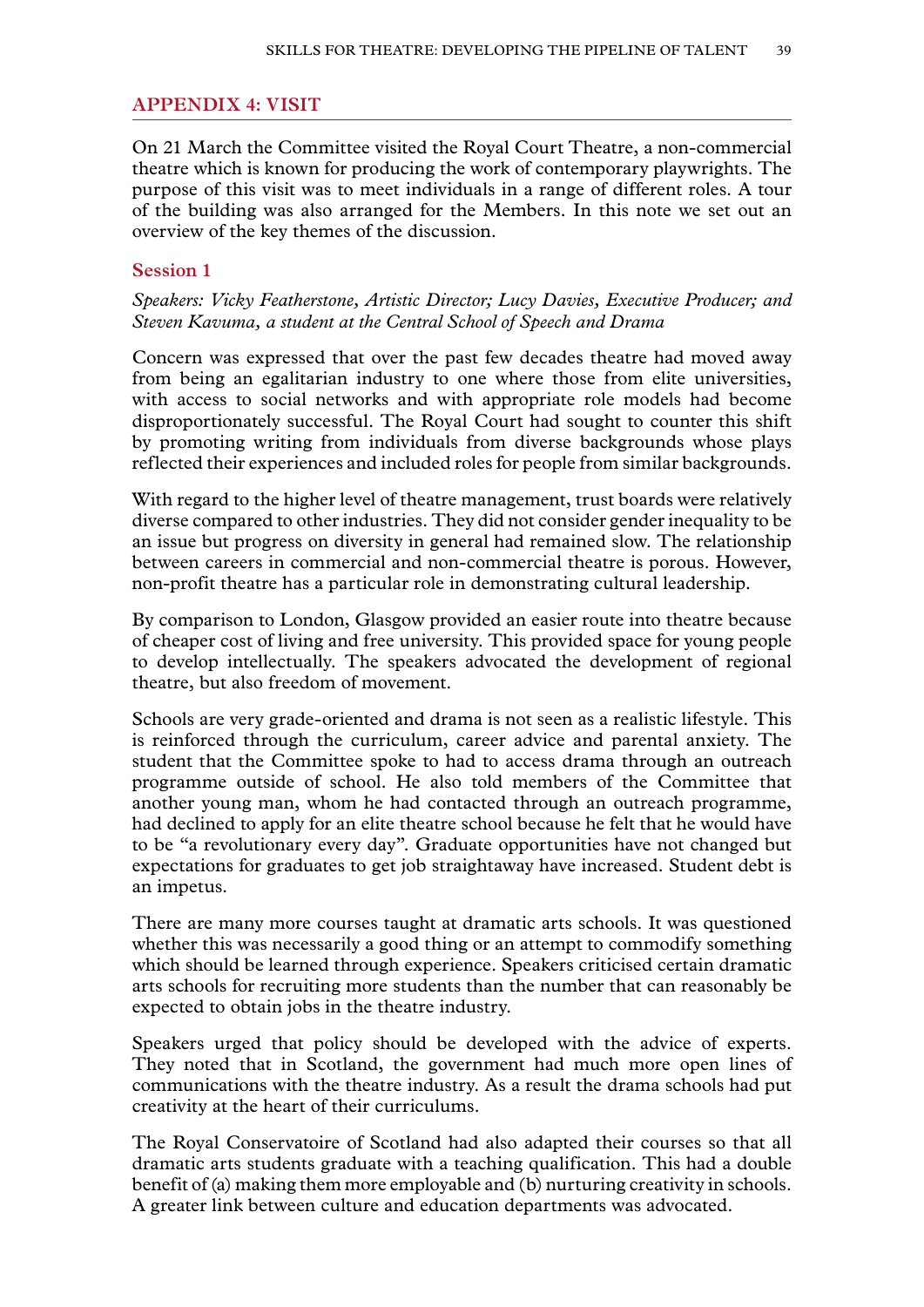Making theatre accessible to a more diverse audience has benefits. BAME audiences seeing all white theatre casts can reinforce perceptions that they do not have a place in the theatre.

Speakers suggested that quotas for BAME students at drama schools might help them to feel less excluded. This would need should also apply to stage management and technical courses. In other areas of the country with smaller BAME populations, quotas might not be appropriate. Ultimately the aim would be to have drama schools which are representative and inclusive, and which reflect the local community.

# **Session 2**

# *Speakers: Catherine Thornborrow, General Manager; Helen Perryer, Finance Director; Liv Nillsen, Development Director; Steven Binks, Head of Lighting*

The Royal Court had a scheme to recruit up to five trainees a year to be paid on London living wage. The trainees were also allocated money for training. This cost the Royal Court between  $\ell$  (25–26,000 per year per trainee, and it could only afford this through charitable grants from the Sackler Trust. They were coming towards the end of the grant period so would have to apply again to continue the scheme. Furthermore, the speakers noted that there was no nation-wide equivalent of this scheme. Managers at the Royal Court had provided informal financial planning advice to their trainees, and noted that the cost of living put great pressure on them.

Apprenticeships: The Royal Court had decided to discontinue its participation in apprenticeship schemes because they felt that they were no longer fit for purpose. They had become overly complicated requiring the teaching of a greater range of skills than was necessary or appropriate for the role that the theatre needed. For example, the costume apprenticeship had been replaced with one that taught venue management. It was also suggested that apprenticeships would be more attractive if it were clearer what job opportunities followed.

The theatre industry raised a lot of money for the economy, but subsidies were still needed to develop talent. Nearly all those involved in commercial theatre will have spent many years in the subsidised theatre. Therefore it should be seen as 'research and development' for the industry. Television and film also rely on this. For example, it can cost the Royal Court  $\text{\emph{f}}_380-100,000$  to put on a run. No commercial theatre would be willing to take such risks. Theatre tax relief is a useful to cover gaps in funding but is not sufficient by itself. Arts Council England had also frozen funding to London.

It was felt that university courses in lighting were too academic and theoretical with not enough focus on skills. The UK had developed a high standard of skills (especially taking account of health and safety standards), but there was still a skills gap. Other speakers were less sure that there was a skills shortage.

Liv Nilssen reported to the committee on the continually increasing need for Arts and Heritage specialist fundraisers.